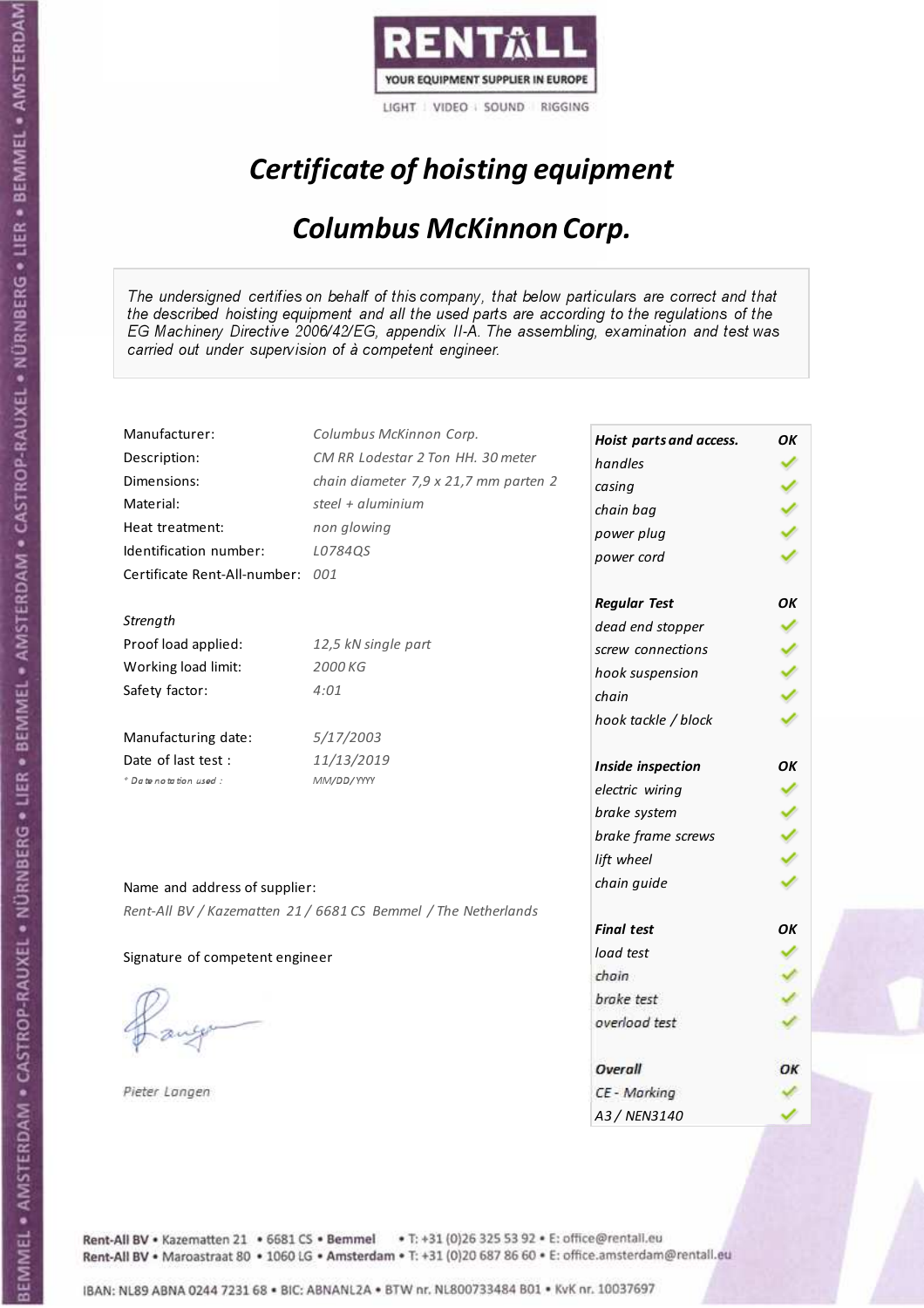

# Certificate of hoisting equipment

#### Columbus McKinnon Corp.

The undersigned certifies on behalf of this company, that below particulars are correct and that the described hoisting equipment and all the used parts are according to the regulations of the EG Machinery Directive 2006/42/EG, appendix II-A. The assembling, examination and test was carried out under supervision of à competent engineer.

| Manufacturer:                    | Columbus McKinnon Corp.                                        | Hoist parts and access. | OK |
|----------------------------------|----------------------------------------------------------------|-------------------------|----|
| Description:                     | CM RR Lodestar 2 Ton HH. 30 meter                              | handles                 |    |
| Dimensions:                      | chain diameter 7,9 x 21,7 mm parten 2                          | casing                  |    |
| Material:                        | steel + aluminium                                              | chain bag               |    |
| Heat treatment:                  | non glowing                                                    | power plug              |    |
| Identification number:           | L0782QS                                                        | power cord              |    |
| Certificate Rent-All-number: 002 |                                                                |                         |    |
|                                  |                                                                | <b>Regular Test</b>     | OK |
| Strength                         |                                                                | dead end stopper        |    |
| Proof load applied:              | 12,5 kN single part                                            | screw connections       |    |
| Working load limit:              | 2000 KG                                                        | hook suspension         |    |
| Safety factor:                   | 4:01                                                           | chain                   |    |
|                                  |                                                                | hook tackle / block     |    |
| Manufacturing date:              | 5/17/2003                                                      |                         |    |
| Date of last test :              | 11/13/2019                                                     | Inside inspection       | ΟK |
| * Date notation used :           | MM/DD/YYYY                                                     | electric wiring         |    |
|                                  |                                                                | brake system            |    |
|                                  |                                                                | brake frame screws      |    |
|                                  |                                                                | lift wheel              |    |
|                                  |                                                                |                         |    |
| Name and address of supplier:    |                                                                | chain guide             |    |
|                                  | Rent-All BV / Kazematten 21 / 6681 CS Bemmel / The Netherlands |                         |    |
|                                  |                                                                | <b>Final test</b>       | OК |
| Signature of competent engineer  |                                                                | load test               |    |
|                                  |                                                                | chain                   |    |
|                                  |                                                                | brake test              |    |
|                                  |                                                                | overload test           |    |
|                                  |                                                                | Overall                 | ОΚ |
| Pieter Langen                    |                                                                | CE - Marking            |    |
|                                  |                                                                | A3 / NEN3140            |    |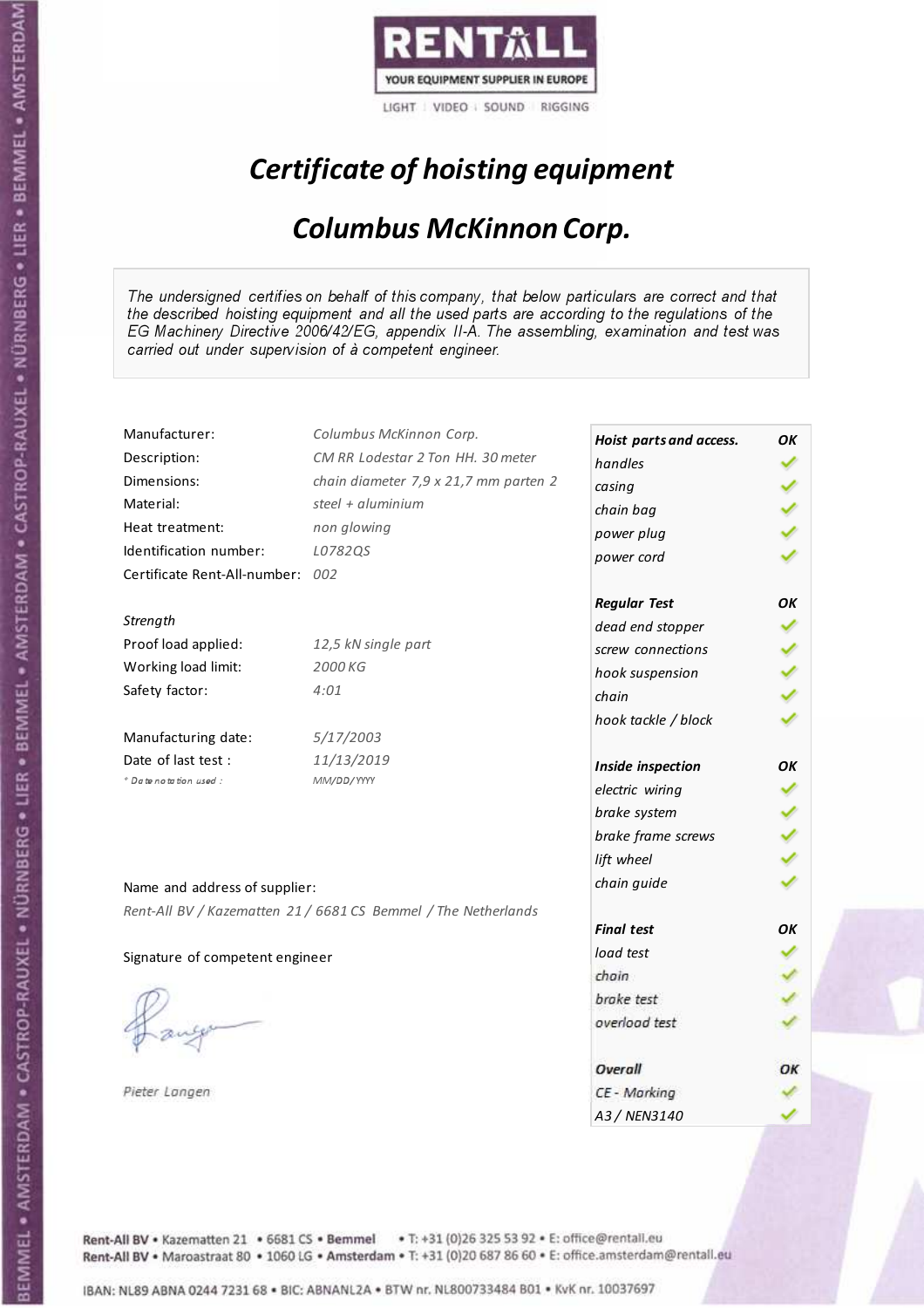

# Certificate of hoisting equipment

#### Columbus McKinnon Corp.

The undersigned certifies on behalf of this company, that below particulars are correct and that the described hoisting equipment and all the used parts are according to the regulations of the EG Machinery Directive 2006/42/EG, appendix II-A. The assembling, examination and test was carried out under supervision of à competent engineer.

| Manufacturer:                   | Columbus McKinnon Corp.                                        | Hoist parts and access. | ΟK |
|---------------------------------|----------------------------------------------------------------|-------------------------|----|
| Description:                    | CM RR Lodestar 2 Ton HH. 30 meter                              | handles                 |    |
| Dimensions:                     | chain diameter 7,9 x 21,7 mm parten 2                          | casing                  |    |
| Material:                       | steel $+$ aluminium                                            | chain bag               |    |
| Heat treatment:                 | non glowing                                                    | power plug              |    |
| Identification number:          | PL0023QM                                                       | power cord              |    |
| Certificate Rent-All-number:    | 003                                                            |                         |    |
|                                 |                                                                | <b>Regular Test</b>     | OΚ |
| Strength                        |                                                                | dead end stopper        |    |
| Proof load applied:             | 12,5 kN single part                                            | screw connections       |    |
| Working load limit:             | 2000 KG                                                        | hook suspension         |    |
| Safety factor:                  | 4:01                                                           | chain                   |    |
|                                 |                                                                | hook tackle / block     |    |
| Manufacturing date:             | 12/16/2002                                                     |                         |    |
| Date of last test:              | 3/4/2019                                                       | Inside inspection       | ΟK |
| * Date notation used :          | MM/DD/YYYY                                                     | electric wiring         |    |
|                                 |                                                                | brake system            |    |
|                                 |                                                                | brake frame screws      |    |
|                                 |                                                                | lift wheel              |    |
| Name and address of supplier:   |                                                                | chain guide             |    |
|                                 | Rent-All BV / Kazematten 21 / 6681 CS Bemmel / The Netherlands |                         |    |
|                                 |                                                                | <b>Final test</b>       | ΟK |
| Signature of competent engineer |                                                                | load test               |    |
|                                 |                                                                | chain                   |    |
|                                 |                                                                | brake test              |    |
|                                 |                                                                | overload test           |    |
|                                 |                                                                |                         |    |
|                                 |                                                                | Overall                 | ОК |
| Pieter Langen                   |                                                                | CE - Marking            |    |
|                                 |                                                                | A3 / NEN3140            |    |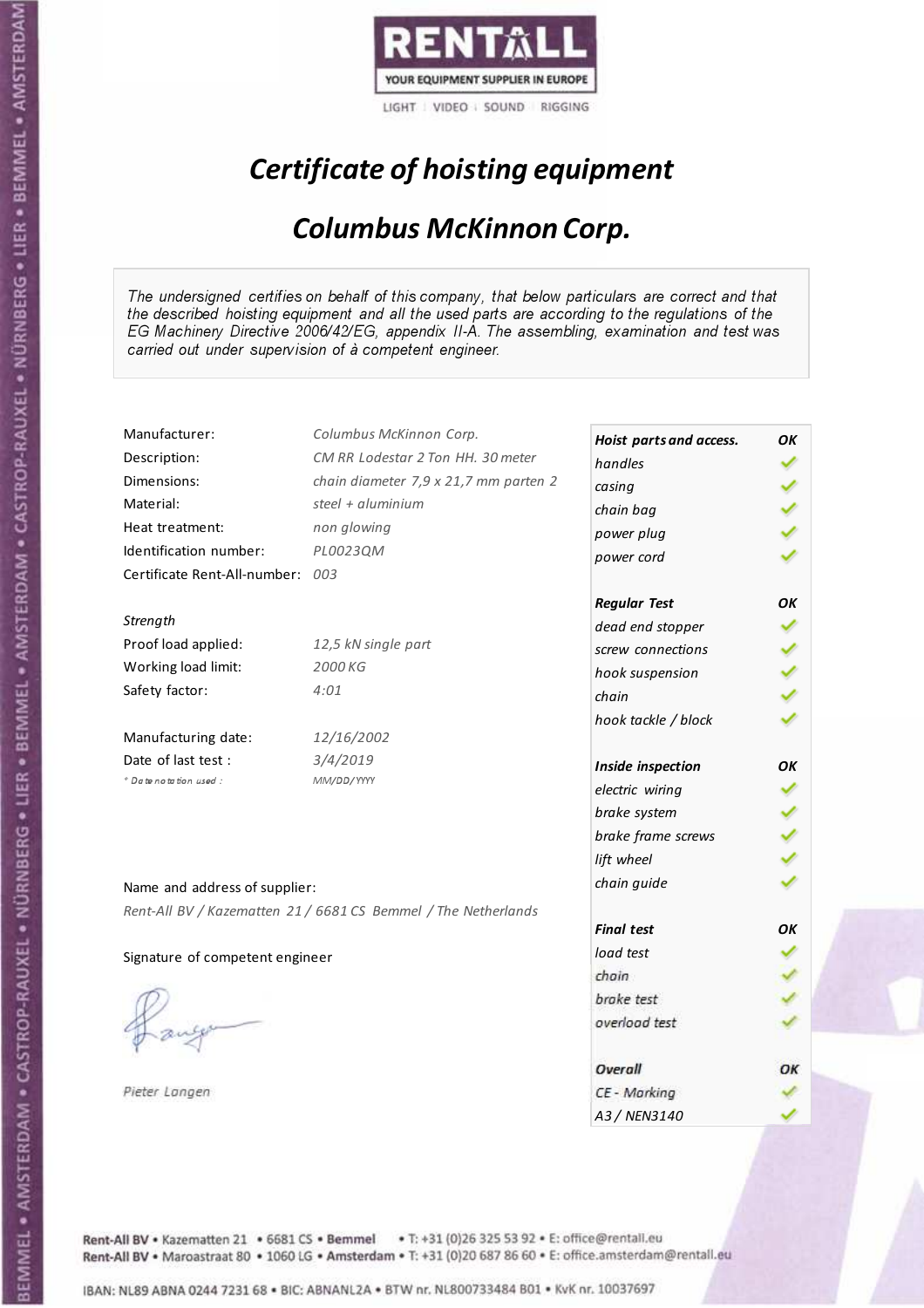

# Certificate of hoisting equipment

#### Columbus McKinnon Corp.

The undersigned certifies on behalf of this company, that below particulars are correct and that the described hoisting equipment and all the used parts are according to the regulations of the EG Machinery Directive 2006/42/EG, appendix II-A. The assembling, examination and test was carried out under supervision of à competent engineer.

| Manufacturer:                   | Columbus McKinnon Corp.                                        | Hoist parts and access. | ΟK  |
|---------------------------------|----------------------------------------------------------------|-------------------------|-----|
| Description:                    | CM RR Lodestar 2 Ton HH. 30 meter                              | handles                 |     |
| Dimensions:                     | chain diameter 7,9 x 21,7 mm parten 2                          | casing                  |     |
| Material:                       | steel + $aluminim$                                             | chain bag               |     |
| Heat treatment:                 | non glowing                                                    | power plug              |     |
| Identification number:          | PL0022QM                                                       | power cord              |     |
| Certificate Rent-All-number:    | 004                                                            |                         |     |
|                                 |                                                                | <b>Regular Test</b>     | OΚ  |
| Strength                        |                                                                | dead end stopper        |     |
| Proof load applied:             | 12,5 kN single part                                            | screw connections       |     |
| Working load limit:             | 2000 KG                                                        | hook suspension         |     |
| Safety factor:                  | 4:01                                                           | chain                   |     |
|                                 |                                                                | hook tackle / block     |     |
| Manufacturing date:             | 12/16/2002                                                     |                         |     |
| Date of last test :             | 7/3/2019                                                       | Inside inspection       | ΟK  |
| + Date notation used :          | MM/DD/YYYY                                                     | electric wiring         |     |
|                                 |                                                                | brake system            |     |
|                                 |                                                                | brake frame screws      |     |
|                                 |                                                                | lift wheel              |     |
| Name and address of supplier:   |                                                                | chain guide             |     |
|                                 | Rent-All BV / Kazematten 21 / 6681 CS Bemmel / The Netherlands |                         |     |
|                                 |                                                                | <b>Final test</b>       | OΚ. |
| Signature of competent engineer |                                                                | load test               |     |
|                                 |                                                                | chain                   |     |
|                                 |                                                                | brake test              |     |
|                                 |                                                                | overload test           |     |
|                                 |                                                                |                         |     |
|                                 |                                                                | Overall                 | ОΚ  |
| Pieter Langen                   |                                                                | CE - Marking            |     |
|                                 |                                                                | A3 / NEN3140            |     |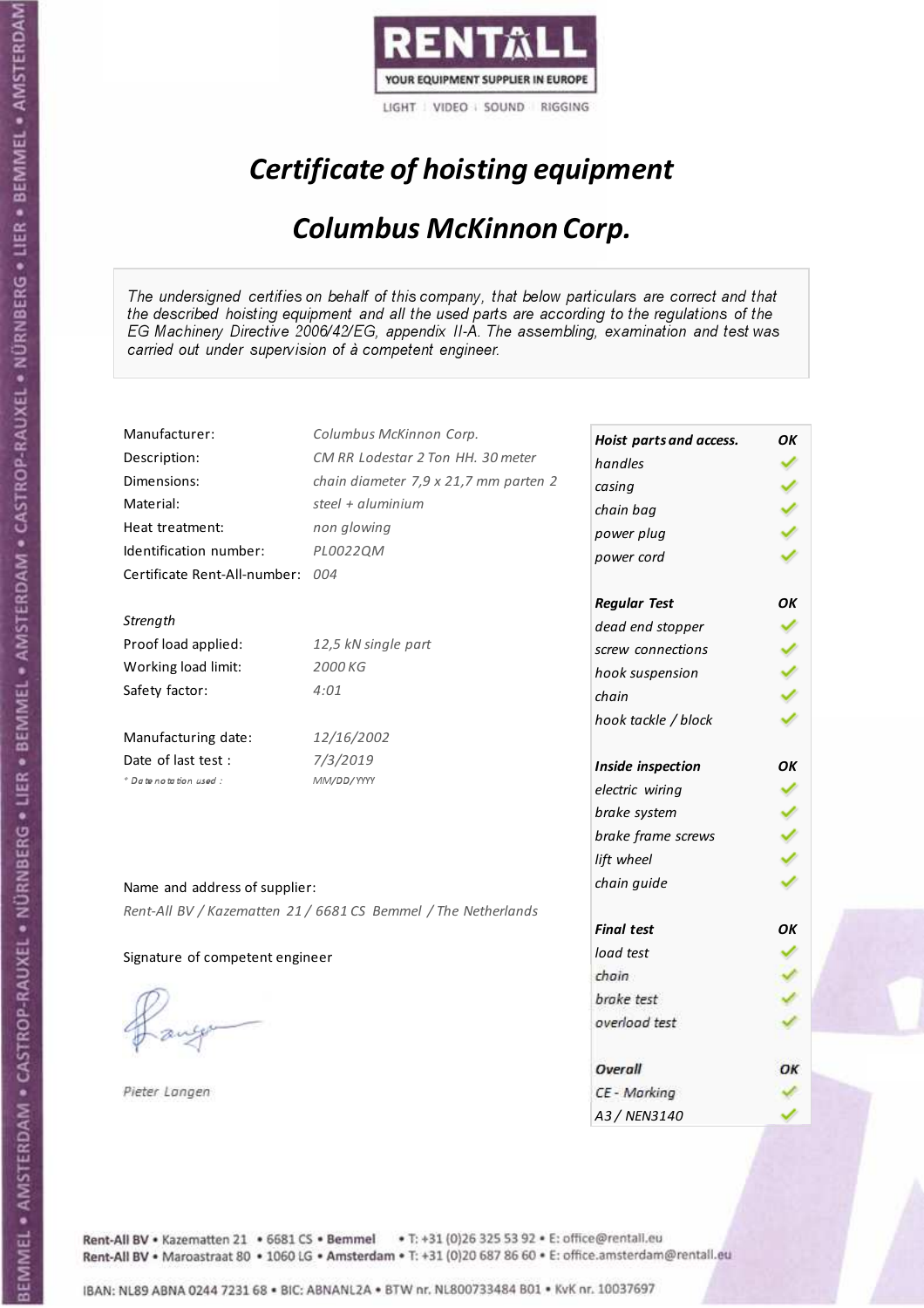

# Certificate of hoisting equipment

#### Columbus McKinnon Corp.

The undersigned certifies on behalf of this company, that below particulars are correct and that the described hoisting equipment and all the used parts are according to the regulations of the EG Machinery Directive 2006/42/EG, appendix II-A. The assembling, examination and test was carried out under supervision of à competent engineer.

| Manufacturer:                   | Columbus McKinnon Corp.                                        | Hoist parts and access. | ΟK |
|---------------------------------|----------------------------------------------------------------|-------------------------|----|
| Description:                    | CM RR Lodestar 2 Ton HH. 30 meter                              | handles                 |    |
| Dimensions:                     | chain diameter 7,9 x 21,7 mm parten 2                          | casing                  |    |
| Material:                       | steel + aluminium                                              | chain bag               |    |
| Heat treatment:                 | non glowing                                                    | power plug              |    |
| Identification number:          | PL0021QM                                                       | power cord              |    |
| Certificate Rent-All-number:    | 005                                                            |                         |    |
|                                 |                                                                | <b>Regular Test</b>     | ΟK |
| Strength                        |                                                                | dead end stopper        |    |
| Proof load applied:             | 12,5 kN single part                                            | screw connections       |    |
| Working load limit:             | 2000 KG                                                        | hook suspension         |    |
| Safety factor:                  | 4:01                                                           | chain                   |    |
|                                 |                                                                | hook tackle / block     |    |
| Manufacturing date:             | 12/16/2002                                                     |                         |    |
| Date of last test :             | 7/19/2018                                                      | Inside inspection       | OΚ |
| + Date notation used:           | MM/DD/YYYY                                                     | electric wiring         |    |
|                                 |                                                                | brake system            |    |
|                                 |                                                                | brake frame screws      |    |
|                                 |                                                                | lift wheel              |    |
| Name and address of supplier:   |                                                                | chain guide             |    |
|                                 | Rent-All BV / Kazematten 21 / 6681 CS Bemmel / The Netherlands |                         |    |
|                                 |                                                                | <b>Final test</b>       | ΟK |
| Signature of competent engineer |                                                                | load test               |    |
|                                 |                                                                | chain                   |    |
|                                 |                                                                | brake test              |    |
|                                 |                                                                | overload test           |    |
|                                 |                                                                |                         |    |
|                                 |                                                                | Overall                 | ОК |
| Pieter Langen                   |                                                                | CE - Marking            |    |
|                                 |                                                                | A3 / NEN3140            |    |

Rent-All BV . Kazematten 21 . 6681 CS . Bemmel . T: +31 (0)26 325 53 92 . E: office@rentall.eu Rent-All BV · Maroastraat 80 · 1060 LG · Amsterdam · T: +31 (0)20 687 86 60 · E: office.amsterdam@rentall.eu

ł

 $\mathcal P_1$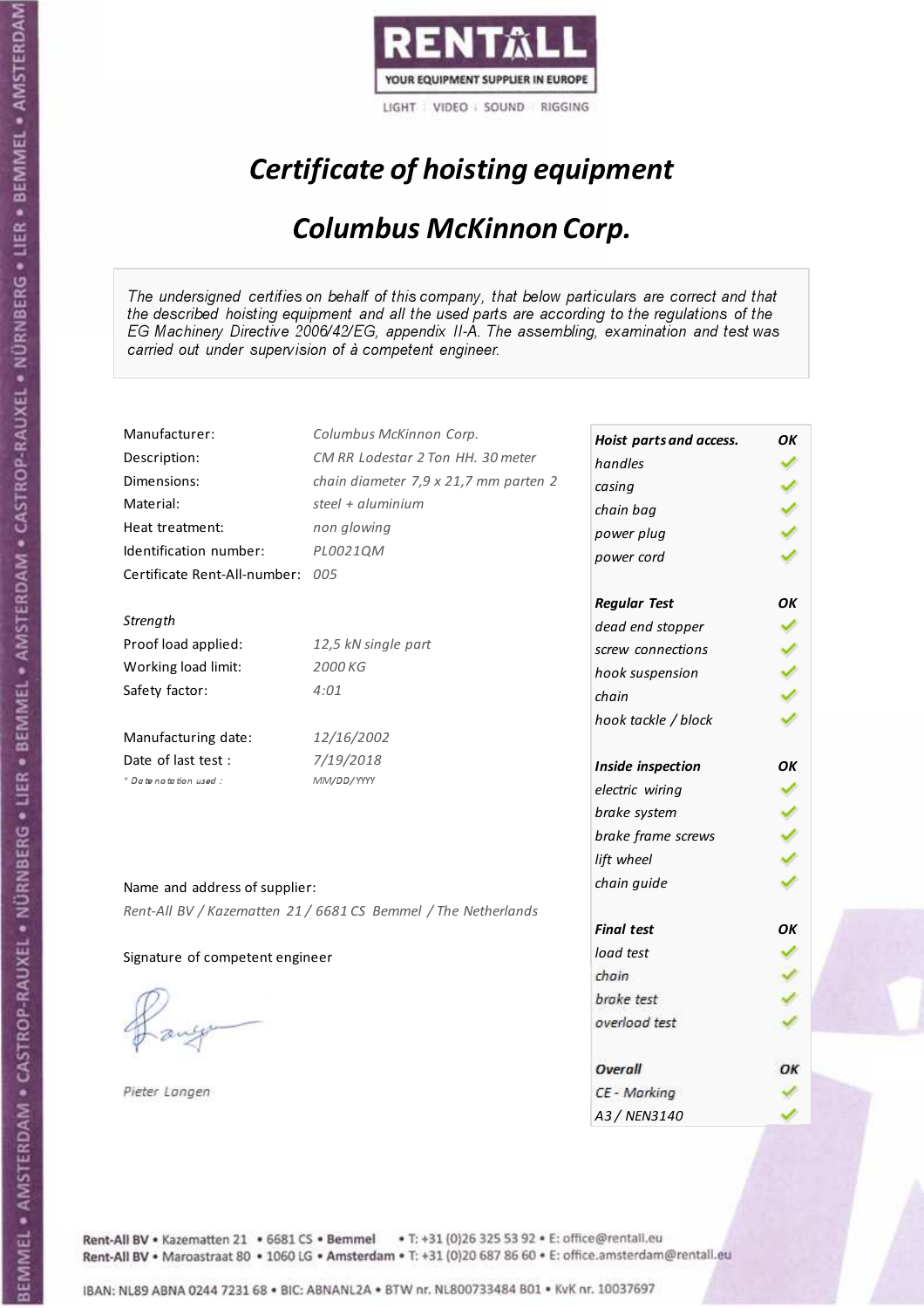

# Certificate of hoisting equipment

#### Columbus McKinnon Corp.

The undersigned certifies on behalf of this company, that below particulars are correct and that the described hoisting equipment and all the used parts are according to the regulations of the EG Machinery Directive 2006/42/EG, appendix II-A. The assembling, examination and test was carried out under supervision of à competent engineer.

| Manufacturer:                   | Columbus McKinnon Corp.                                        | Hoist parts and access. | OK |
|---------------------------------|----------------------------------------------------------------|-------------------------|----|
| Description:                    | CM RR Lodestar 2 Ton HH. 30 meter                              | handles                 |    |
| Dimensions:                     | chain diameter 7,9 x 21,7 mm parten 2                          | casing                  |    |
| Material:                       | steel + aluminium                                              | chain bag               |    |
| Heat treatment:                 | non glowing                                                    | power plug              |    |
| Identification number:          | L2376QS                                                        | power cord              |    |
| Certificate Rent-All-number:    | 006                                                            |                         |    |
|                                 |                                                                | <b>Regular Test</b>     | OK |
| Strength                        |                                                                | dead end stopper        |    |
| Proof load applied:             | 12,5 kN single part                                            | screw connections       |    |
| Working load limit:             | 2000 KG                                                        | hook suspension         |    |
| Safety factor:                  | 4:01                                                           | chain                   |    |
|                                 |                                                                | hook tackle / block     |    |
| Manufacturing date:             | 5/17/2003                                                      |                         |    |
| Date of last test:              | 11/13/2019                                                     | Inside inspection       | OК |
| + Date notation used:           | MM/DD/YYYY                                                     | electric wiring         |    |
|                                 |                                                                | brake system            |    |
|                                 |                                                                | brake frame screws      |    |
|                                 |                                                                | lift wheel              |    |
|                                 |                                                                | chain guide             |    |
| Name and address of supplier:   |                                                                |                         |    |
|                                 | Rent-All BV / Kazematten 21 / 6681 CS Bemmel / The Netherlands | <b>Final test</b>       | OK |
|                                 |                                                                | load test               |    |
| Signature of competent engineer |                                                                | chain                   |    |
|                                 |                                                                | brake test              |    |
|                                 |                                                                | overload test           |    |
|                                 |                                                                |                         |    |
|                                 |                                                                | Overall                 | ОΚ |
| Pieter Langen                   |                                                                | CE - Marking            |    |
|                                 |                                                                | A3 / NEN3140            |    |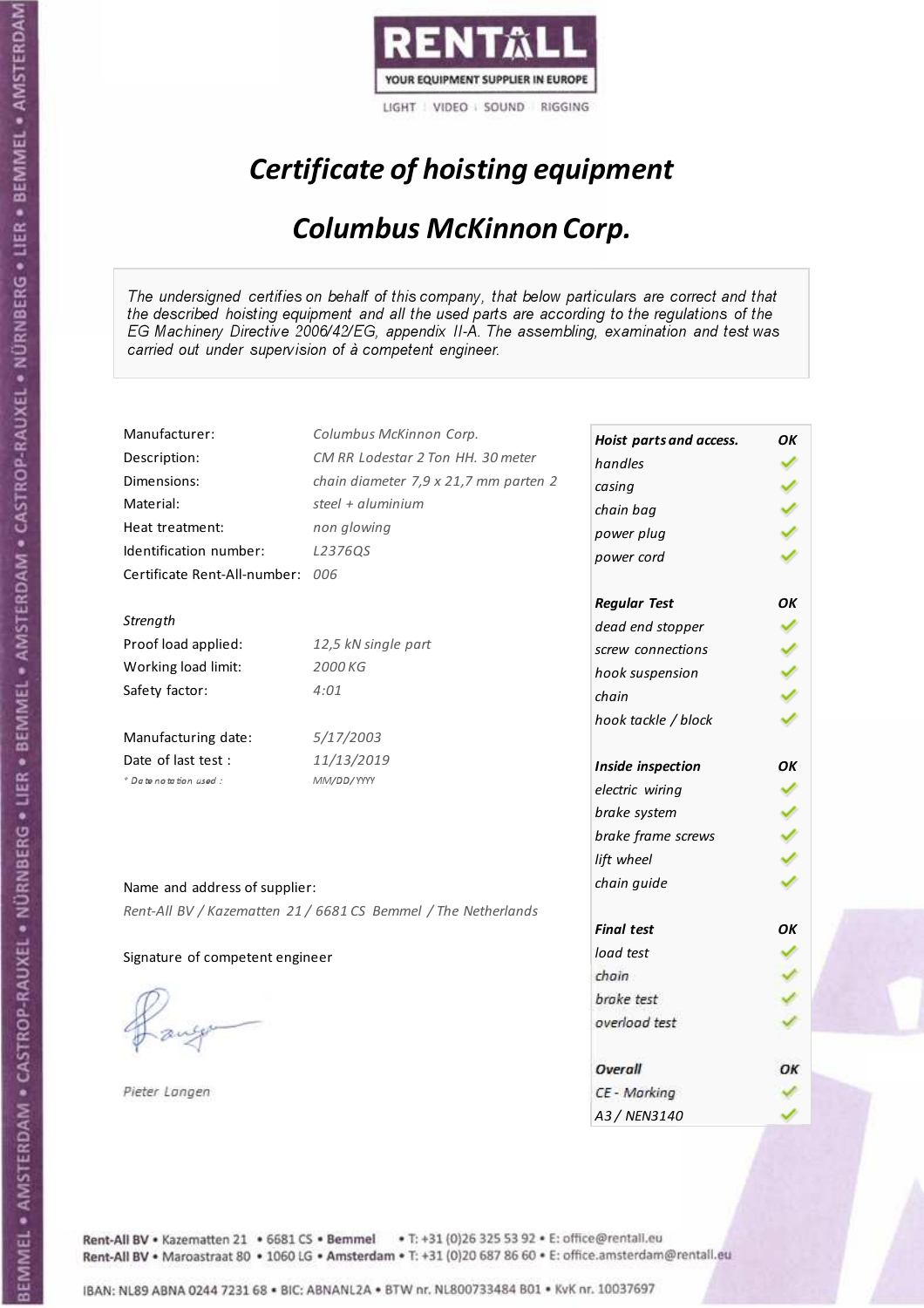

# Certificate of hoisting equipment

#### Columbus McKinnon Corp.

The undersigned certifies on behalf of this company, that below particulars are correct and that the described hoisting equipment and all the used parts are according to the regulations of the EG Machinery Directive 2006/42/EG, appendix II-A. The assembling, examination and test was carried out under supervision of à competent engineer.

| Manufacturer:                   | Columbus McKinnon Corp.                                        | Hoist parts and access. | ΟK  |
|---------------------------------|----------------------------------------------------------------|-------------------------|-----|
| Description:                    | CM RR Lodestar 2 Ton HH. 30 meter                              | handles                 |     |
| Dimensions:                     | chain diameter 7,9 x 21,7 mm parten 2                          | casing                  |     |
| Material:                       | steel + $aluminim$                                             | chain bag               |     |
| Heat treatment:                 | non glowing                                                    | power plug              |     |
| Identification number:          | PL0020QM                                                       | power cord              |     |
| Certificate Rent-All-number:    | 007                                                            |                         |     |
|                                 |                                                                | <b>Regular Test</b>     | OΚ  |
| Strength                        |                                                                | dead end stopper        |     |
| Proof load applied:             | 12,5 kN single part                                            | screw connections       |     |
| Working load limit:             | 2000 KG                                                        | hook suspension         |     |
| Safety factor:                  | 4:01                                                           | chain                   |     |
|                                 |                                                                | hook tackle / block     |     |
| Manufacturing date:             | 12/16/2002                                                     |                         |     |
| Date of last test :             | 6/1/2018                                                       | Inside inspection       | ΟK  |
| $+$ Date notation used :        | MM/DD/YYYY                                                     | electric wiring         |     |
|                                 |                                                                | brake system            |     |
|                                 |                                                                | brake frame screws      |     |
|                                 |                                                                | lift wheel              |     |
| Name and address of supplier:   |                                                                | chain guide             |     |
|                                 | Rent-All BV / Kazematten 21 / 6681 CS Bemmel / The Netherlands |                         |     |
|                                 |                                                                | <b>Final test</b>       | OΚ. |
| Signature of competent engineer |                                                                | load test               |     |
|                                 |                                                                | chain                   |     |
|                                 |                                                                | brake test              |     |
|                                 |                                                                | overload test           |     |
|                                 |                                                                |                         |     |
|                                 |                                                                | Overall                 | ОΚ  |
| Pieter Langen                   |                                                                | CE - Marking            |     |
|                                 |                                                                | A3 / NEN3140            |     |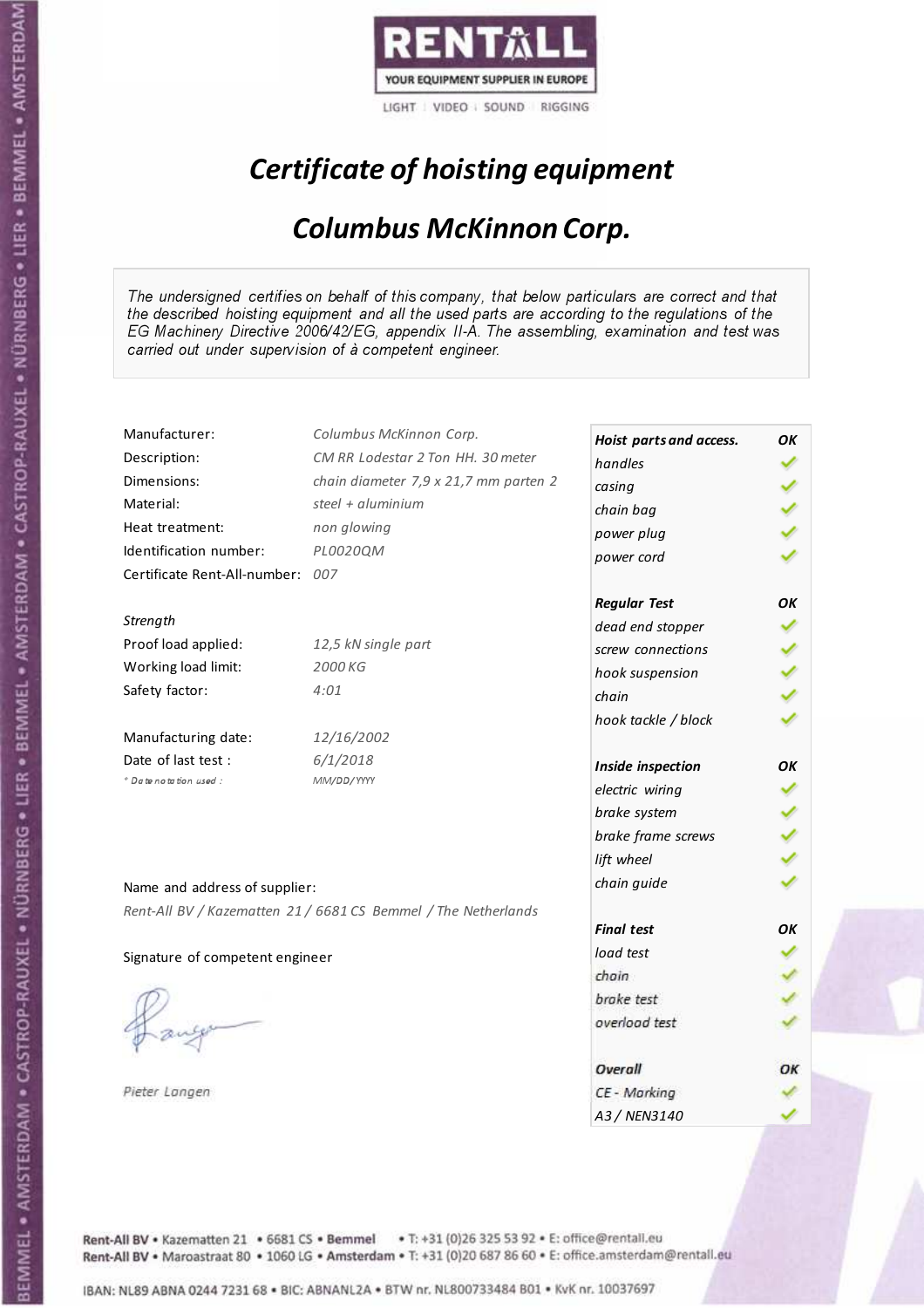

# Certificate of hoisting equipment

#### Columbus McKinnon Corp.

The undersigned certifies on behalf of this company, that below particulars are correct and that the described hoisting equipment and all the used parts are according to the regulations of the EG Machinery Directive 2006/42/EG, appendix II-A. The assembling, examination and test was carried out under supervision of à competent engineer.

| Manufacturer:                   | Columbus McKinnon Corp.                                        | Hoist parts and access. | OK |
|---------------------------------|----------------------------------------------------------------|-------------------------|----|
| Description:                    | CM RR Lodestar 2 Ton HH, 30 meter                              | handles                 |    |
| Dimensions:                     | chain diameter 7,9 x 21,7 mm parten 2                          | casing                  |    |
| Material:                       | steel + $aluminim$                                             | chain bag               |    |
| Heat treatment:                 | non glowing                                                    | power plug              |    |
| Identification number:          | PL0024QM                                                       | power cord              |    |
| Certificate Rent-All-number:    | 008                                                            |                         |    |
|                                 |                                                                | <b>Regular Test</b>     | ΟK |
| Strength                        |                                                                | dead end stopper        |    |
| Proof load applied:             | 12,5 kN single part                                            | screw connections       |    |
| Working load limit:             | 2000 KG                                                        | hook suspension         |    |
| Safety factor:                  | 4:01                                                           | chain                   |    |
|                                 |                                                                | hook tackle / block     |    |
| Manufacturing date:             | 12/16/2002                                                     |                         |    |
| Date of last test :             | 5/25/2018                                                      | Inside inspection       | ОΚ |
| + Date notation used:           | MM/DD/YYYY                                                     | electric wiring         |    |
|                                 |                                                                | brake system            |    |
|                                 |                                                                | brake frame screws      |    |
|                                 |                                                                | lift wheel              |    |
| Name and address of supplier:   |                                                                | chain guide             |    |
|                                 | Rent-All BV / Kazematten 21 / 6681 CS Bemmel / The Netherlands |                         |    |
|                                 |                                                                | <b>Final test</b>       | OK |
| Signature of competent engineer |                                                                | load test               |    |
|                                 |                                                                | chain                   |    |
|                                 |                                                                | brake test              |    |
|                                 |                                                                | overload test           |    |
|                                 |                                                                |                         |    |
|                                 |                                                                | Overall                 | ОΚ |
| Pieter Langen                   |                                                                | CE - Marking            |    |
|                                 |                                                                | A3 / NEN3140            |    |

Rent-All BV . Kazematten 21 . 6681 CS . Bemmel . T: +31 (0)26 325 53 92 . E: office@rentall.eu Rent-All BV · Maroastraat 80 · 1060 LG · Amsterdam · T: +31 (0)20 687 86 60 · E: office.amsterdam@rentall.eu

IBAN: NL89 ABNA 0244 7231 68 . BIC: ABNANL2A . BTW nr. NL800733484 B01 . KvK nr. 10037697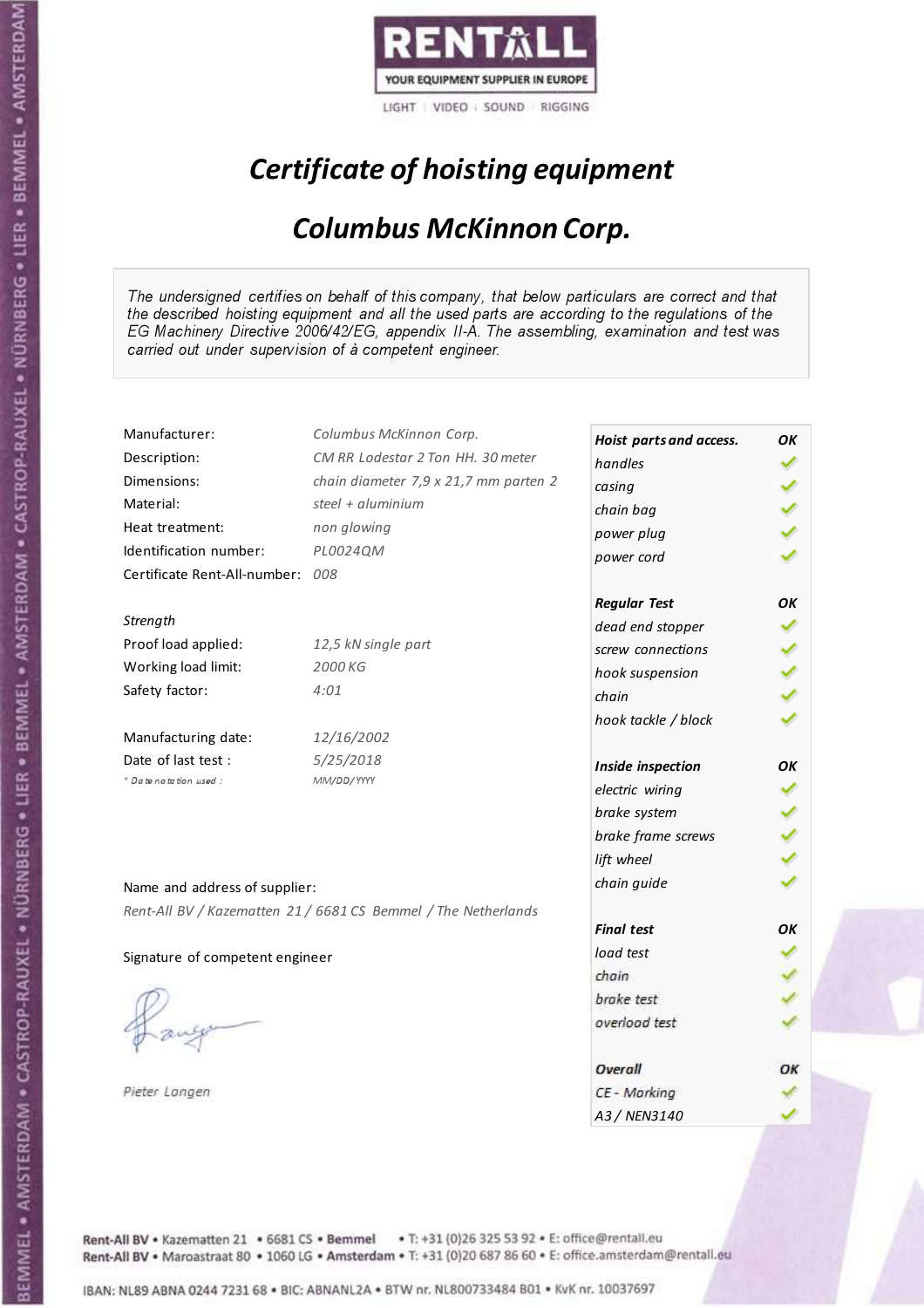

# Certificate of hoisting equipment

#### Columbus McKinnon Corp.

The undersigned certifies on behalf of this company, that below particulars are correct and that the described hoisting equipment and all the used parts are according to the regulations of the EG Machinery Directive 2006/42/EG, appendix II-A. The assembling, examination and test was carried out under supervision of à competent engineer.

| Manufacturer:                   | Columbus McKinnon Corp.                                        | Hoist parts and access.  | OK |
|---------------------------------|----------------------------------------------------------------|--------------------------|----|
| Description:                    | CM RR Lodestar 2 Ton HH. 30 meter                              | handles                  |    |
| Dimensions:                     | chain diameter 7,9 x 21,7 mm parten 2                          | casing                   |    |
| Material:                       | steel + aluminium                                              | chain bag                |    |
| Heat treatment:                 | non glowing                                                    | power plug               |    |
| Identification number:          | L4726SJ                                                        | power cord               |    |
| Certificate Rent-All-number:    | 009                                                            |                          |    |
|                                 |                                                                | <b>Regular Test</b>      | OK |
| Strength                        |                                                                | dead end stopper         |    |
| Proof load applied:             | 12,5 kN single part                                            | screw connections        |    |
| Working load limit:             | 2000 KG                                                        |                          |    |
| Safety factor:                  | 4:01                                                           | hook suspension<br>chain |    |
|                                 |                                                                |                          |    |
| Manufacturing date:             | 9/16/2006                                                      | hook tackle / block      |    |
| Date of last test :             | 11/13/2019                                                     |                          |    |
| + Date notation used:           | MM/DD/YYYY                                                     | Inside inspection        | OK |
|                                 |                                                                | electric wiring          |    |
|                                 |                                                                | brake system             |    |
|                                 |                                                                | brake frame screws       |    |
|                                 |                                                                | lift wheel               |    |
| Name and address of supplier:   |                                                                | chain guide              |    |
|                                 | Rent-All BV / Kazematten 21 / 6681 CS Bemmel / The Netherlands |                          |    |
|                                 |                                                                | <b>Final test</b>        | OK |
| Signature of competent engineer |                                                                | load test                |    |
|                                 |                                                                | chain                    |    |
|                                 |                                                                | brake test               |    |
|                                 |                                                                | overload test            |    |
|                                 |                                                                |                          |    |
|                                 |                                                                | Overall                  | ОΚ |
| Pieter Langen                   |                                                                | CE - Marking             |    |
|                                 |                                                                | A3 / NEN3140             |    |

Rent-All BV . Kazematten 21 . 6681 CS . Bemmel . T: +31 (0)26 325 53 92 . E: office@rentall.eu Rent-All BV · Maroastraat 80 · 1060 LG · Amsterdam · T: +31 (0)20 687 86 60 · E: office.amsterdam@rentall.eu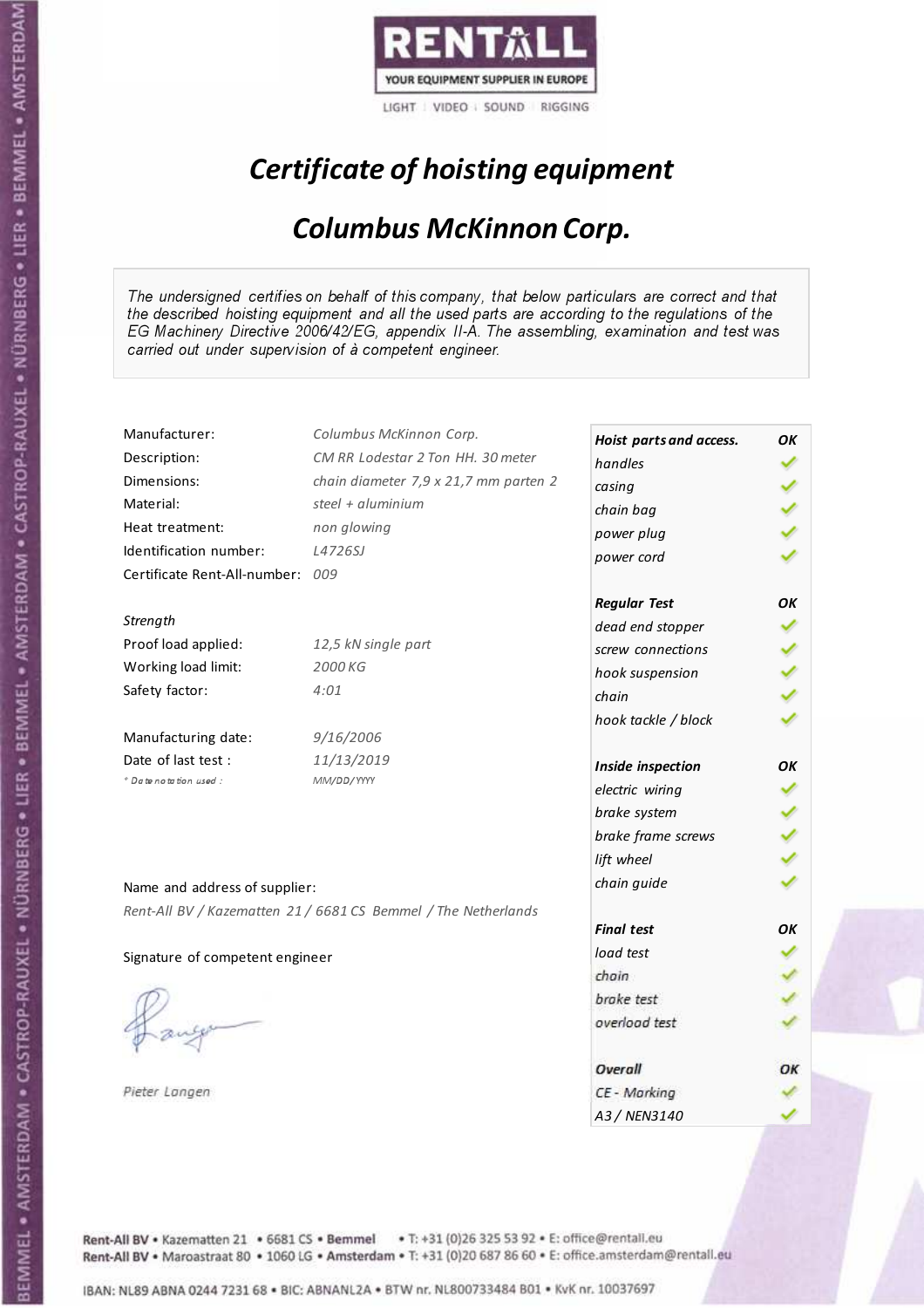

# Certificate of hoisting equipment

#### Columbus McKinnon Corp.

The undersigned certifies on behalf of this company, that below particulars are correct and that the described hoisting equipment and all the used parts are according to the regulations of the EG Machinery Directive 2006/42/EG, appendix II-A. The assembling, examination and test was carried out under supervision of à competent engineer.

| Manufacturer:                    | Columbus McKinnon Corp.                                        | Hoist parts and access. | OK |
|----------------------------------|----------------------------------------------------------------|-------------------------|----|
| Description:                     | CM RR Lodestar 2 Ton HH. 30 meter                              | handles                 |    |
| Dimensions:                      | chain diameter 7,9 x 21,7 mm parten 2                          | casing                  |    |
| Material:                        | steel + aluminium                                              | chain bag               |    |
| Heat treatment:                  | non glowing                                                    | power plug              |    |
| Identification number:           | L1591QY                                                        | power cord              |    |
| Certificate Rent-All-number: 010 |                                                                |                         |    |
|                                  |                                                                | <b>Regular Test</b>     | OK |
| Strength                         |                                                                | dead end stopper        |    |
| Proof load applied:              | 12,5 kN single part                                            | screw connections       |    |
| Working load limit:              | 2000 KG                                                        | hook suspension         |    |
| Safety factor:                   | 4:01                                                           | chain                   |    |
|                                  |                                                                | hook tackle / block     |    |
| Manufacturing date:              | 11/17/2003                                                     |                         |    |
| Date of last test :              | 3/26/2019                                                      | Inside inspection       | ΟK |
| * Date notation used :           | MM/DD/YYYY                                                     | electric wiring         |    |
|                                  |                                                                | brake system            |    |
|                                  |                                                                | brake frame screws      |    |
|                                  |                                                                | lift wheel              |    |
| Name and address of supplier:    |                                                                | chain guide             |    |
|                                  |                                                                |                         |    |
|                                  | Rent-All BV / Kazematten 21 / 6681 CS Bemmel / The Netherlands | <b>Final test</b>       | OK |
|                                  |                                                                | load test               |    |
| Signature of competent engineer  |                                                                | chain                   |    |
|                                  |                                                                | brake test              |    |
|                                  |                                                                | overload test           |    |
|                                  |                                                                |                         |    |
|                                  |                                                                | Overall                 | ОΚ |
| Pieter Langen                    |                                                                | CE - Marking            |    |
|                                  |                                                                | A3 / NEN3140            |    |

Rent-All BV . Kazematten 21 . 6681 CS . Bemmel . T: +31 (0)26 325 53 92 . E: office@rentall.eu Rent-All BV · Maroastraat 80 · 1060 LG · Amsterdam · T: +31 (0)20 687 86 60 · E: office.amsterdam@rentall.eu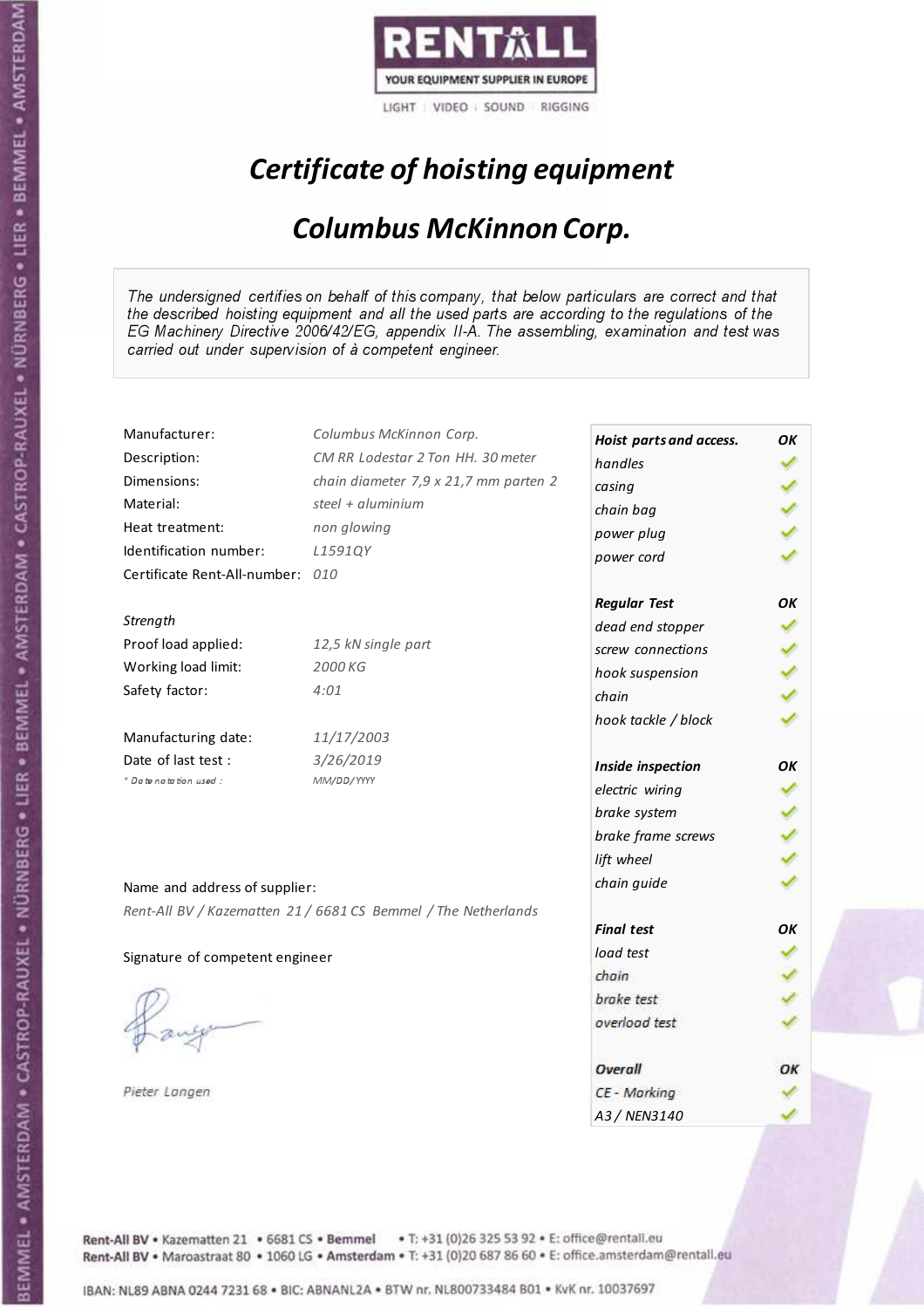

# Certificate of hoisting equipment

#### Columbus McKinnon Corp.

The undersigned certifies on behalf of this company, that below particulars are correct and that the described hoisting equipment and all the used parts are according to the regulations of the EG Machinery Directive 2006/42/EG, appendix II-A. The assembling, examination and test was carried out under supervision of à competent engineer.

| Manufacturer:                    | Columbus McKinnon Corp.                                        | Hoist parts and access. | OK |
|----------------------------------|----------------------------------------------------------------|-------------------------|----|
| Description:                     | CM RR Lodestar 2 Ton HH. 30 meter                              | handles                 |    |
| Dimensions:                      | chain diameter 7,9 x 21,7 mm parten 2                          | casing                  |    |
| Material:                        | steel + $aluminim$                                             | chain bag               |    |
| Heat treatment:                  | non glowing                                                    | power plug              |    |
| Identification number:           | L1593QY                                                        | power cord              |    |
| Certificate Rent-All-number: 011 |                                                                |                         |    |
|                                  |                                                                | <b>Regular Test</b>     | ΟK |
| Strength                         |                                                                | dead end stopper        |    |
| Proof load applied:              | 12,5 kN single part                                            | screw connections       |    |
| Working load limit:              | 2000 KG                                                        | hook suspension         |    |
| Safety factor:                   | 4:01                                                           | chain                   |    |
|                                  |                                                                | hook tackle / block     |    |
| Manufacturing date:              | 11/17/2003                                                     |                         |    |
| Date of last test :              | 11/13/2019                                                     | Inside inspection       | OΚ |
| + Date notation used:            | MM/DD/YYYY                                                     | electric wiring         |    |
|                                  |                                                                | brake system            |    |
|                                  |                                                                | brake frame screws      |    |
|                                  |                                                                | lift wheel              |    |
| Name and address of supplier:    |                                                                | chain guide             |    |
|                                  |                                                                |                         |    |
|                                  | Rent-All BV / Kazematten 21 / 6681 CS Bemmel / The Netherlands | <b>Final test</b>       | OK |
| Signature of competent engineer  |                                                                | load test               |    |
|                                  |                                                                | chain                   |    |
|                                  |                                                                | brake test              |    |
|                                  |                                                                | overload test           |    |
|                                  |                                                                |                         |    |
|                                  |                                                                | Overall                 | ОΚ |
| Pieter Langen                    |                                                                | CE - Marking            |    |
|                                  |                                                                | A3 / NEN3140            |    |

Rent-All BV . Kazematten 21 . 6681 CS . Bemmel . T: +31 (0)26 325 53 92 . E: office@rentall.eu Rent-All BV · Maroastraat 80 · 1060 LG · Amsterdam · T: +31 (0)20 687 86 60 · E: office.amsterdam@rentall.eu

IBAN: NL89 ABNA 0244 7231 68 . BIC: ABNANL2A . BTW nr. NL800733484 B01 . KvK nr. 10037697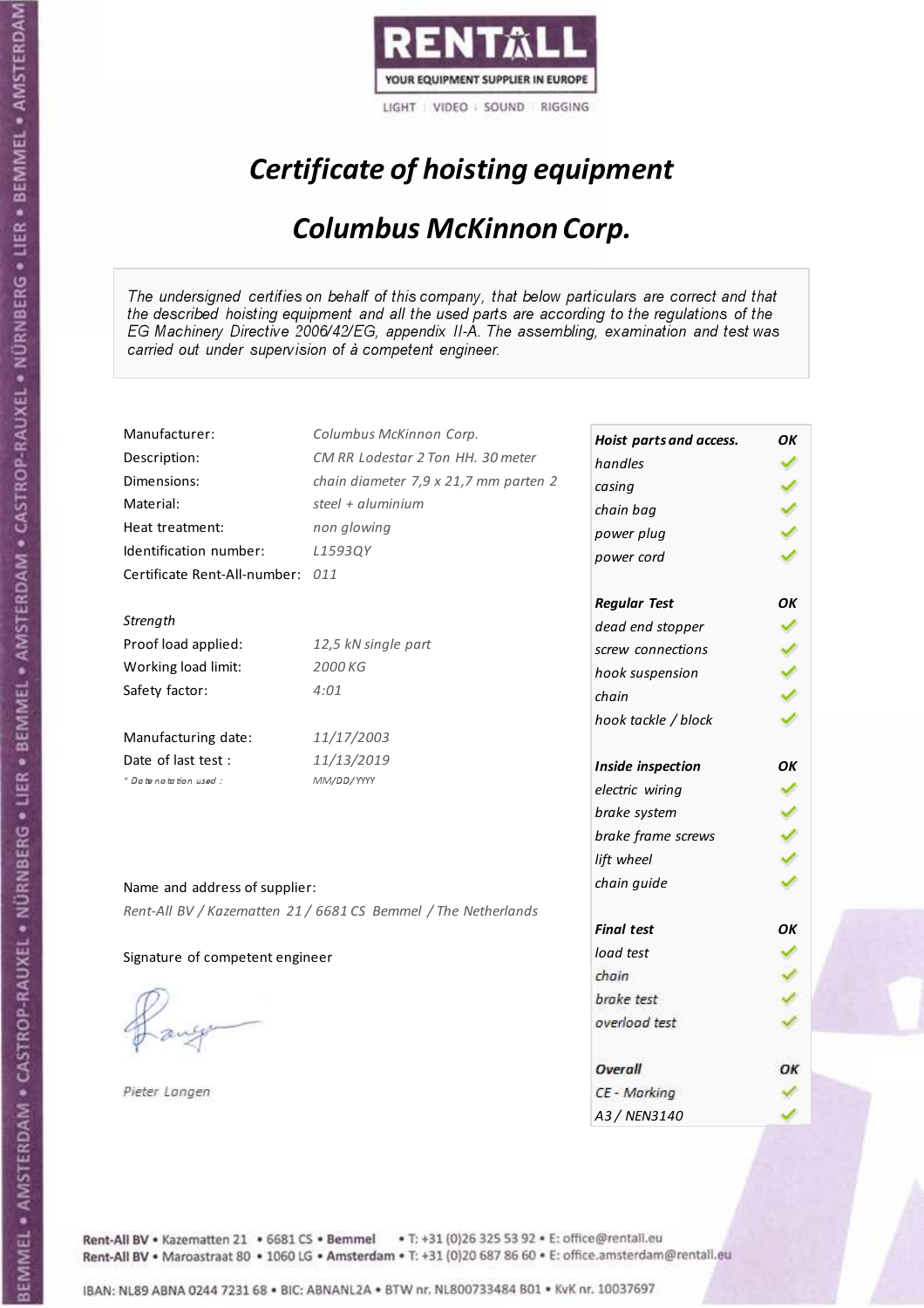

# Certificate of hoisting equipment

#### Columbus McKinnon Corp.

The undersigned certifies on behalf of this company, that below particulars are correct and that the described hoisting equipment and all the used parts are according to the regulations of the EG Machinery Directive 2006/42/EG, appendix II-A. The assembling, examination and test was carried out under supervision of à competent engineer.

| Manufacturer:                    | Columbus McKinnon Corp.                                        | Hoist parts and access. | OK |
|----------------------------------|----------------------------------------------------------------|-------------------------|----|
| Description:                     | CM RR Lodestar 2 Ton HH. 30 meter                              | handles                 |    |
| Dimensions:                      | chain diameter 7,9 x 21,7 mm parten 2                          | casing                  |    |
| Material:                        | steel + $aluminim$                                             | chain bag               |    |
| Heat treatment:                  | non glowing                                                    | power plug              |    |
| Identification number:           | L1592QY                                                        | power cord              |    |
| Certificate Rent-All-number: 012 |                                                                |                         |    |
|                                  |                                                                | <b>Regular Test</b>     | ΟK |
| Strength                         |                                                                | dead end stopper        |    |
| Proof load applied:              | 12,5 kN single part                                            | screw connections       |    |
| Working load limit:              | 2000 KG                                                        | hook suspension         |    |
| Safety factor:                   | 4:01                                                           | chain                   |    |
|                                  |                                                                | hook tackle / block     |    |
| Manufacturing date:              | 11/17/2003                                                     |                         |    |
| Date of last test :              | 11/13/2019                                                     | Inside inspection       | OΚ |
| + Date notation used:            | MM/DD/YYYY                                                     | electric wiring         |    |
|                                  |                                                                | brake system            |    |
|                                  |                                                                | brake frame screws      |    |
|                                  |                                                                | lift wheel              |    |
| Name and address of supplier:    |                                                                | chain guide             |    |
|                                  |                                                                |                         |    |
|                                  | Rent-All BV / Kazematten 21 / 6681 CS Bemmel / The Netherlands | <b>Final test</b>       | OK |
| Signature of competent engineer  |                                                                | load test               |    |
|                                  |                                                                | chain                   |    |
|                                  |                                                                | brake test              |    |
|                                  |                                                                | overload test           |    |
|                                  |                                                                |                         |    |
|                                  |                                                                | Overall                 | ОΚ |
| Pieter Langen                    |                                                                | CE - Marking            |    |
|                                  |                                                                | A3 / NEN3140            |    |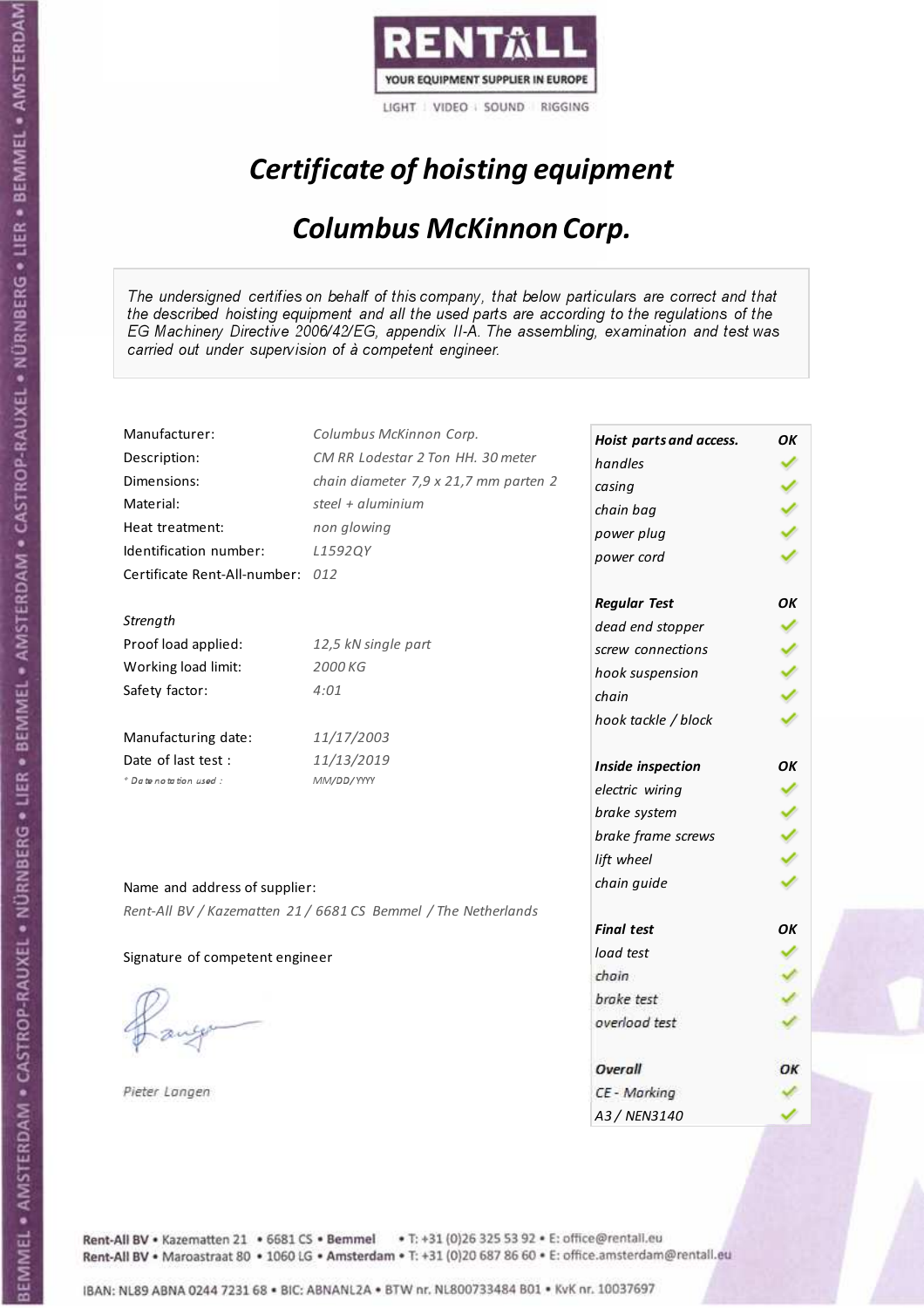

# Certificate of hoisting equipment

#### Columbus McKinnon Corp.

The undersigned certifies on behalf of this company, that below particulars are correct and that the described hoisting equipment and all the used parts are according to the regulations of the EG Machinery Directive 2006/42/EG, appendix II-A. The assembling, examination and test was carried out under supervision of à competent engineer.

| Manufacturer:                    | Columbus McKinnon Corp.                                        |                         |    |
|----------------------------------|----------------------------------------------------------------|-------------------------|----|
| Description:                     | CM RR Lodestar 2 Ton HH. 30 meter                              | Hoist parts and access. | OK |
| Dimensions:                      | chain diameter 7,9 x 21,7 mm parten 2                          | handles                 |    |
| Material:                        | steel + aluminium                                              | casing                  |    |
|                                  |                                                                | chain bag               |    |
| Heat treatment:                  | non glowing                                                    | power plug              |    |
| Identification number:           | <b>L1384NE</b>                                                 | power cord              |    |
| Certificate Rent-All-number: 013 |                                                                |                         |    |
|                                  |                                                                | <b>Regular Test</b>     | OK |
| Strength                         |                                                                | dead end stopper        |    |
| Proof load applied:              | 12,5 kN single part                                            | screw connections       |    |
| Working load limit:              | 2000 KG                                                        | hook suspension         |    |
| Safety factor:                   | 4:01                                                           | chain                   |    |
|                                  |                                                                | hook tackle / block     |    |
| Manufacturing date:              | 5/16/1998                                                      |                         |    |
| Date of last test :              | 9/2/2019                                                       | Inside inspection       | ΟK |
| + Date notation used:            | MM/DD/YYYY                                                     | electric wiring         |    |
|                                  |                                                                | brake system            |    |
|                                  |                                                                | brake frame screws      |    |
|                                  |                                                                | lift wheel              |    |
|                                  |                                                                |                         |    |
| Name and address of supplier:    |                                                                | chain guide             |    |
|                                  | Rent-All BV / Kazematten 21 / 6681 CS Bemmel / The Netherlands |                         |    |
|                                  |                                                                | <b>Final test</b>       | OK |
| Signature of competent engineer  |                                                                | load test               |    |
|                                  |                                                                | chain                   |    |
|                                  |                                                                | brake test              |    |
|                                  |                                                                | overload test           |    |
|                                  |                                                                |                         |    |
|                                  |                                                                | Overall                 | ОΚ |
| Pieter Langen                    |                                                                | CE - Marking            |    |
|                                  |                                                                | A3 / NEN3140            |    |

Rent-All BV . Kazematten 21 . 6681 CS . Bemmel . T: +31 (0)26 325 53 92 . E: office@rentall.eu Rent-All BV · Maroastraat 80 · 1060 LG · Amsterdam · T: +31 (0)20 687 86 60 · E: office.amsterdam@rentall.eu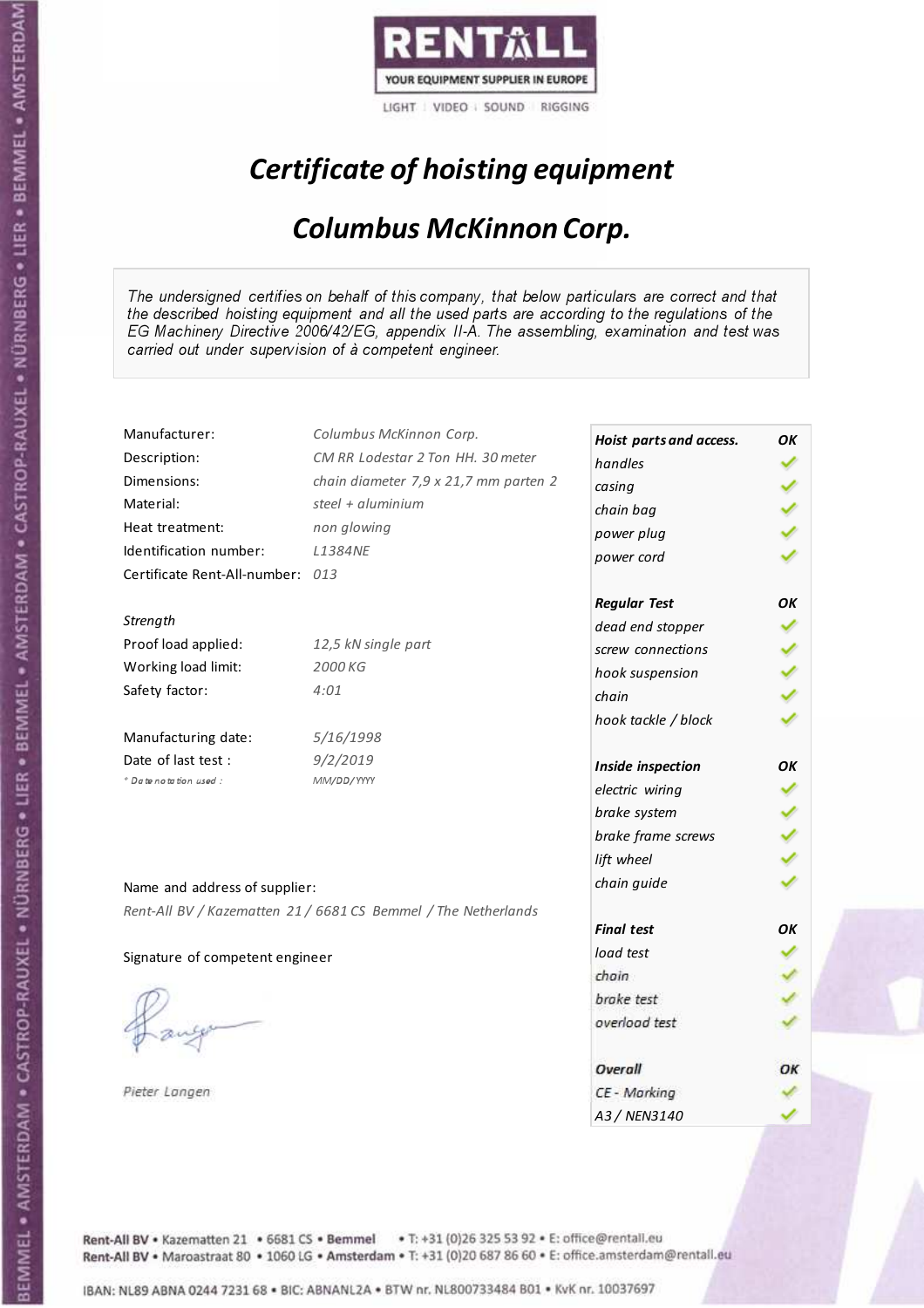

# Certificate of hoisting equipment

#### Columbus McKinnon Corp.

The undersigned certifies on behalf of this company, that below particulars are correct and that the described hoisting equipment and all the used parts are according to the regulations of the EG Machinery Directive 2006/42/EG, appendix II-A. The assembling, examination and test was carried out under supervision of à competent engineer.

| Manufacturer:                    | Columbus McKinnon Corp.                                        |                         |    |
|----------------------------------|----------------------------------------------------------------|-------------------------|----|
|                                  | CM RR Lodestar 2 Ton HH. 30 meter                              | Hoist parts and access. | OK |
| Description:                     |                                                                | handles                 |    |
| Dimensions:                      | chain diameter 7,9 x 21,7 mm parten 2                          | casing                  |    |
| Material:                        | steel + aluminium                                              | chain bag               |    |
| Heat treatment:                  | non glowing                                                    | power plug              |    |
| Identification number:           | L0394MQ                                                        | power cord              |    |
| Certificate Rent-All-number: 014 |                                                                |                         |    |
|                                  |                                                                | <b>Regular Test</b>     | OK |
| Strength                         |                                                                | dead end stopper        |    |
| Proof load applied:              | 12,5 kN single part                                            | screw connections       |    |
| Working load limit:              | 2000 KG                                                        | hook suspension         |    |
| Safety factor:                   | 4:01                                                           | chain                   |    |
|                                  |                                                                | hook tackle / block     |    |
| Manufacturing date:              | 3/16/1997                                                      |                         |    |
| Date of last test :              | 3/4/2019                                                       | Inside inspection       | ΟK |
| + Date notation used:            | MM/DD/YYYY                                                     | electric wiring         |    |
|                                  |                                                                | brake system            |    |
|                                  |                                                                | brake frame screws      |    |
|                                  |                                                                | lift wheel              |    |
| Name and address of supplier:    |                                                                | chain guide             |    |
|                                  | Rent-All BV / Kazematten 21 / 6681 CS Bemmel / The Netherlands |                         |    |
|                                  |                                                                | <b>Final test</b>       | OK |
| Signature of competent engineer  |                                                                | load test               |    |
|                                  |                                                                | chain                   |    |
|                                  |                                                                | brake test              |    |
|                                  |                                                                | overload test           |    |
|                                  |                                                                |                         |    |
|                                  |                                                                | Overall                 | ОΚ |
| Pieter Langen                    |                                                                | CE - Marking            |    |
|                                  |                                                                | A3 / NEN3140            |    |

Rent-All BV . Kazematten 21 . 6681 CS . Bemmel . T: +31 (0)26 325 53 92 . E: office@rentall.eu Rent-All BV · Maroastraat 80 · 1060 LG · Amsterdam · T: +31 (0)20 687 86 60 · E: office.amsterdam@rentall.eu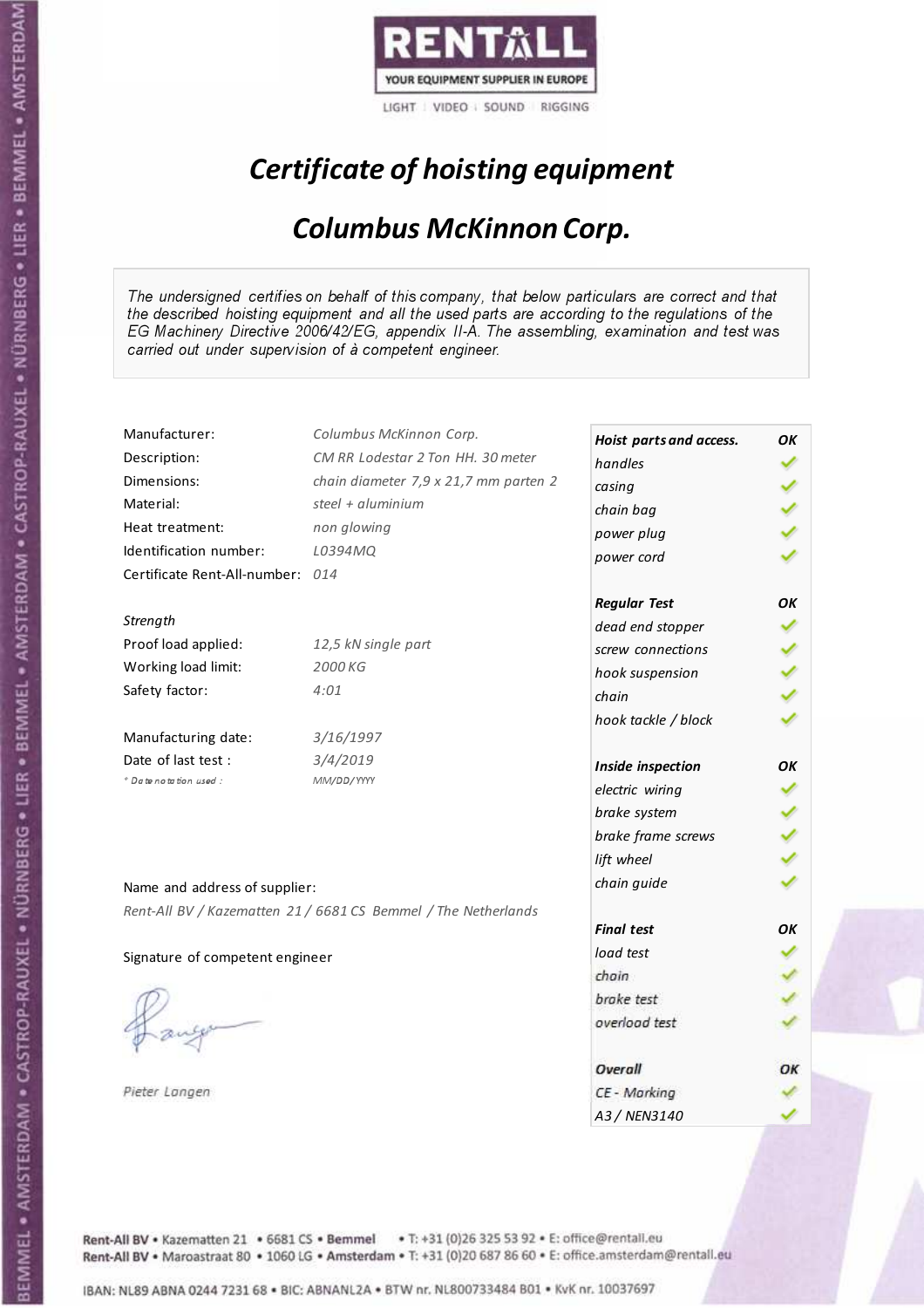

# Certificate of hoisting equipment

#### Columbus McKinnon Corp.

The undersigned certifies on behalf of this company, that below particulars are correct and that the described hoisting equipment and all the used parts are according to the regulations of the EG Machinery Directive 2006/42/EG, appendix II-A. The assembling, examination and test was carried out under supervision of à competent engineer.

| Manufacturer:                    | Columbus McKinnon Corp.                                        | Hoist parts and access. | OK |
|----------------------------------|----------------------------------------------------------------|-------------------------|----|
| Description:                     | CM RR Lodestar 2 Ton HH. 30 meter                              | handles                 |    |
| Dimensions:                      | chain diameter 7,9 x 21,7 mm parten 2                          | casing                  |    |
| Material:                        | steel + aluminium                                              | chain bag               |    |
| Heat treatment:                  | non glowing                                                    | power plug              |    |
| Identification number:           | L3071NQ                                                        | power cord              |    |
| Certificate Rent-All-number: 015 |                                                                |                         |    |
|                                  |                                                                | <b>Regular Test</b>     | OK |
| Strength                         |                                                                | dead end stopper        |    |
| Proof load applied:              | 12,5 kN single part                                            | screw connections       |    |
| Working load limit:              | 2000 KG                                                        | hook suspension         |    |
| Safety factor:                   | 4:01                                                           | chain                   |    |
|                                  |                                                                | hook tackle / block     |    |
| Manufacturing date:              | 3/17/1999                                                      |                         |    |
| Date of last test :              | 6/1/2018                                                       | Inside inspection       | ΟK |
| * Date notation used :           | MM/DD/YYYY                                                     | electric wiring         |    |
|                                  |                                                                | brake system            |    |
|                                  |                                                                | brake frame screws      |    |
|                                  |                                                                | lift wheel              |    |
| Name and address of supplier:    |                                                                | chain guide             |    |
|                                  |                                                                |                         |    |
|                                  | Rent-All BV / Kazematten 21 / 6681 CS Bemmel / The Netherlands | <b>Final test</b>       | OK |
|                                  |                                                                | load test               |    |
| Signature of competent engineer  |                                                                | chain                   |    |
|                                  |                                                                | brake test              |    |
|                                  |                                                                | overload test           |    |
|                                  |                                                                |                         |    |
|                                  |                                                                | Overall                 | ОΚ |
| Pieter Langen                    |                                                                | CE - Marking            |    |
|                                  |                                                                | A3 / NEN3140            |    |

Rent-All BV . Kazematten 21 . 6681 CS . Bemmel . T: +31 (0)26 325 53 92 . E: office@rentall.eu Rent-All BV · Maroastraat 80 · 1060 LG · Amsterdam · T: +31 (0)20 687 86 60 · E: office.amsterdam@rentall.eu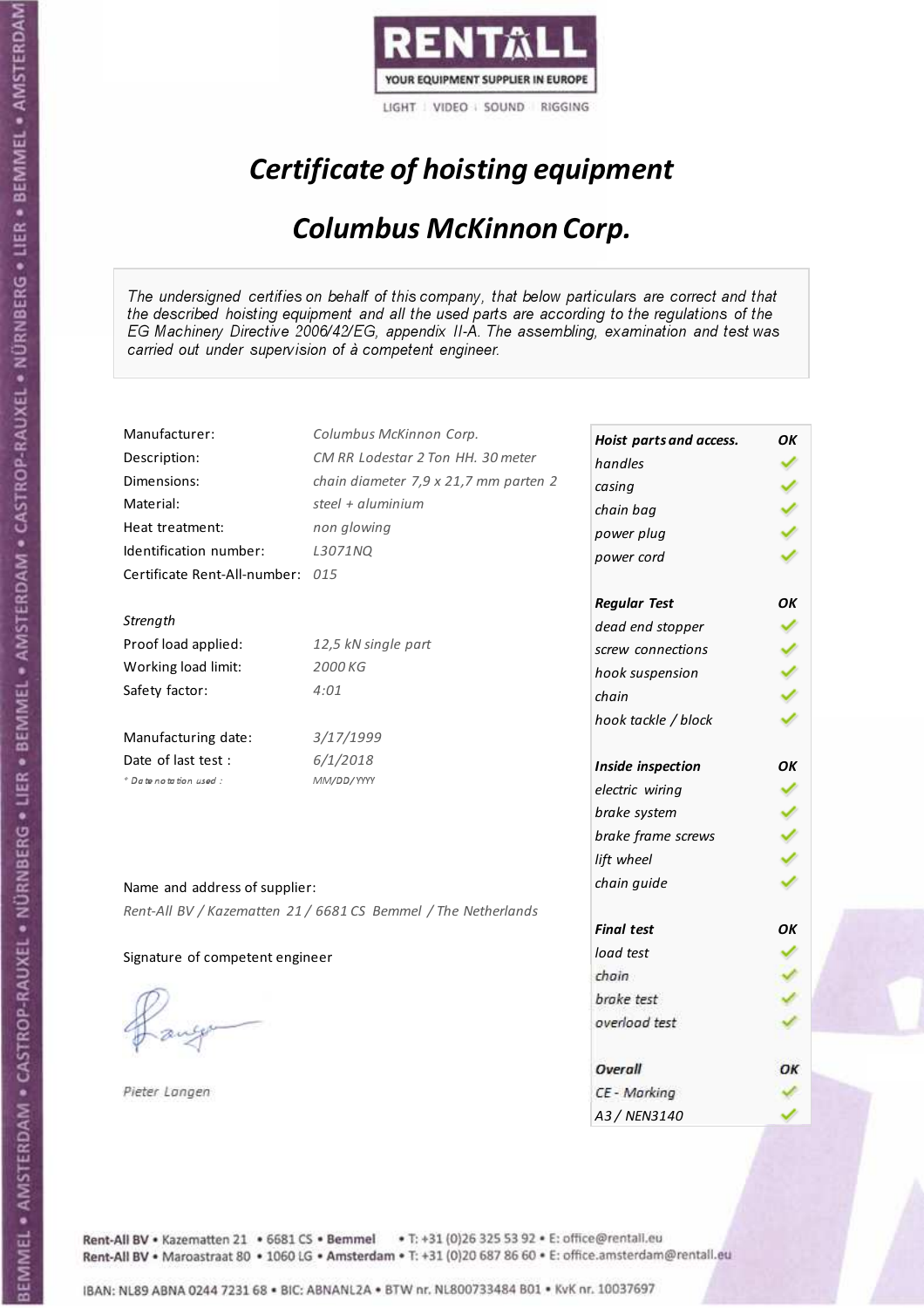

# Certificate of hoisting equipment

#### Columbus McKinnon Corp.

The undersigned certifies on behalf of this company, that below particulars are correct and that the described hoisting equipment and all the used parts are according to the regulations of the EG Machinery Directive 2006/42/EG, appendix II-A. The assembling, examination and test was carried out under supervision of à competent engineer.

| Manufacturer:                    | Columbus McKinnon Corp.                                        | Hoist parts and access. | OK |
|----------------------------------|----------------------------------------------------------------|-------------------------|----|
| Description:                     | CM RR Lodestar 2 Ton HH. 30 meter                              | handles                 |    |
| Dimensions:                      | chain diameter 7,9 x 21,7 mm parten 2                          | casing                  |    |
| Material:                        | steel + aluminium                                              | chain bag               |    |
| Heat treatment:                  | non glowing                                                    | power plug              |    |
| Identification number:           | L4729SJ                                                        | power cord              |    |
| Certificate Rent-All-number: 016 |                                                                |                         |    |
|                                  |                                                                | <b>Regular Test</b>     | OK |
| Strength                         |                                                                | dead end stopper        |    |
| Proof load applied:              | 12,5 kN single part                                            | screw connections       |    |
| Working load limit:              | 2000 KG                                                        | hook suspension         |    |
| Safety factor:                   | 4:01                                                           | chain                   |    |
|                                  |                                                                | hook tackle / block     |    |
| Manufacturing date:              | 9/16/2006                                                      |                         |    |
| Date of last test:               | 11/13/2019                                                     | Inside inspection       | OК |
| + Date notation used:            | MM/DD/YYYY                                                     | electric wiring         |    |
|                                  |                                                                | brake system            |    |
|                                  |                                                                | brake frame screws      |    |
|                                  |                                                                | lift wheel              |    |
|                                  |                                                                | chain guide             |    |
| Name and address of supplier:    |                                                                |                         |    |
|                                  | Rent-All BV / Kazematten 21 / 6681 CS Bemmel / The Netherlands | <b>Final test</b>       | OK |
|                                  |                                                                | load test               |    |
| Signature of competent engineer  |                                                                | chain                   |    |
|                                  |                                                                | brake test              |    |
|                                  |                                                                | overload test           |    |
|                                  |                                                                |                         |    |
|                                  |                                                                | Overall                 | ОΚ |
| Pieter Langen                    |                                                                | CE - Marking            |    |
|                                  |                                                                | A3 / NEN3140            |    |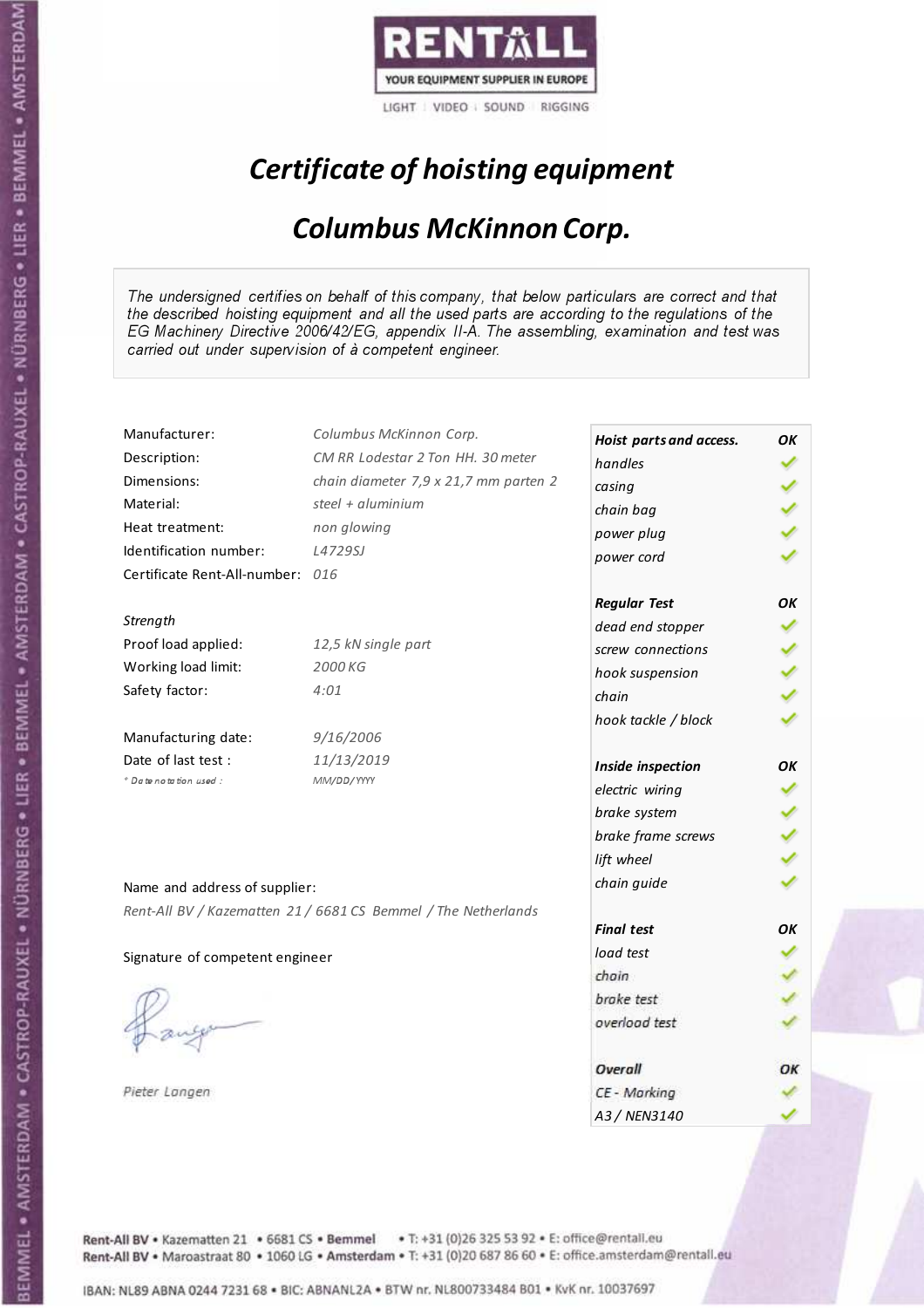

# Certificate of hoisting equipment

#### Columbus McKinnon Corp.

The undersigned certifies on behalf of this company, that below particulars are correct and that the described hoisting equipment and all the used parts are according to the regulations of the EG Machinery Directive 2006/42/EG, appendix II-A. The assembling, examination and test was carried out under supervision of à competent engineer.

| Manufacturer:                    | Columbus McKinnon Corp.                                        |                         |    |
|----------------------------------|----------------------------------------------------------------|-------------------------|----|
| Description:                     | CM RR Lodestar 2 Ton HH. 30 meter                              | Hoist parts and access. | OK |
| Dimensions:                      | chain diameter 7,9 x 21,7 mm parten 2                          | handles                 |    |
| Material:                        | steel + aluminium                                              | casing                  |    |
|                                  |                                                                | chain bag               |    |
| Heat treatment:                  | non glowing                                                    | power plug              |    |
| Identification number:           | L3073NG                                                        | power cord              |    |
| Certificate Rent-All-number: 017 |                                                                |                         |    |
|                                  |                                                                | <b>Regular Test</b>     | OK |
| Strength                         |                                                                | dead end stopper        |    |
| Proof load applied:              | 12,5 kN single part                                            | screw connections       |    |
| Working load limit:              | 2000 KG                                                        | hook suspension         |    |
| Safety factor:                   | 4:01                                                           | chain                   |    |
|                                  |                                                                | hook tackle / block     |    |
| Manufacturing date:              | 7/16/1998                                                      |                         |    |
| Date of last test :              | 7/19/2018                                                      | Inside inspection       | ΟK |
| + Date notation used:            | MM/DD/YYYY                                                     | electric wiring         |    |
|                                  |                                                                | brake system            |    |
|                                  |                                                                | brake frame screws      |    |
|                                  |                                                                | lift wheel              |    |
|                                  |                                                                |                         |    |
| Name and address of supplier:    |                                                                | chain guide             |    |
|                                  | Rent-All BV / Kazematten 21 / 6681 CS Bemmel / The Netherlands |                         |    |
|                                  |                                                                | <b>Final test</b>       | OK |
| Signature of competent engineer  |                                                                | load test               |    |
|                                  |                                                                | chain                   |    |
|                                  |                                                                | brake test              |    |
|                                  |                                                                | overload test           |    |
|                                  |                                                                |                         |    |
|                                  |                                                                | Overall                 | ОΚ |
| Pieter Langen                    |                                                                | CE - Marking            |    |
|                                  |                                                                | A3 / NEN3140            |    |

Rent-All BV . Kazematten 21 . 6681 CS . Bemmel . T: +31 (0)26 325 53 92 . E: office@rentall.eu Rent-All BV · Maroastraat 80 · 1060 LG · Amsterdam · T: +31 (0)20 687 86 60 · E: office.amsterdam@rentall.eu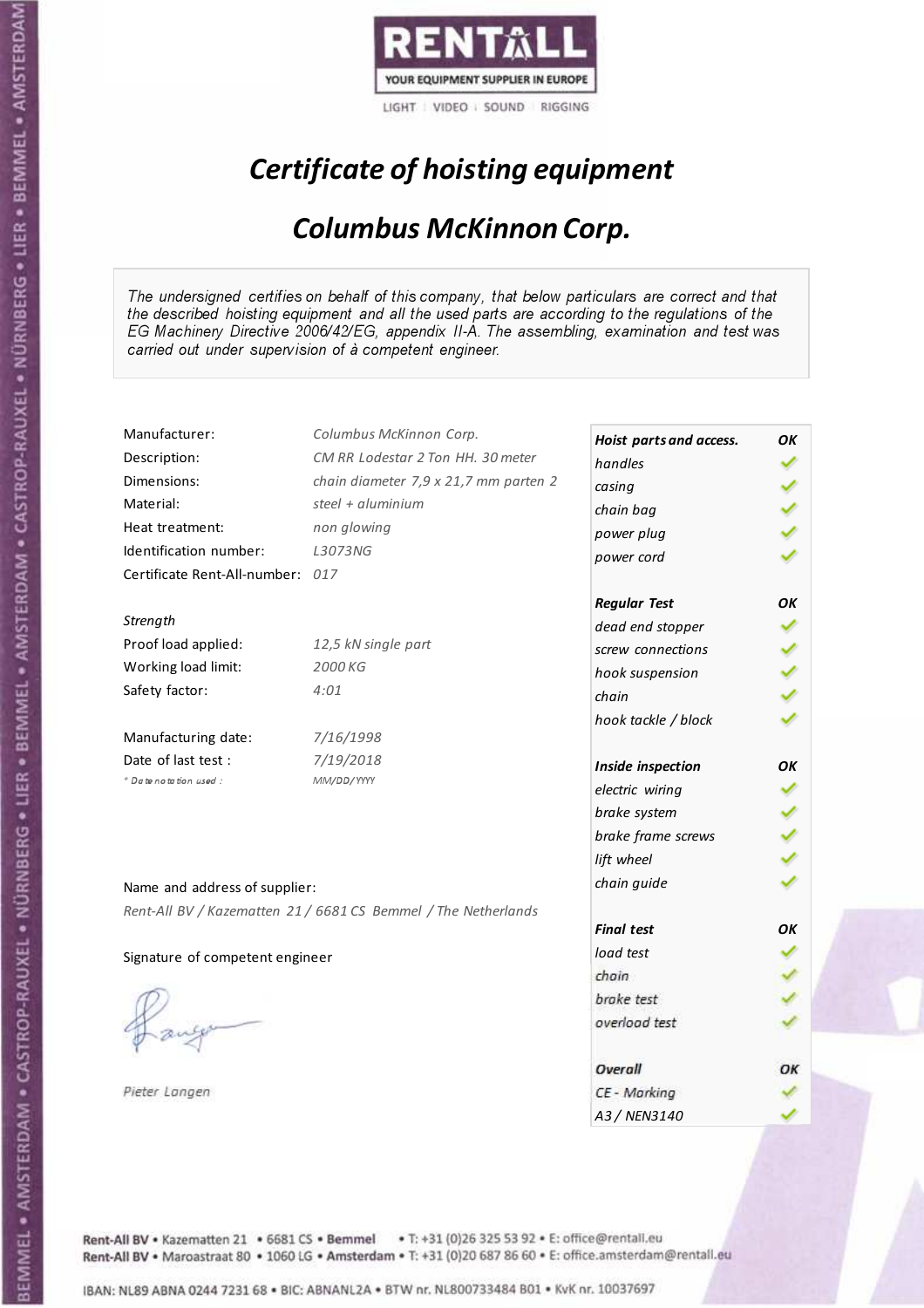

# Certificate of hoisting equipment

#### Columbus McKinnon Corp.

The undersigned certifies on behalf of this company, that below particulars are correct and that the described hoisting equipment and all the used parts are according to the regulations of the EG Machinery Directive 2006/42/EG, appendix II-A. The assembling, examination and test was carried out under supervision of à competent engineer.

| Manufacturer:                    | Columbus McKinnon Corp.                                        | Hoist parts and access. | OK |
|----------------------------------|----------------------------------------------------------------|-------------------------|----|
| Description:                     | CM RR Lodestar 2 Ton HH. 30 meter                              | handles                 |    |
| Dimensions:                      | chain diameter 7,9 x 21,7 mm parten 2                          | casing                  |    |
| Material:                        | steel + aluminium                                              | chain bag               |    |
| Heat treatment:                  | non glowing                                                    | power plug              |    |
| Identification number:           | L3498SK                                                        | power cord              |    |
| Certificate Rent-All-number: 018 |                                                                |                         |    |
|                                  |                                                                | <b>Regular Test</b>     | OK |
| Strength                         |                                                                | dead end stopper        |    |
| Proof load applied:              | 12,5 kN single part                                            | screw connections       |    |
| Working load limit:              | 2000 KG                                                        | hook suspension         |    |
| Safety factor:                   | 4:01                                                           | chain                   |    |
|                                  |                                                                | hook tackle / block     |    |
| Manufacturing date:              | 10/16/2006                                                     |                         |    |
| Date of last test :              | 11/13/2019                                                     | Inside inspection       | ОΚ |
| * Date notation used :           | MM/DD/YYYY                                                     | electric wiring         |    |
|                                  |                                                                | brake system            |    |
|                                  |                                                                | brake frame screws      |    |
|                                  |                                                                | lift wheel              |    |
|                                  |                                                                | chain guide             |    |
| Name and address of supplier:    |                                                                |                         |    |
|                                  | Rent-All BV / Kazematten 21 / 6681 CS Bemmel / The Netherlands | <b>Final test</b>       | OK |
|                                  |                                                                | load test               |    |
| Signature of competent engineer  |                                                                | chain                   |    |
|                                  |                                                                | brake test              |    |
|                                  |                                                                | overload test           |    |
|                                  |                                                                |                         |    |
|                                  |                                                                | Overall                 | ОΚ |
| Pieter Langen                    |                                                                | CE - Marking            |    |
|                                  |                                                                | A3 / NEN3140            |    |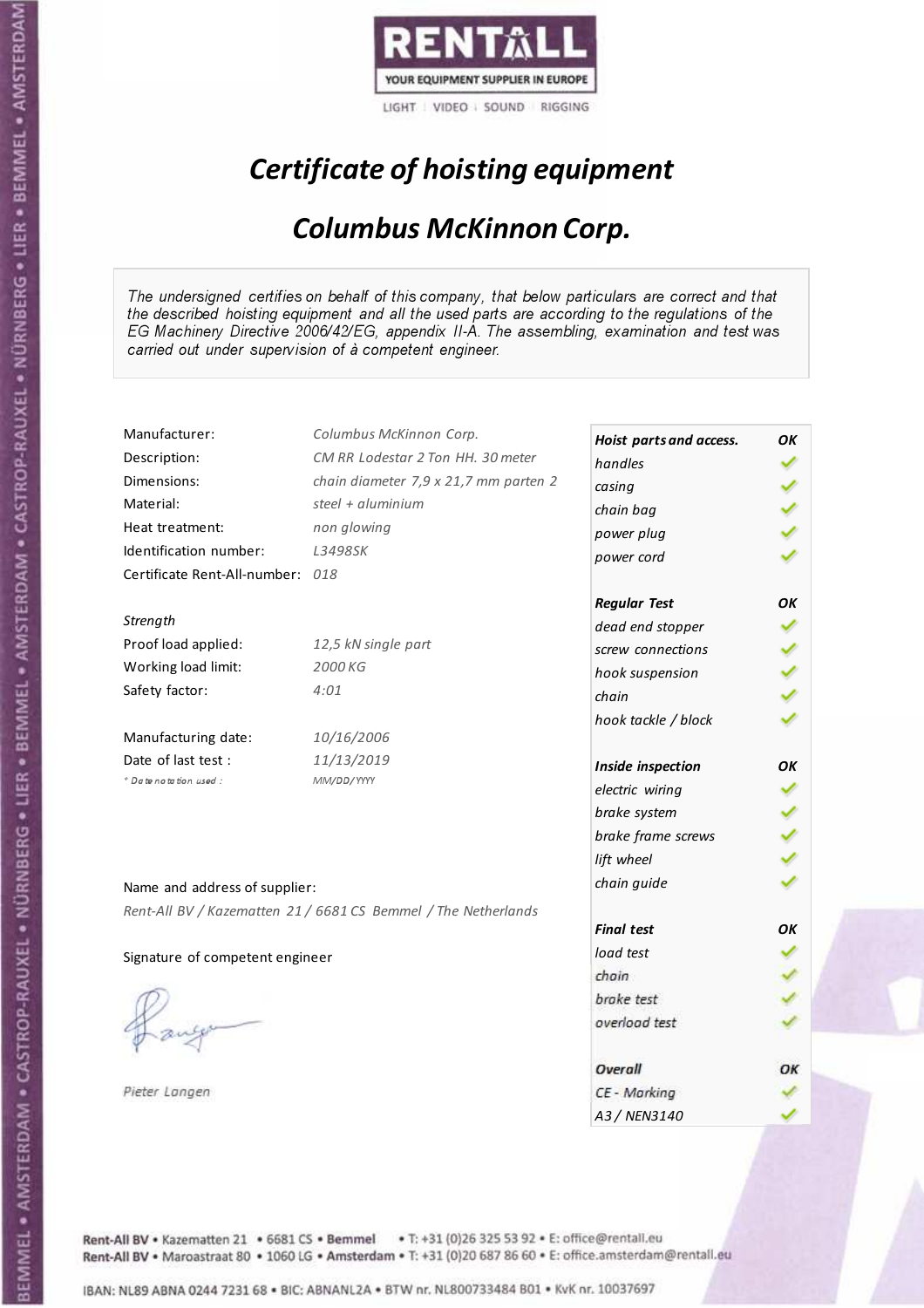

# Certificate of hoisting equipment

#### Columbus McKinnon Corp.

The undersigned certifies on behalf of this company, that below particulars are correct and that the described hoisting equipment and all the used parts are according to the regulations of the EG Machinery Directive 2006/42/EG, appendix II-A. The assembling, examination and test was carried out under supervision of à competent engineer.

| Manufacturer:                    | Columbus McKinnon Corp.                                        | Hoist parts and access. | OK |
|----------------------------------|----------------------------------------------------------------|-------------------------|----|
| Description:                     | CM RR Lodestar 2 Ton HH. 30 meter                              | handles                 |    |
| Dimensions:                      | chain diameter 7,9 x 21,7 mm parten 2                          | casing                  |    |
| Material:                        | steel + aluminium                                              | chain bag               |    |
| Heat treatment:                  | non glowing                                                    | power plug              |    |
| Identification number:           | L4731SJ                                                        | power cord              |    |
| Certificate Rent-All-number: 019 |                                                                |                         |    |
|                                  |                                                                | <b>Regular Test</b>     | OK |
| Strength                         |                                                                | dead end stopper        |    |
| Proof load applied:              | 12,5 kN single part                                            | screw connections       |    |
| Working load limit:              | 2000 KG                                                        | hook suspension         |    |
| Safety factor:                   | 4:01                                                           | chain                   |    |
|                                  |                                                                | hook tackle / block     |    |
| Manufacturing date:              | 9/16/2006                                                      |                         |    |
| Date of last test:               | 11/13/2019                                                     | Inside inspection       | ΟK |
| * Date notation used :           | MM/DD/YYYY                                                     | electric wiring         |    |
|                                  |                                                                | brake system            |    |
|                                  |                                                                | brake frame screws      |    |
|                                  |                                                                | lift wheel              |    |
|                                  |                                                                | chain guide             |    |
| Name and address of supplier:    |                                                                |                         |    |
|                                  | Rent-All BV / Kazematten 21 / 6681 CS Bemmel / The Netherlands | <b>Final test</b>       | OK |
|                                  |                                                                |                         |    |
| Signature of competent engineer  |                                                                | load test               |    |
|                                  |                                                                | chain                   |    |
|                                  |                                                                | brake test              |    |
|                                  |                                                                | overload test           |    |
|                                  |                                                                |                         |    |
|                                  |                                                                | Overall                 |    |
| Pieter Langen                    |                                                                | CE - Marking            |    |
|                                  |                                                                | A3 / NEN3140            |    |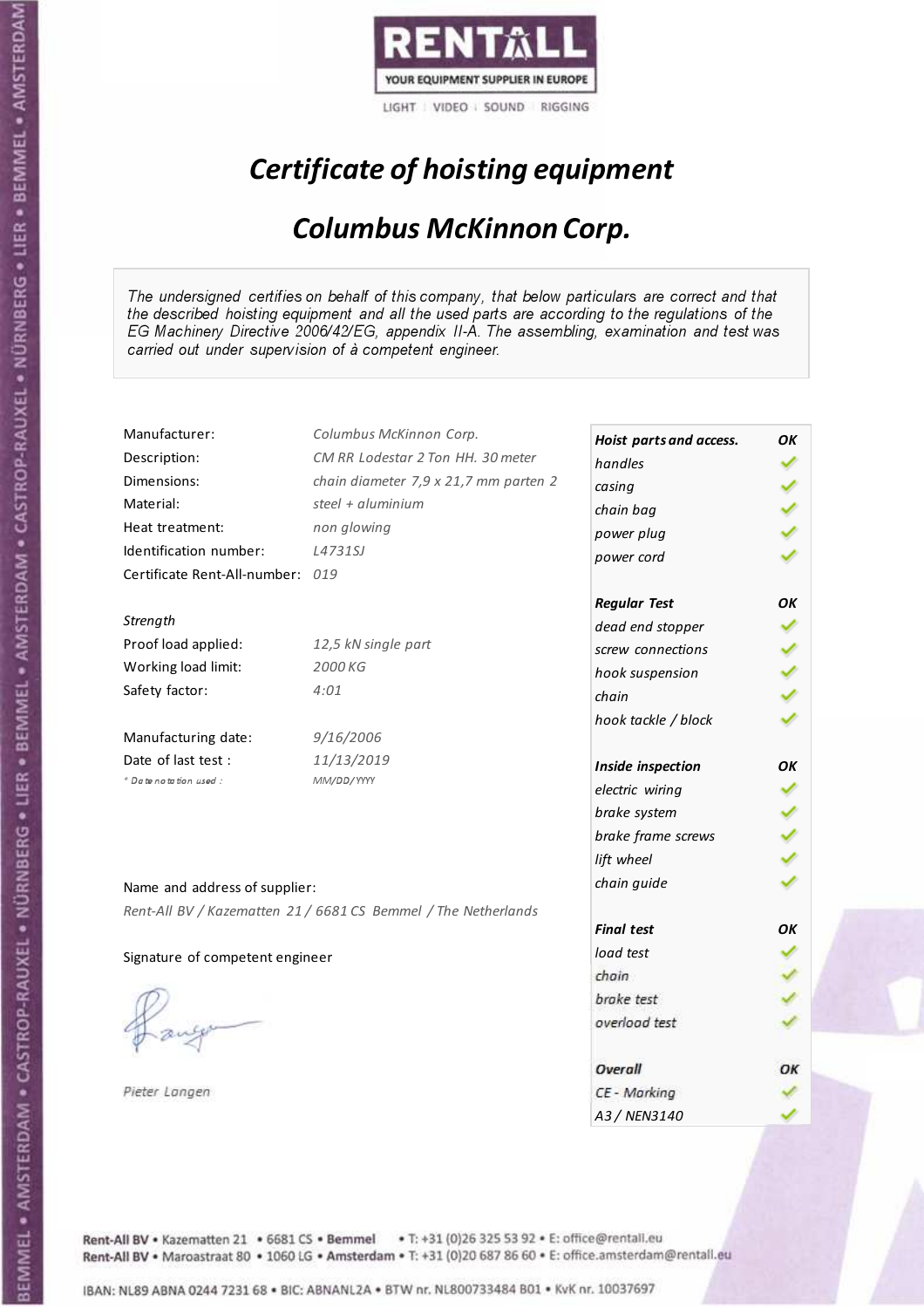

# Certificate of hoisting equipment

#### Columbus McKinnon Corp.

The undersigned certifies on behalf of this company, that below particulars are correct and that the described hoisting equipment and all the used parts are according to the regulations of the EG Machinery Directive 2006/42/EG, appendix II-A. The assembling, examination and test was carried out under supervision of à competent engineer.

| Manufacturer:                    | Columbus McKinnon Corp.                                        | Hoist parts and access. | OK |
|----------------------------------|----------------------------------------------------------------|-------------------------|----|
| Description:                     | CM RR Lodestar 2 Ton HH. 30 meter                              | handles                 |    |
| Dimensions:                      | chain diameter 7,9 x 21,7 mm parten 2                          | casing                  |    |
| Material:                        | steel + aluminium                                              | chain bag               |    |
| Heat treatment:                  | non glowing                                                    | power plug              |    |
| Identification number:           | L4728SJ                                                        | power cord              |    |
| Certificate Rent-All-number: 020 |                                                                |                         |    |
|                                  |                                                                | <b>Regular Test</b>     | OK |
| Strength                         |                                                                | dead end stopper        |    |
| Proof load applied:              | 12,5 kN single part                                            | screw connections       |    |
| Working load limit:              | 2000 KG                                                        | hook suspension         |    |
| Safety factor:                   | 4:01                                                           | chain                   |    |
|                                  |                                                                | hook tackle / block     |    |
| Manufacturing date:              | 9/16/2006                                                      |                         |    |
| Date of last test:               | 11/13/2019                                                     | Inside inspection       | ΟK |
| * Date notation used :           | MM/DD/YYYY                                                     | electric wiring         |    |
|                                  |                                                                | brake system            |    |
|                                  |                                                                | brake frame screws      |    |
|                                  |                                                                | lift wheel              |    |
| Name and address of supplier:    |                                                                | chain guide             |    |
|                                  | Rent-All BV / Kazematten 21 / 6681 CS Bemmel / The Netherlands |                         |    |
|                                  |                                                                | <b>Final test</b>       | OK |
| Signature of competent engineer  |                                                                | load test               |    |
|                                  |                                                                | chain                   |    |
|                                  |                                                                | brake test              |    |
|                                  |                                                                | overload test           |    |
|                                  |                                                                |                         |    |
|                                  |                                                                | Overall                 |    |
| Pieter Langen                    |                                                                | CE - Marking            |    |
|                                  |                                                                | A3 / NEN3140            |    |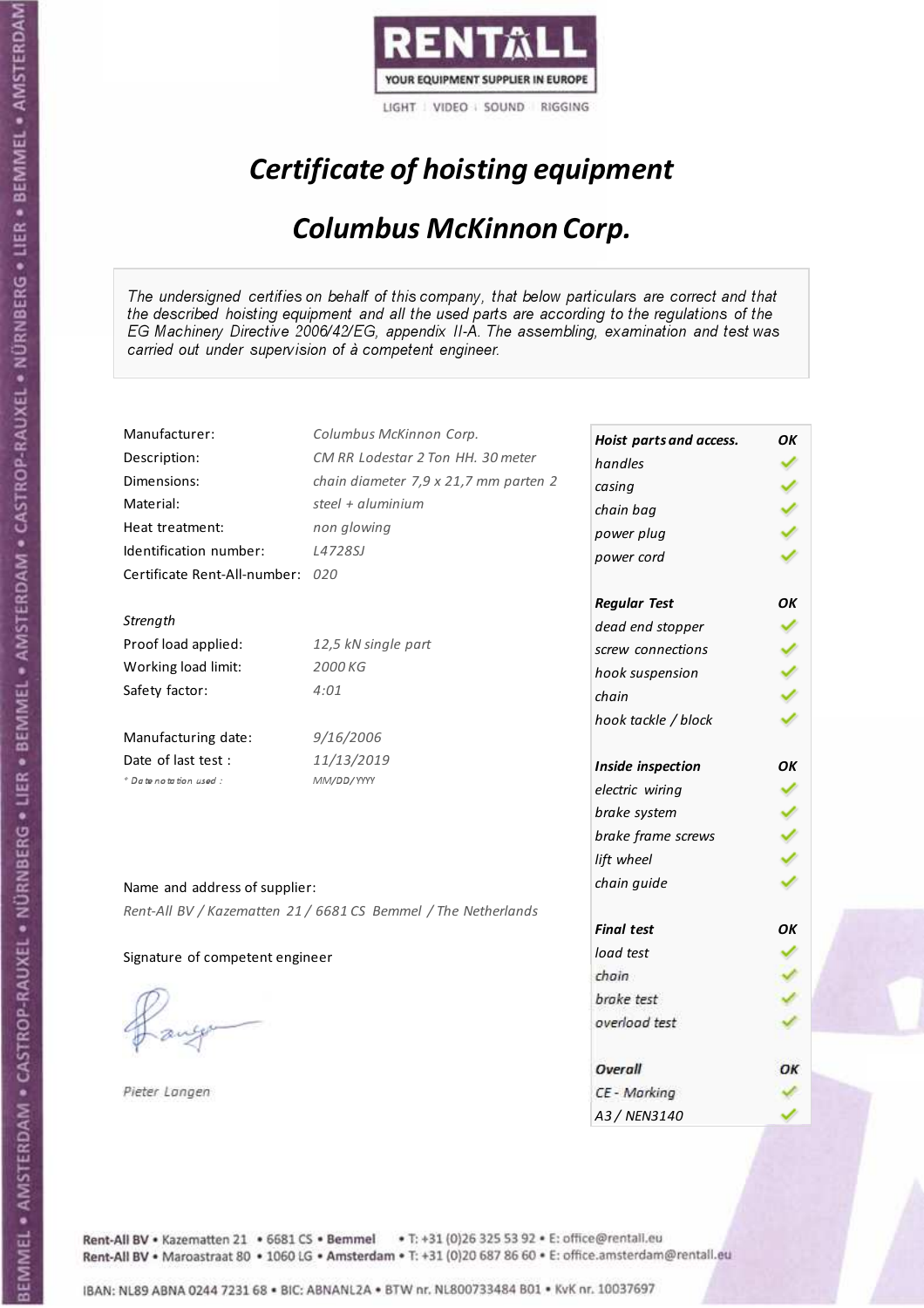

# Certificate of hoisting equipment

#### Columbus McKinnon Corp.

The undersigned certifies on behalf of this company, that below particulars are correct and that the described hoisting equipment and all the used parts are according to the regulations of the EG Machinery Directive 2006/42/EG, appendix II-A. The assembling, examination and test was carried out under supervision of à competent engineer.

| Manufacturer:                    | Columbus McKinnon Corp.                                        | Hoist parts and access. | OK |
|----------------------------------|----------------------------------------------------------------|-------------------------|----|
| Description:                     | CM RR Lodestar 2 Ton HH. 30 meter                              | handles                 |    |
| Dimensions:                      | chain diameter 7,9 x 21,7 mm parten 2                          | casing                  |    |
| Material:                        | steel + aluminium                                              | chain bag               |    |
| Heat treatment:                  | non glowing                                                    | power plug              |    |
| Identification number:           | <b>L2600SK</b>                                                 | power cord              |    |
| Certificate Rent-All-number: 021 |                                                                |                         |    |
|                                  |                                                                | <b>Regular Test</b>     | OK |
| Strength                         |                                                                | dead end stopper        |    |
| Proof load applied:              | 12,5 kN single part                                            | screw connections       |    |
| Working load limit:              | 2000 KG                                                        | hook suspension         |    |
| Safety factor:                   | 4:01                                                           | chain                   |    |
|                                  |                                                                | hook tackle / block     |    |
| Manufacturing date:              | 10/16/2006                                                     |                         |    |
| Date of last test :              | 11/13/2019                                                     | Inside inspection       | ОΚ |
| * Date notation used :           | MM/DD/YYYY                                                     | electric wiring         |    |
|                                  |                                                                | brake system            |    |
|                                  |                                                                | brake frame screws      |    |
|                                  |                                                                | lift wheel              |    |
| Name and address of supplier:    |                                                                | chain guide             |    |
|                                  | Rent-All BV / Kazematten 21 / 6681 CS Bemmel / The Netherlands |                         |    |
|                                  |                                                                | <b>Final test</b>       | OK |
| Signature of competent engineer  |                                                                | load test               |    |
|                                  |                                                                | chain                   |    |
|                                  |                                                                | brake test              |    |
|                                  |                                                                | overload test           |    |
|                                  |                                                                |                         |    |
|                                  |                                                                | Overall                 | ОΚ |
| Pieter Langen                    |                                                                | CE - Marking            |    |
|                                  |                                                                | A3 / NEN3140            |    |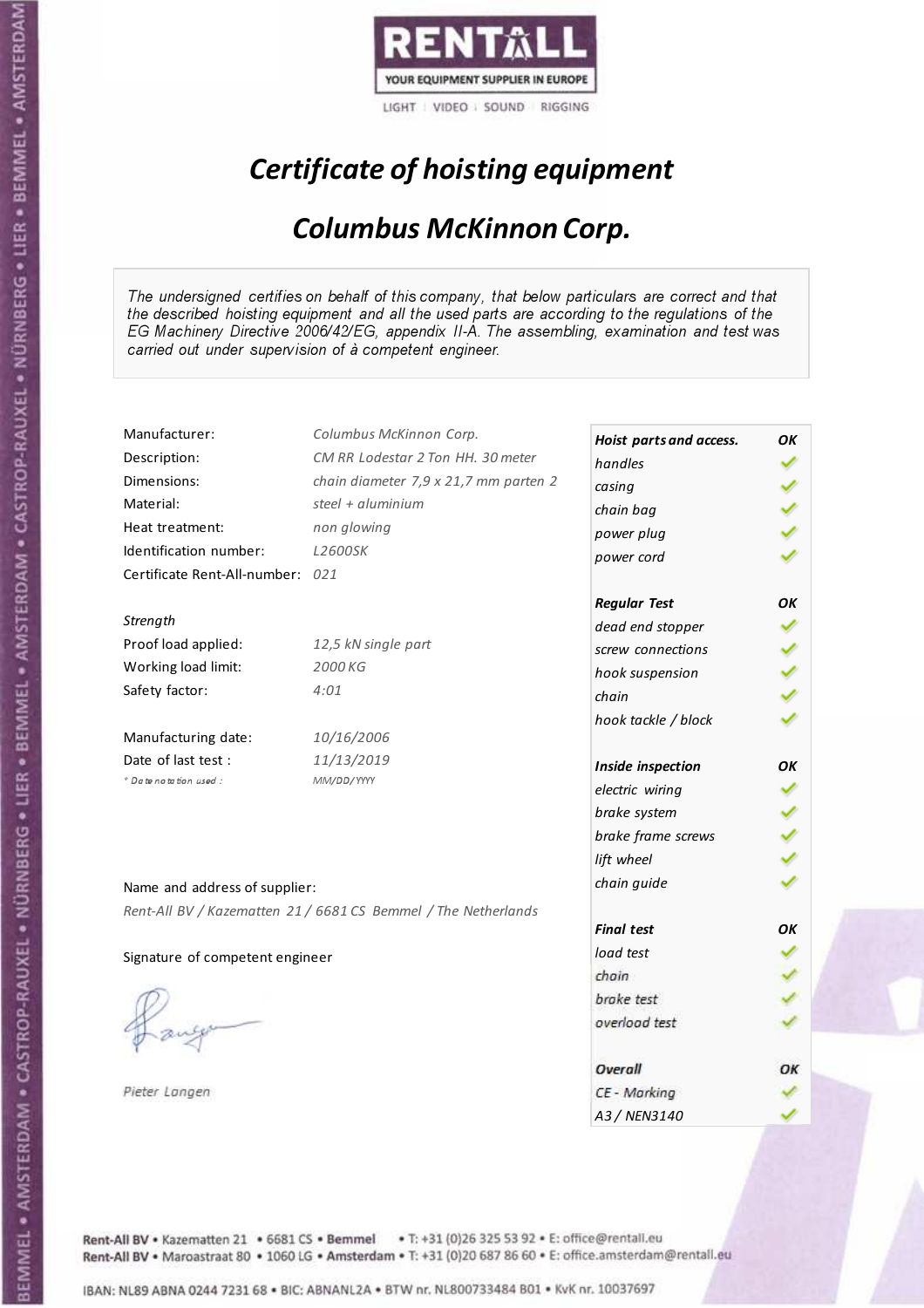

# Certificate of hoisting equipment

#### Columbus McKinnon Corp.

The undersigned certifies on behalf of this company, that below particulars are correct and that the described hoisting equipment and all the used parts are according to the regulations of the EG Machinery Directive 2006/42/EG, appendix II-A. The assembling, examination and test was carried out under supervision of à competent engineer.

| Manufacturer:                    | Columbus McKinnon Corp.                                        | Hoist parts and access. | OK |
|----------------------------------|----------------------------------------------------------------|-------------------------|----|
| Description:                     | CM RR Lodestar 2 Ton HH. 30 meter                              | handles                 |    |
| Dimensions:                      | chain diameter 7,9 x 21,7 mm parten 2                          | casing                  |    |
| Material:                        | steel + aluminium                                              | chain bag               |    |
| Heat treatment:                  | non glowing                                                    | power plug              |    |
| Identification number:           | L2603SK                                                        | power cord              |    |
| Certificate Rent-All-number: 022 |                                                                |                         |    |
|                                  |                                                                | <b>Regular Test</b>     | OK |
| Strength                         |                                                                | dead end stopper        |    |
| Proof load applied:              | 12,5 kN single part                                            | screw connections       |    |
| Working load limit:              | 2000 KG                                                        | hook suspension         |    |
| Safety factor:                   | 4:01                                                           | chain                   |    |
|                                  |                                                                | hook tackle / block     |    |
| Manufacturing date:              | 10/16/2006                                                     |                         |    |
| Date of last test:               | 11/13/2019                                                     | Inside inspection       | ΟK |
| + Date notation used:            | MM/DD/YYYY                                                     | electric wiring         |    |
|                                  |                                                                | brake system            |    |
|                                  |                                                                | brake frame screws      |    |
|                                  |                                                                | lift wheel              |    |
|                                  |                                                                | chain guide             |    |
| Name and address of supplier:    |                                                                |                         |    |
|                                  | Rent-All BV / Kazematten 21 / 6681 CS Bemmel / The Netherlands | <b>Final test</b>       | OK |
|                                  |                                                                | load test               |    |
| Signature of competent engineer  |                                                                | chain                   |    |
|                                  |                                                                | brake test              |    |
|                                  |                                                                | overload test           |    |
|                                  |                                                                |                         |    |
|                                  |                                                                | Overall                 | ОΚ |
| Pieter Langen                    |                                                                | CE - Marking            |    |
|                                  |                                                                | A3 / NEN3140            |    |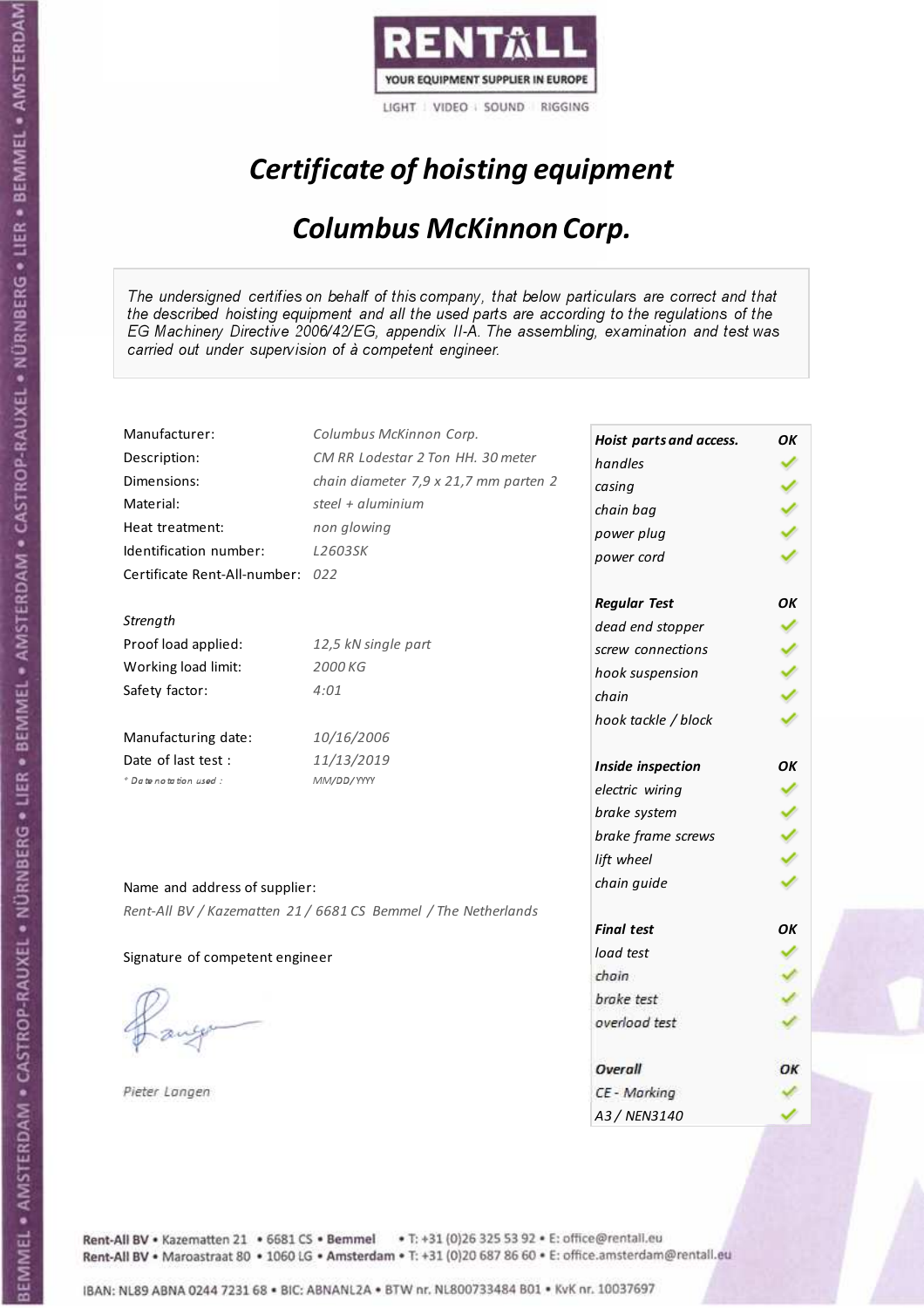

# Certificate of hoisting equipment

#### Columbus McKinnon Corp.

The undersigned certifies on behalf of this company, that below particulars are correct and that the described hoisting equipment and all the used parts are according to the regulations of the EG Machinery Directive 2006/42/EG, appendix II-A. The assembling, examination and test was carried out under supervision of à competent engineer.

| Manufacturer:                    | Columbus McKinnon Corp.                                        |                         |    |
|----------------------------------|----------------------------------------------------------------|-------------------------|----|
|                                  | CM RR Lodestar 2 Ton HH. 30 meter                              | Hoist parts and access. | OK |
| Description:                     |                                                                | handles                 |    |
| Dimensions:                      | chain diameter 7,9 x 21,7 mm parten 2                          | casing                  |    |
| Material:                        | steel + $aluminim$                                             | chain bag               |    |
| Heat treatment:                  | non glowing                                                    | power plug              |    |
| Identification number:           | L3496SK                                                        | power cord              |    |
| Certificate Rent-All-number: 023 |                                                                |                         |    |
|                                  |                                                                | <b>Regular Test</b>     | OK |
| Strength                         |                                                                | dead end stopper        |    |
| Proof load applied:              | 12,5 kN single part                                            | screw connections       |    |
| Working load limit:              | 2000 KG                                                        | hook suspension         |    |
| Safety factor:                   | 4:01                                                           | chain                   |    |
|                                  |                                                                | hook tackle / block     |    |
| Manufacturing date:              | 10/16/2006                                                     |                         |    |
| Date of last test:               | 11/13/2019                                                     | Inside inspection       | OК |
| + Date notation used:            | MM/DD/YYYY                                                     | electric wiring         |    |
|                                  |                                                                | brake system            |    |
|                                  |                                                                | brake frame screws      |    |
|                                  |                                                                | lift wheel              |    |
| Name and address of supplier:    |                                                                | chain guide             |    |
|                                  | Rent-All BV / Kazematten 21 / 6681 CS Bemmel / The Netherlands |                         |    |
|                                  |                                                                | <b>Final test</b>       | ΟK |
| Signature of competent engineer  |                                                                | load test               |    |
|                                  |                                                                | chain                   |    |
|                                  |                                                                | brake test              |    |
|                                  |                                                                | overload test           |    |
|                                  |                                                                |                         |    |
|                                  |                                                                | Overall                 |    |
| Pieter Langen                    |                                                                | CE - Marking            |    |
|                                  |                                                                | A3 / NEN3140            |    |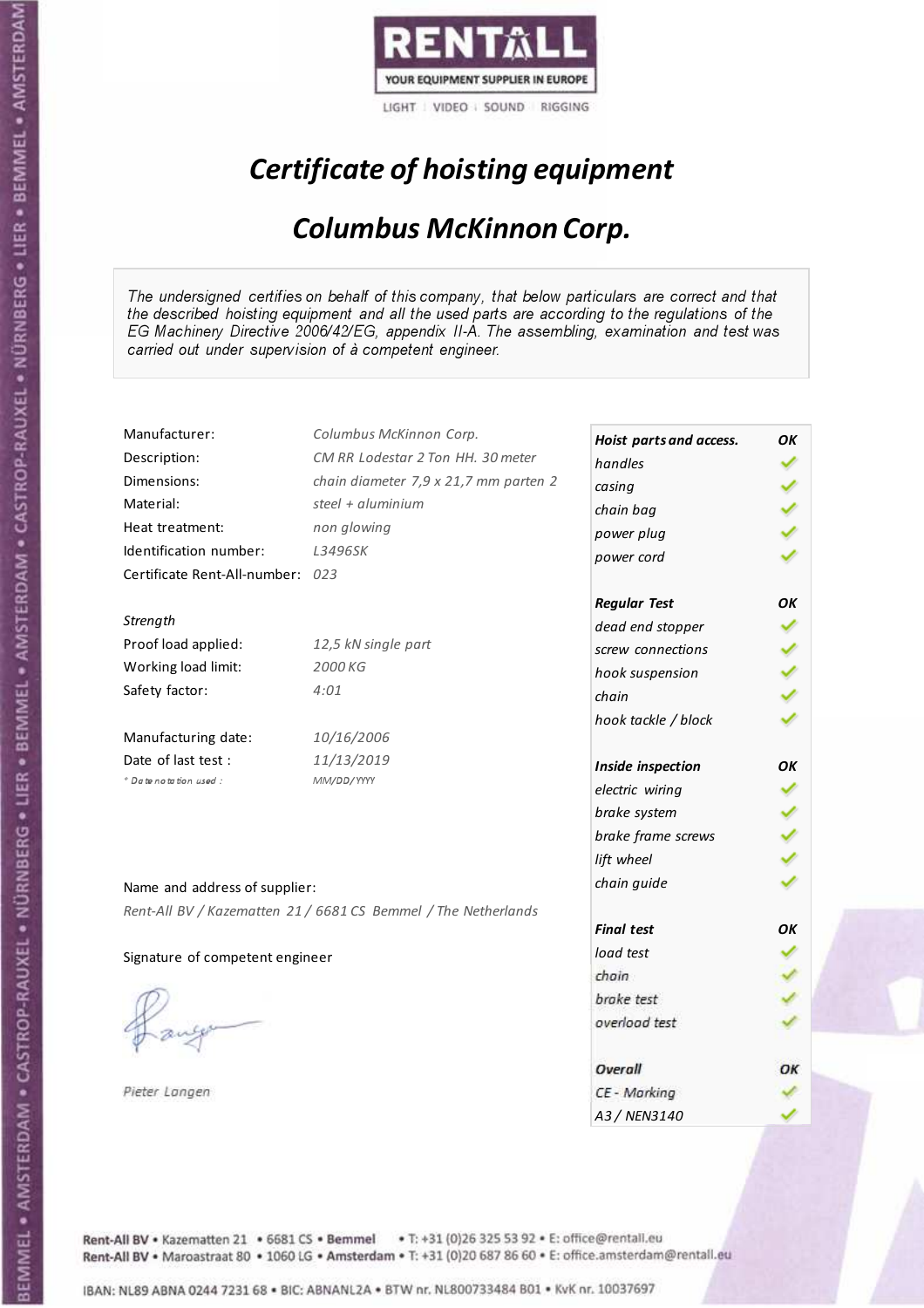

# Certificate of hoisting equipment

#### Columbus McKinnon Corp.

The undersigned certifies on behalf of this company, that below particulars are correct and that the described hoisting equipment and all the used parts are according to the regulations of the EG Machinery Directive 2006/42/EG, appendix II-A. The assembling, examination and test was carried out under supervision of à competent engineer.

| Manufacturer:                    | Columbus McKinnon Corp.                                        | Hoist parts and access. | OK |
|----------------------------------|----------------------------------------------------------------|-------------------------|----|
| Description:                     | CM RR Lodestar 2 Ton HH. 30 meter                              | handles                 |    |
| Dimensions:                      | chain diameter 7,9 x 21,7 mm parten 2                          | casing                  |    |
| Material:                        | steel + aluminium                                              | chain bag               |    |
| Heat treatment:                  | non glowing                                                    | power plug              |    |
| Identification number:           | L3495SK                                                        | power cord              |    |
| Certificate Rent-All-number: 024 |                                                                |                         |    |
|                                  |                                                                | <b>Regular Test</b>     | OK |
| Strength                         |                                                                | dead end stopper        |    |
| Proof load applied:              | 12,5 kN single part                                            | screw connections       |    |
| Working load limit:              | 2000 KG                                                        | hook suspension         |    |
| Safety factor:                   | 4:01                                                           | chain                   |    |
|                                  |                                                                | hook tackle / block     |    |
| Manufacturing date:              | 10/16/2006                                                     |                         |    |
| Date of last test:               | 11/13/2019                                                     | Inside inspection       | ΟK |
| + Date notation used:            | MM/DD/YYYY                                                     | electric wiring         |    |
|                                  |                                                                | brake system            |    |
|                                  |                                                                | brake frame screws      |    |
|                                  |                                                                | lift wheel              |    |
| Name and address of supplier:    |                                                                | chain guide             |    |
|                                  | Rent-All BV / Kazematten 21 / 6681 CS Bemmel / The Netherlands |                         |    |
|                                  |                                                                | <b>Final test</b>       | OK |
| Signature of competent engineer  |                                                                | load test               |    |
|                                  |                                                                | chain                   |    |
|                                  |                                                                | brake test              |    |
|                                  |                                                                | overload test           |    |
|                                  |                                                                |                         |    |
|                                  |                                                                | Overall                 | ОΚ |
| Pieter Langen                    |                                                                | CE - Marking            |    |
|                                  |                                                                | A3 / NEN3140            |    |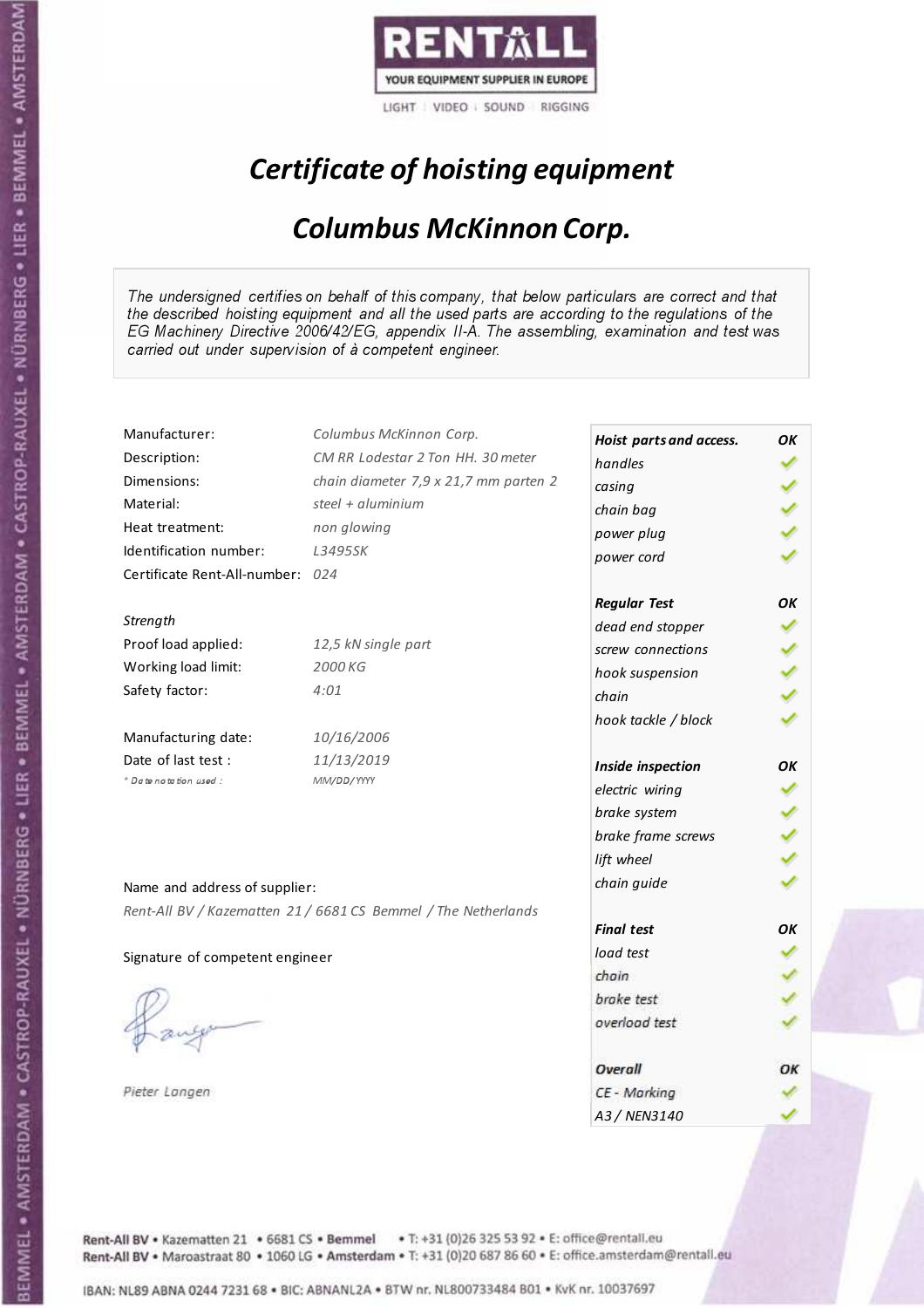

# Certificate of hoisting equipment

#### Columbus McKinnon Corp.

The undersigned certifies on behalf of this company, that below particulars are correct and that the described hoisting equipment and all the used parts are according to the regulations of the EG Machinery Directive 2006/42/EG, appendix II-A. The assembling, examination and test was carried out under supervision of à competent engineer.

| Manufacturer:                    | Columbus McKinnon Corp.                                        | Hoist parts and access. | OK |
|----------------------------------|----------------------------------------------------------------|-------------------------|----|
| Description:                     | CM RR Lodestar 2 Ton HH. 30 meter                              | handles                 |    |
| Dimensions:                      | chain diameter 7,9 x 21,7 mm parten 2                          | casing                  |    |
| Material:                        | steel + aluminium                                              | chain bag               |    |
| Heat treatment:                  | non glowing                                                    | power plug              |    |
| Identification number:           | L2601SK                                                        | power cord              |    |
| Certificate Rent-All-number: 025 |                                                                |                         |    |
|                                  |                                                                | <b>Regular Test</b>     | OК |
| Strength                         |                                                                | dead end stopper        |    |
| Proof load applied:              | 12,5 kN single part                                            | screw connections       |    |
| Working load limit:              | 2000 KG                                                        | hook suspension         |    |
| Safety factor:                   | 4:01                                                           | chain                   |    |
|                                  |                                                                | hook tackle / block     |    |
| Manufacturing date:              | 10/16/2006                                                     |                         |    |
| Date of last test :              | 11/13/2019                                                     | Inside inspection       | OК |
| * Date notation used :           | MM/DD/YYYY                                                     | electric wiring         |    |
|                                  |                                                                | brake system            |    |
|                                  |                                                                | brake frame screws      |    |
|                                  |                                                                | lift wheel              |    |
|                                  |                                                                | chain guide             |    |
| Name and address of supplier:    |                                                                |                         |    |
|                                  | Rent-All BV / Kazematten 21 / 6681 CS Bemmel / The Netherlands | <b>Final test</b>       | OК |
| Signature of competent engineer  |                                                                | load test               |    |
|                                  |                                                                | chain                   |    |
|                                  |                                                                | brake test              |    |
|                                  |                                                                | overload test           |    |
|                                  |                                                                |                         |    |
|                                  |                                                                | Overall                 | ОΚ |
| Pieter Langen                    |                                                                | CE - Marking            |    |
|                                  |                                                                | A3 / NEN3140            |    |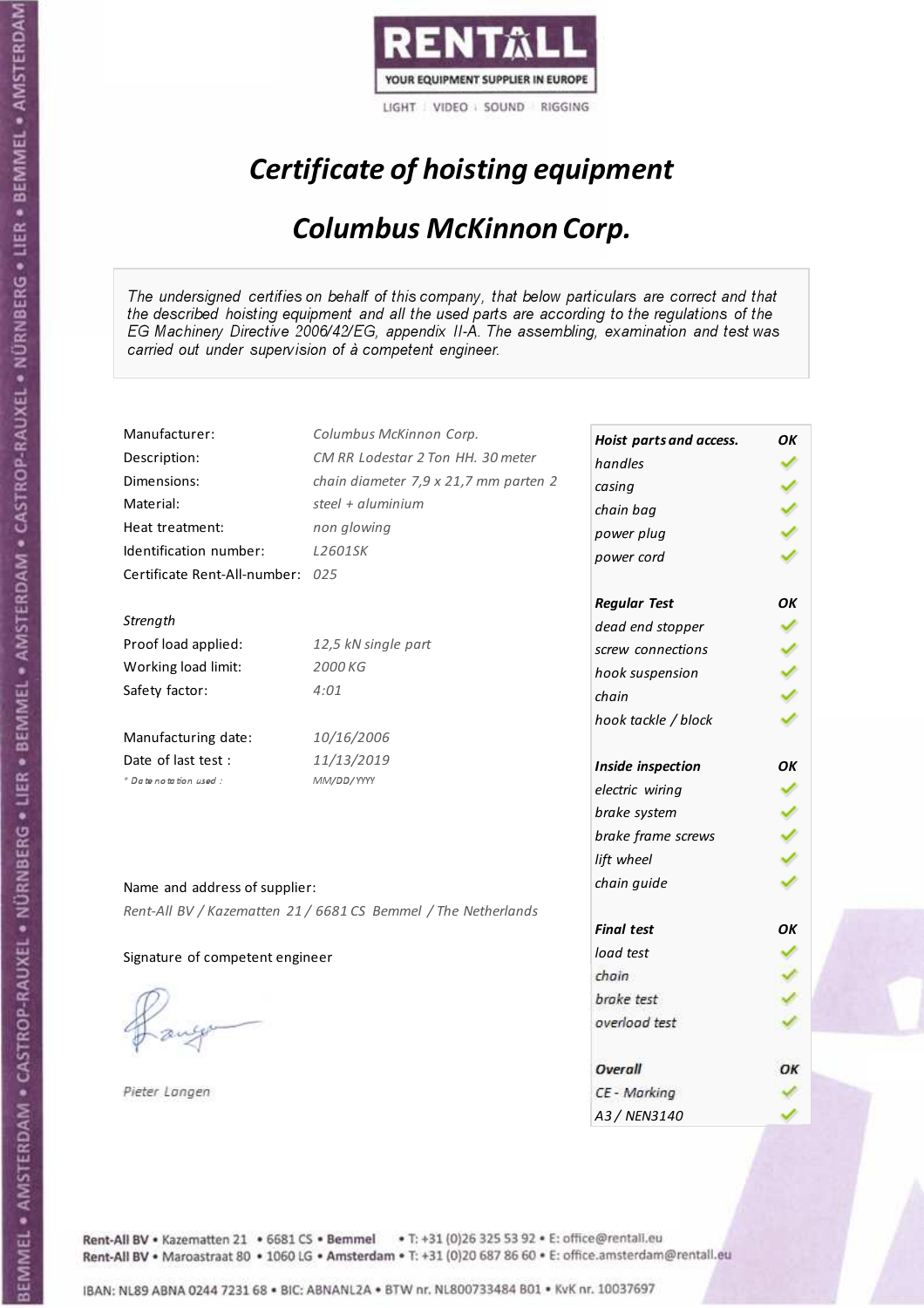

# Certificate of hoisting equipment

#### Columbus McKinnon Corp.

The undersigned certifies on behalf of this company, that below particulars are correct and that the described hoisting equipment and all the used parts are according to the regulations of the EG Machinery Directive 2006/42/EG, appendix II-A. The assembling, examination and test was carried out under supervision of à competent engineer.

| Manufacturer:                    | Columbus McKinnon Corp.                                        | Hoist parts and access. | OK |
|----------------------------------|----------------------------------------------------------------|-------------------------|----|
| Description:                     | CM RR Lodestar 2 Ton HH. 30 meter                              | handles                 |    |
| Dimensions:                      | chain diameter 7,9 x 21,7 mm parten 2                          | casing                  |    |
| Material:                        | steel + aluminium                                              | chain bag               |    |
| Heat treatment:                  | non glowing                                                    | power plug              |    |
| Identification number:           | L4741SJ                                                        | power cord              |    |
| Certificate Rent-All-number: 026 |                                                                |                         |    |
|                                  |                                                                | <b>Regular Test</b>     | OK |
| Strength                         |                                                                | dead end stopper        |    |
| Proof load applied:              | 12,5 kN single part                                            | screw connections       |    |
| Working load limit:              | 2000 KG                                                        | hook suspension         |    |
| Safety factor:                   | 4:01                                                           | chain                   |    |
|                                  |                                                                | hook tackle / block     |    |
| Manufacturing date:              | 9/16/2006                                                      |                         |    |
| Date of last test :              | 11/13/2019                                                     | Inside inspection       | OK |
| + Date notation used:            | MM/DD/YYYY                                                     | electric wiring         |    |
|                                  |                                                                |                         |    |
|                                  |                                                                | brake system            |    |
|                                  |                                                                | brake frame screws      |    |
|                                  |                                                                | lift wheel              |    |
| Name and address of supplier:    |                                                                | chain guide             |    |
|                                  | Rent-All BV / Kazematten 21 / 6681 CS Bemmel / The Netherlands |                         |    |
|                                  |                                                                | <b>Final test</b>       | OK |
| Signature of competent engineer  |                                                                | load test               |    |
|                                  |                                                                | chain                   |    |
|                                  |                                                                | brake test              |    |
|                                  |                                                                | overload test           |    |
|                                  |                                                                | Overall                 | ОΚ |
| Pieter Langen                    |                                                                | CE - Marking            |    |
|                                  |                                                                | A3 / NEN3140            |    |

Rent-All BV . Kazematten 21 . 6681 CS . Bemmel . T: +31 (0)26 325 53 92 . E: office@rentall.eu Rent-All BV · Maroastraat 80 · 1060 LG · Amsterdam · T: +31 (0)20 687 86 60 · E: office.amsterdam@rentall.eu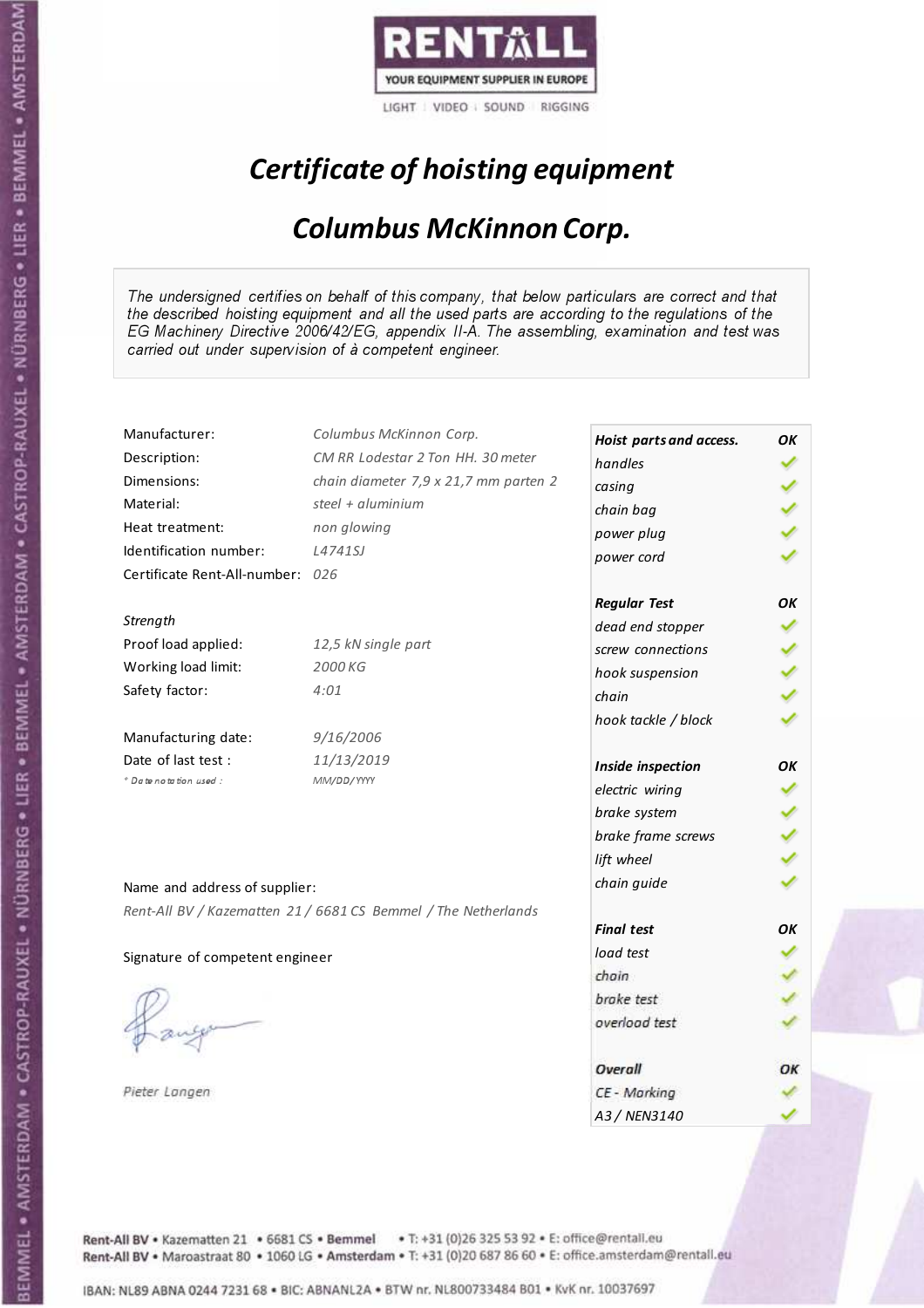

# Certificate of hoisting equipment

#### Columbus McKinnon Corp.

The undersigned certifies on behalf of this company, that below particulars are correct and that the described hoisting equipment and all the used parts are according to the regulations of the EG Machinery Directive 2006/42/EG, appendix II-A. The assembling, examination and test was carried out under supervision of à competent engineer.

| Manufacturer:                    | Columbus McKinnon Corp.                                        | Hoist parts and access. | OK |
|----------------------------------|----------------------------------------------------------------|-------------------------|----|
| Description:                     | CM RR Lodestar 2 Ton HH. 30 meter                              | handles                 |    |
| Dimensions:                      | chain diameter 7,9 x 21,7 mm parten 2                          | casing                  |    |
| Material:                        | steel + aluminium                                              | chain bag               |    |
| Heat treatment:                  | non glowing                                                    | power plug              |    |
| Identification number:           | L1971SJ                                                        | power cord              |    |
| Certificate Rent-All-number: 027 |                                                                |                         |    |
|                                  |                                                                | <b>Regular Test</b>     | OK |
| Strength                         |                                                                | dead end stopper        |    |
| Proof load applied:              | 12,5 kN single part                                            | screw connections       |    |
| Working load limit:              | 2000 KG                                                        | hook suspension         |    |
| Safety factor:                   | 4:01                                                           | chain                   |    |
|                                  |                                                                | hook tackle / block     |    |
| Manufacturing date:              | 9/16/2006                                                      |                         |    |
| Date of last test:               | 11/13/2019                                                     | Inside inspection       | OК |
| + Date notation used:            | MM/DD/YYYY                                                     | electric wiring         |    |
|                                  |                                                                | brake system            |    |
|                                  |                                                                | brake frame screws      |    |
|                                  |                                                                | lift wheel              |    |
| Name and address of supplier:    |                                                                | chain guide             |    |
|                                  | Rent-All BV / Kazematten 21 / 6681 CS Bemmel / The Netherlands |                         |    |
|                                  |                                                                | <b>Final test</b>       | OK |
| Signature of competent engineer  |                                                                | load test               |    |
|                                  |                                                                | chain                   |    |
|                                  |                                                                | brake test              |    |
|                                  |                                                                | overload test           |    |
|                                  |                                                                |                         |    |
|                                  |                                                                | Overall                 | ОΚ |
| Pieter Langen                    |                                                                | CE - Marking            |    |
|                                  |                                                                | A3 / NEN3140            |    |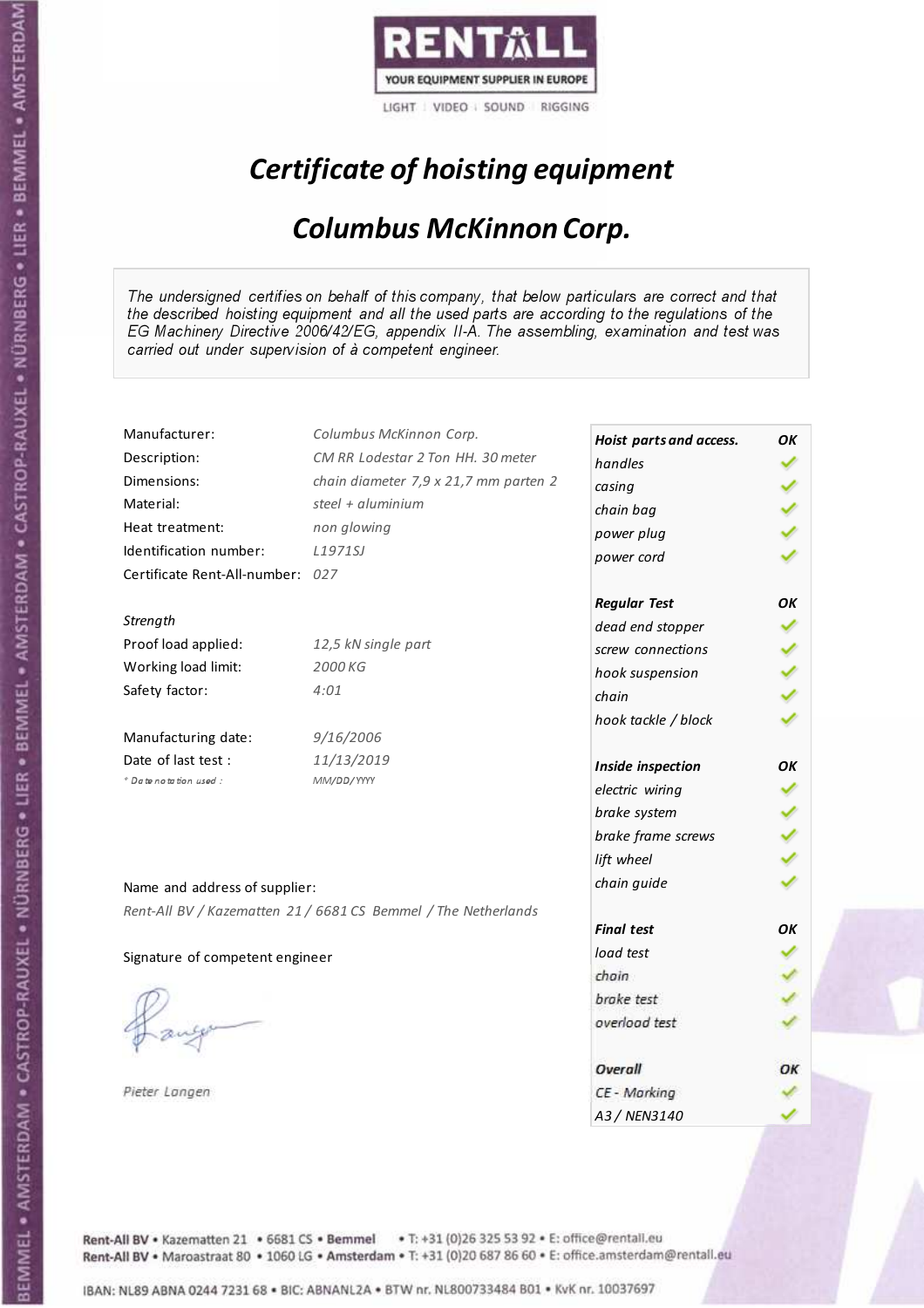

# Certificate of hoisting equipment

#### Columbus McKinnon Corp.

The undersigned certifies on behalf of this company, that below particulars are correct and that the described hoisting equipment and all the used parts are according to the regulations of the EG Machinery Directive 2006/42/EG, appendix II-A. The assembling, examination and test was carried out under supervision of à competent engineer.

| Manufacturer:                    | Columbus McKinnon Corp.                                        | Hoist parts and access. | OK |
|----------------------------------|----------------------------------------------------------------|-------------------------|----|
| Description:                     | CM RR Lodestar 2 Ton HH. 30 meter                              | handles                 |    |
| Dimensions:                      | chain diameter 7,9 x 21,7 mm parten 2                          | casing                  |    |
| Material:                        | steel + aluminium                                              | chain bag               |    |
| Heat treatment:                  | non glowing                                                    | power plug              |    |
| Identification number:           | L3355SQ                                                        | power cord              |    |
| Certificate Rent-All-number: 028 |                                                                |                         |    |
|                                  |                                                                | <b>Regular Test</b>     | OK |
| Strength                         |                                                                | dead end stopper        |    |
| Proof load applied:              | 12,5 kN single part                                            | screw connections       |    |
| Working load limit:              | 2000 KG                                                        | hook suspension         |    |
| Safety factor:                   | 4:01                                                           | chain                   |    |
|                                  |                                                                | hook tackle / block     |    |
| Manufacturing date:              | 3/17/2007                                                      |                         |    |
| Date of last test:               | 11/13/2019                                                     | Inside inspection       | OК |
| + Date notation used:            | MM/DD/YYYY                                                     | electric wiring         |    |
|                                  |                                                                | brake system            |    |
|                                  |                                                                | brake frame screws      |    |
|                                  |                                                                | lift wheel              |    |
|                                  |                                                                | chain guide             |    |
| Name and address of supplier:    |                                                                |                         |    |
|                                  | Rent-All BV / Kazematten 21 / 6681 CS Bemmel / The Netherlands | <b>Final test</b>       | OK |
|                                  |                                                                | load test               |    |
| Signature of competent engineer  |                                                                | chain                   |    |
|                                  |                                                                | brake test              |    |
|                                  |                                                                | overload test           |    |
|                                  |                                                                |                         |    |
|                                  |                                                                | Overall                 | ОΚ |
| Pieter Langen                    |                                                                | CE - Marking            |    |
|                                  |                                                                | A3 / NEN3140            |    |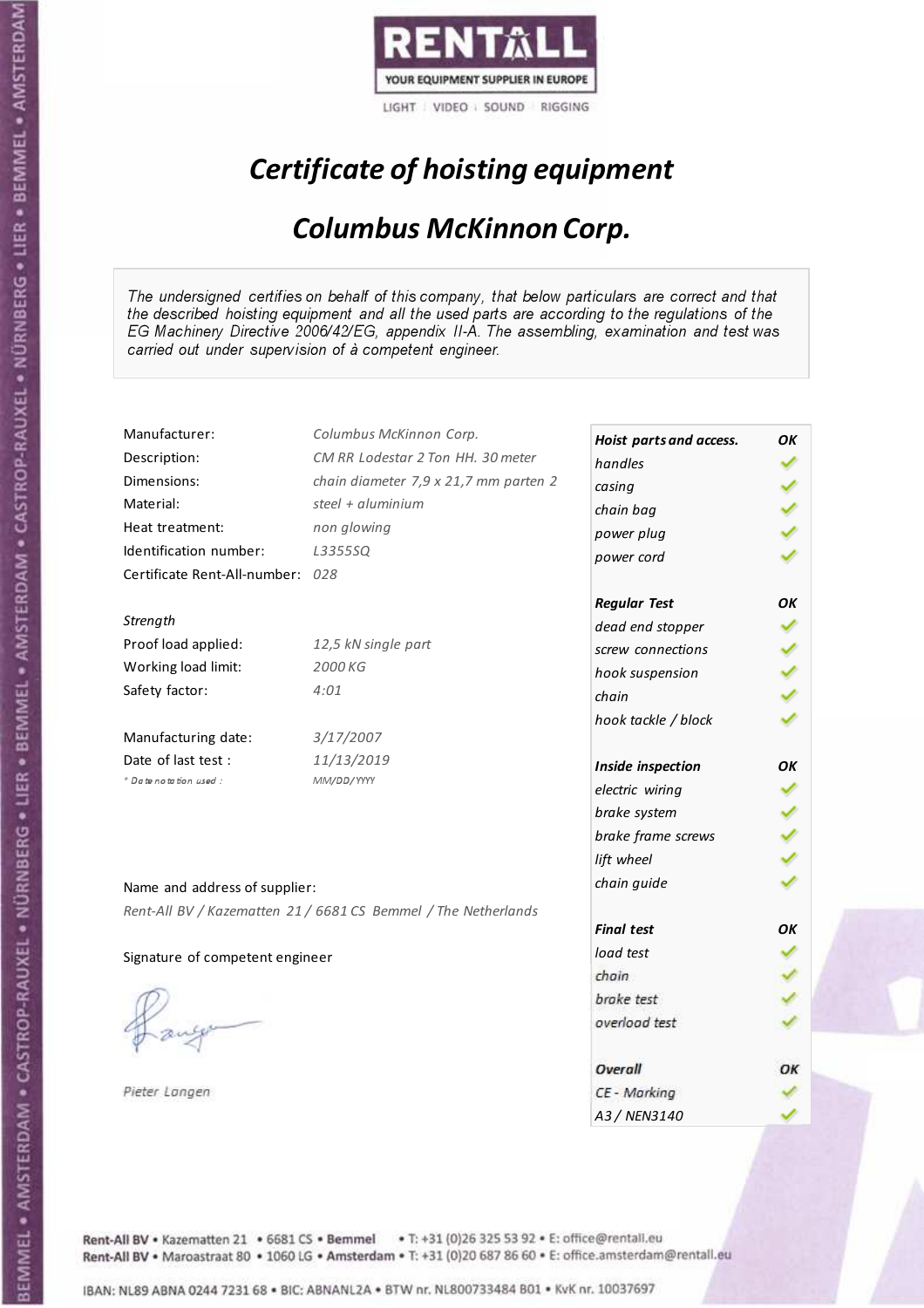

# Certificate of hoisting equipment

#### Columbus McKinnon Corp.

The undersigned certifies on behalf of this company, that below particulars are correct and that the described hoisting equipment and all the used parts are according to the regulations of the EG Machinery Directive 2006/42/EG, appendix II-A. The assembling, examination and test was carried out under supervision of à competent engineer.

| Manufacturer:                    | Columbus McKinnon Corp.                                        | Hoist parts and access.          | OK |
|----------------------------------|----------------------------------------------------------------|----------------------------------|----|
| Description:                     | CM RR Lodestar 2 Ton HH. 30 meter                              | handles                          |    |
| Dimensions:                      | chain diameter 7,9 x 21,7 mm parten 2                          | casing                           |    |
| Material:                        | steel + aluminium                                              | chain bag                        |    |
| Heat treatment:                  | non glowing                                                    | power plug                       |    |
| Identification number:           | L4732SJ                                                        | power cord                       |    |
| Certificate Rent-All-number: 029 |                                                                |                                  |    |
|                                  |                                                                | <b>Regular Test</b>              | OK |
| Strength                         |                                                                | dead end stopper                 |    |
| Proof load applied:              | 12,5 kN single part                                            | screw connections                |    |
| Working load limit:              | 2000 KG                                                        | hook suspension                  |    |
| Safety factor:                   | 4:01                                                           | chain                            |    |
|                                  |                                                                | hook tackle / block              |    |
| Manufacturing date:              | 9/16/2006                                                      |                                  |    |
| Date of last test:               | 11/29/2018                                                     | Inside inspection                | OΚ |
| + Date notation used :           | MM/DD/YYYY                                                     | electric wiring                  |    |
|                                  |                                                                | brake system                     |    |
|                                  |                                                                |                                  |    |
|                                  |                                                                | brake frame screws<br>lift wheel |    |
|                                  |                                                                |                                  |    |
| Name and address of supplier:    |                                                                | chain guide                      |    |
|                                  | Rent-All BV / Kazematten 21 / 6681 CS Bemmel / The Netherlands |                                  |    |
|                                  |                                                                | <b>Final test</b>                | OΚ |
| Signature of competent engineer  |                                                                | load test                        |    |
|                                  |                                                                | chain                            |    |
|                                  |                                                                | brake test                       |    |
|                                  |                                                                | overload test                    |    |
|                                  |                                                                |                                  |    |
|                                  |                                                                | Overall                          | ОΚ |
| Pieter Langen                    |                                                                | CE - Marking                     |    |
|                                  |                                                                | A3 / NEN3140                     |    |

Rent-All BV . Kazematten 21 . 6681 CS . Bemmel . T: +31 (0)26 325 53 92 . E: office@rentall.eu Rent-All BV · Maroastraat 80 · 1060 LG · Amsterdam · T: +31 (0)20 687 86 60 · E: office.amsterdam@rentall.eu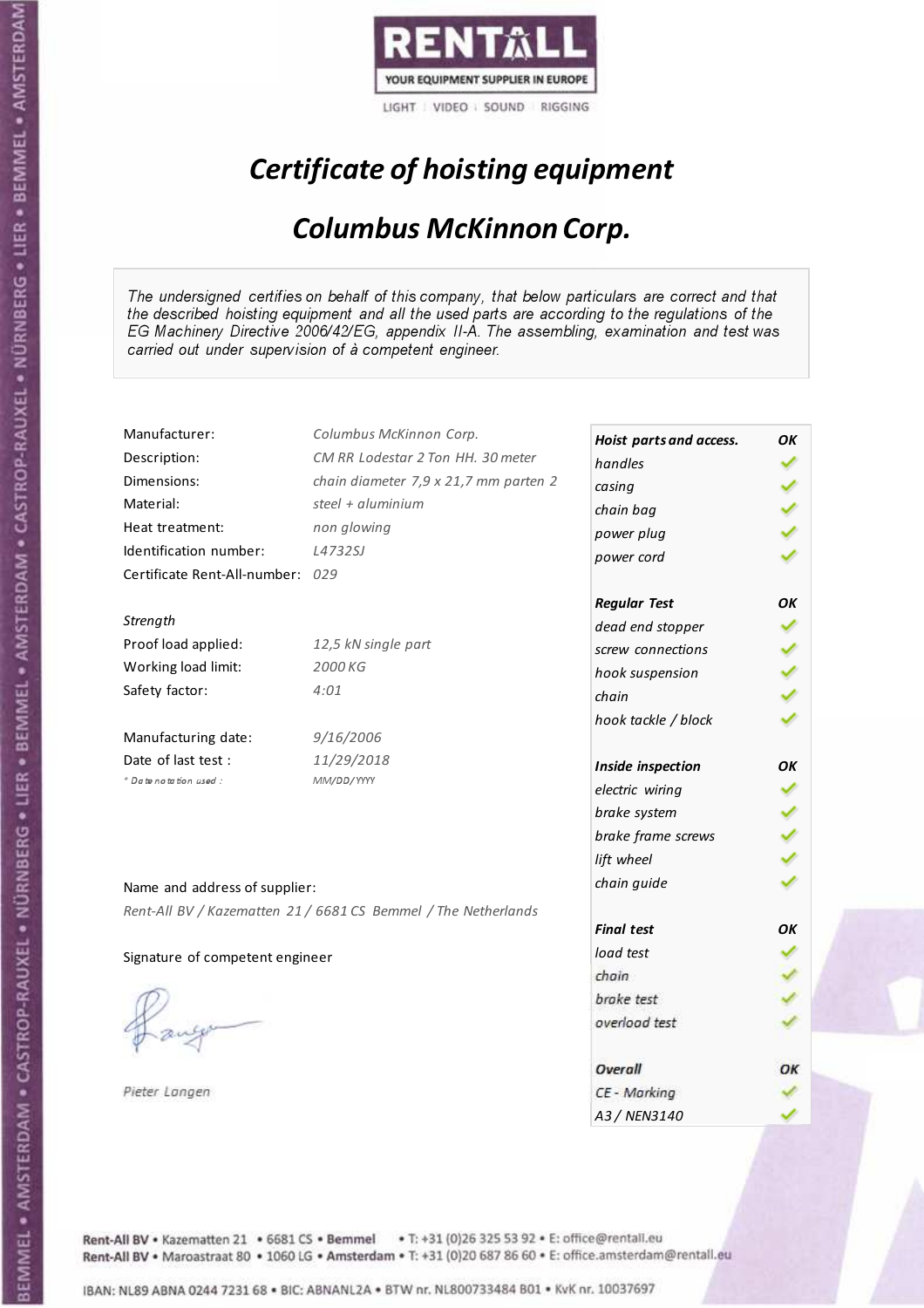

# Certificate of hoisting equipment

#### Columbus McKinnon Corp.

The undersigned certifies on behalf of this company, that below particulars are correct and that the described hoisting equipment and all the used parts are according to the regulations of the EG Machinery Directive 2006/42/EG, appendix II-A. The assembling, examination and test was carried out under supervision of à competent engineer.

| Manufacturer:                    | Columbus McKinnon Corp.                                        | Hoist parts and access. | OK |
|----------------------------------|----------------------------------------------------------------|-------------------------|----|
| Description:                     | CM RR Lodestar 2 Ton HH. 30 meter                              | handles                 |    |
| Dimensions:                      | chain diameter 7,9 x 21,7 mm parten 2                          | casing                  |    |
| Material:                        | steel + aluminium                                              | chain bag               |    |
| Heat treatment:                  | non glowing                                                    | power plug              |    |
| Identification number:           | L4735SJ                                                        | power cord              |    |
| Certificate Rent-All-number: 030 |                                                                |                         |    |
|                                  |                                                                | <b>Regular Test</b>     | OK |
| Strength                         |                                                                | dead end stopper        |    |
| Proof load applied:              | 12,5 kN single part                                            | screw connections       |    |
| Working load limit:              | 2000 KG                                                        | hook suspension         |    |
| Safety factor:                   | 4:01                                                           | chain                   |    |
|                                  |                                                                | hook tackle / block     |    |
| Manufacturing date:              | 9/16/2006                                                      |                         |    |
| Date of last test :              | 7/17/2018                                                      | Inside inspection       | ΟK |
| + Date notation used :           | MM/DD/YYYY                                                     | electric wiring         |    |
|                                  |                                                                | brake system            |    |
|                                  |                                                                | brake frame screws      |    |
|                                  |                                                                | lift wheel              |    |
|                                  |                                                                | chain guide             |    |
| Name and address of supplier:    |                                                                |                         |    |
|                                  | Rent-All BV / Kazematten 21 / 6681 CS Bemmel / The Netherlands | <b>Final test</b>       | OK |
|                                  |                                                                | load test               |    |
| Signature of competent engineer  |                                                                | chain                   |    |
|                                  |                                                                | brake test              |    |
|                                  |                                                                | overload test           |    |
|                                  |                                                                |                         |    |
|                                  |                                                                | Overall                 | ОК |
| Pieter Langen                    |                                                                | CE - Marking            |    |
|                                  |                                                                | A3 / NEN3140            |    |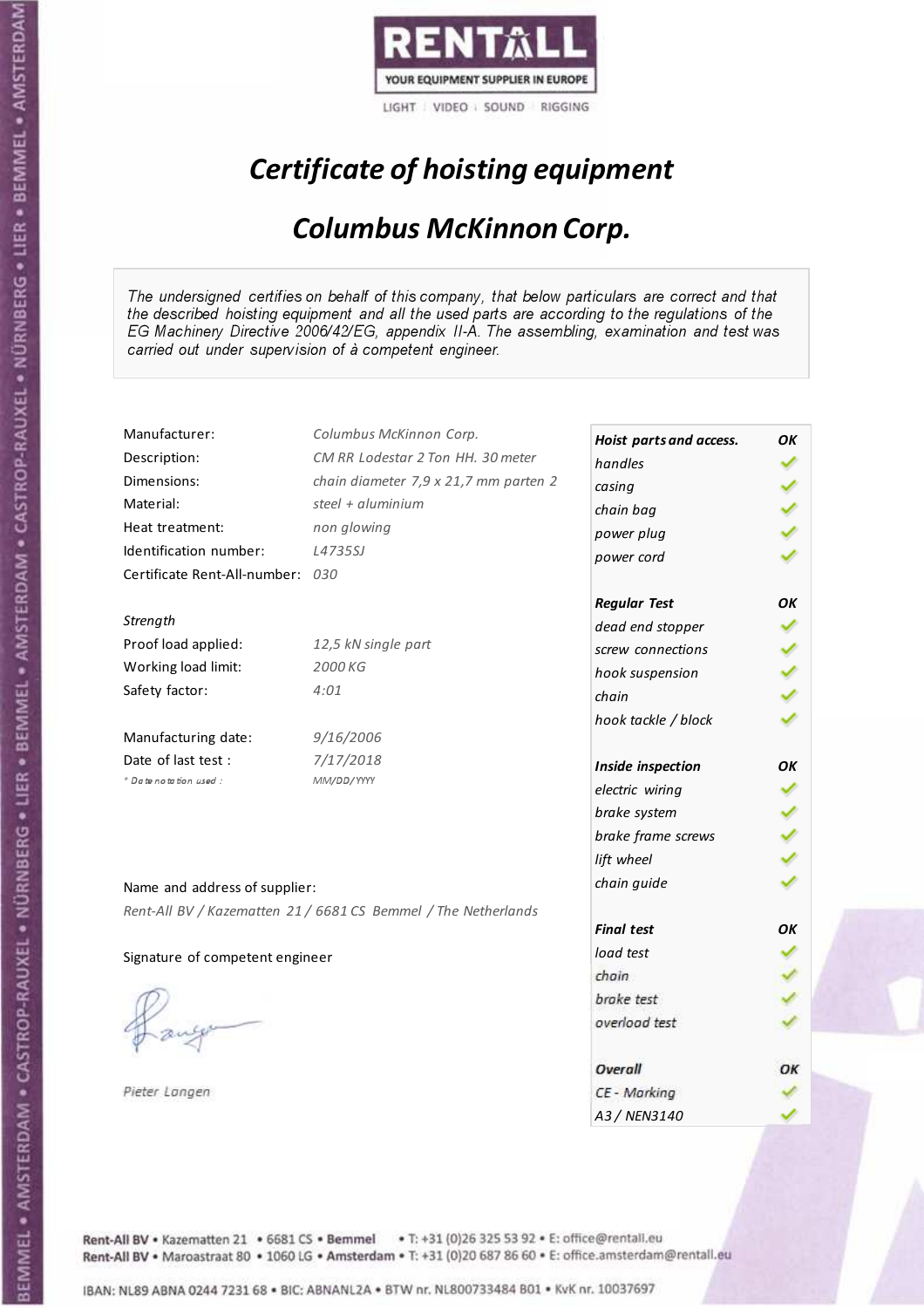

# Certificate of hoisting equipment

#### Columbus McKinnon Corp.

The undersigned certifies on behalf of this company, that below particulars are correct and that the described hoisting equipment and all the used parts are according to the regulations of the EG Machinery Directive 2006/42/EG, appendix II-A. The assembling, examination and test was carried out under supervision of à competent engineer.

| Manufacturer:                    | Columbus McKinnon Corp.                                        | Hoist parts and access. | OK |
|----------------------------------|----------------------------------------------------------------|-------------------------|----|
| Description:                     | CM RR Lodestar 2 Ton HH. 30 meter                              | handles                 |    |
| Dimensions:                      | chain diameter 7,9 x 21,7 mm parten 2                          | casing                  |    |
| Material:                        | steel + aluminium                                              | chain bag               |    |
| Heat treatment:                  | non glowing                                                    | power plug              |    |
| Identification number:           | L3354SQ                                                        | power cord              |    |
| Certificate Rent-All-number: 031 |                                                                |                         |    |
|                                  |                                                                | <b>Regular Test</b>     | OK |
| Strength                         |                                                                | dead end stopper        |    |
| Proof load applied:              | 12,5 kN single part                                            | screw connections       |    |
| Working load limit:              | 2000 KG                                                        | hook suspension         |    |
| Safety factor:                   | 4:01                                                           | chain                   |    |
|                                  |                                                                | hook tackle / block     |    |
| Manufacturing date:              | 3/17/2007                                                      |                         |    |
| Date of last test :              | 6/1/2018                                                       | Inside inspection       | ОΚ |
| + Date notation used:            | MM/DD/YYYY                                                     | electric wiring         |    |
|                                  |                                                                | brake system            |    |
|                                  |                                                                | brake frame screws      |    |
|                                  |                                                                | lift wheel              |    |
|                                  |                                                                | chain guide             |    |
| Name and address of supplier:    |                                                                |                         |    |
|                                  | Rent-All BV / Kazematten 21 / 6681 CS Bemmel / The Netherlands | <b>Final test</b>       | OK |
|                                  |                                                                | load test               |    |
| Signature of competent engineer  |                                                                | chain                   |    |
|                                  |                                                                | brake test              |    |
|                                  |                                                                |                         |    |
|                                  |                                                                | overload test           |    |
|                                  |                                                                |                         |    |
|                                  |                                                                | Overall                 | ОΚ |
| Pieter Langen                    |                                                                | CE - Marking            |    |
|                                  |                                                                | A3 / NEN3140            |    |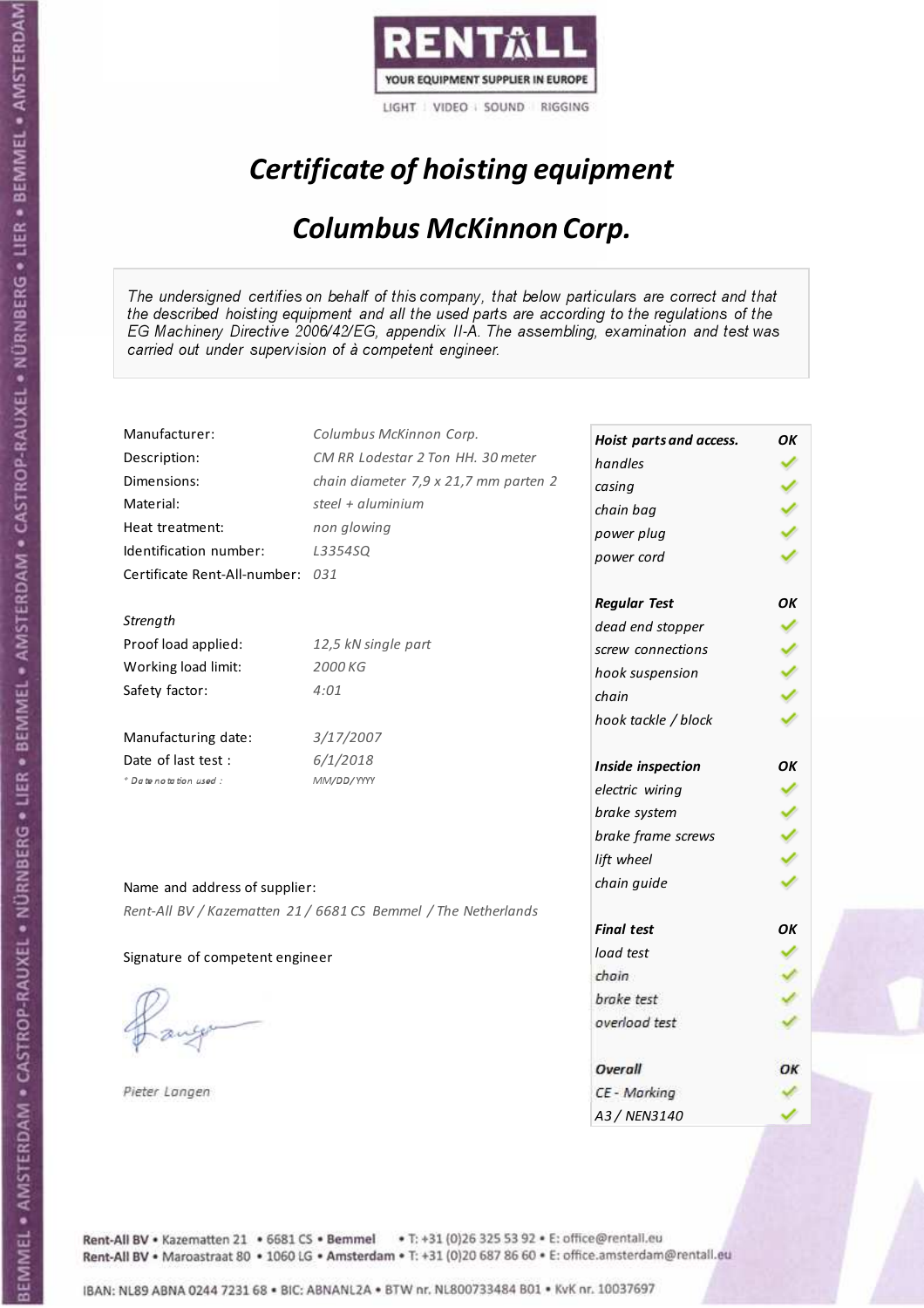

# Certificate of hoisting equipment

#### Columbus McKinnon Corp.

The undersigned certifies on behalf of this company, that below particulars are correct and that the described hoisting equipment and all the used parts are according to the regulations of the EG Machinery Directive 2006/42/EG, appendix II-A. The assembling, examination and test was carried out under supervision of à competent engineer.

| Manufacturer:                    | Columbus McKinnon Corp.                                        | Hoist parts and access. | OK |
|----------------------------------|----------------------------------------------------------------|-------------------------|----|
| Description:                     | CM RR Lodestar 2 Ton HH. 30 meter                              | handles                 |    |
| Dimensions:                      | chain diameter 7,9 x 21,7 mm parten 2                          | casing                  |    |
| Material:                        | steel + $aluminim$                                             | chain bag               |    |
| Heat treatment:                  | non glowing                                                    | power plug              |    |
| Identification number:           | L3356SQ                                                        | power cord              |    |
| Certificate Rent-All-number: 032 |                                                                |                         |    |
|                                  |                                                                | <b>Regular Test</b>     | OК |
| Strength                         |                                                                | dead end stopper        |    |
| Proof load applied:              | 12,5 kN single part                                            | screw connections       |    |
| Working load limit:              | 2000 KG                                                        | hook suspension         |    |
| Safety factor:                   | 4:01                                                           | chain                   |    |
|                                  |                                                                | hook tackle / block     |    |
| Manufacturing date:              | 3/17/2007                                                      |                         |    |
| Date of last test :              | 11/14/2019                                                     | Inside inspection       | OK |
| + Date notation used:            | MM/DD/YYYY                                                     | electric wiring         |    |
|                                  |                                                                | brake system            |    |
|                                  |                                                                | brake frame screws      |    |
|                                  |                                                                | lift wheel              |    |
| Name and address of supplier:    |                                                                | chain guide             |    |
|                                  | Rent-All BV / Kazematten 21 / 6681 CS Bemmel / The Netherlands |                         |    |
|                                  |                                                                | <b>Final test</b>       | OK |
| Signature of competent engineer  |                                                                | load test               |    |
|                                  |                                                                | chain                   |    |
|                                  |                                                                | brake test              |    |
|                                  |                                                                | overload test           |    |
|                                  |                                                                | Overall                 | ОΚ |
| Pieter Langen                    |                                                                | CE - Marking            |    |
|                                  |                                                                | A3 / NEN3140            |    |

Rent-All BV . Kazematten 21 . 6681 CS . Bemmel . T: +31 (0)26 325 53 92 . E: office@rentall.eu Rent-All BV · Maroastraat 80 · 1060 LG · Amsterdam · T: +31 (0)20 687 86 60 · E: office.amsterdam@rentall.eu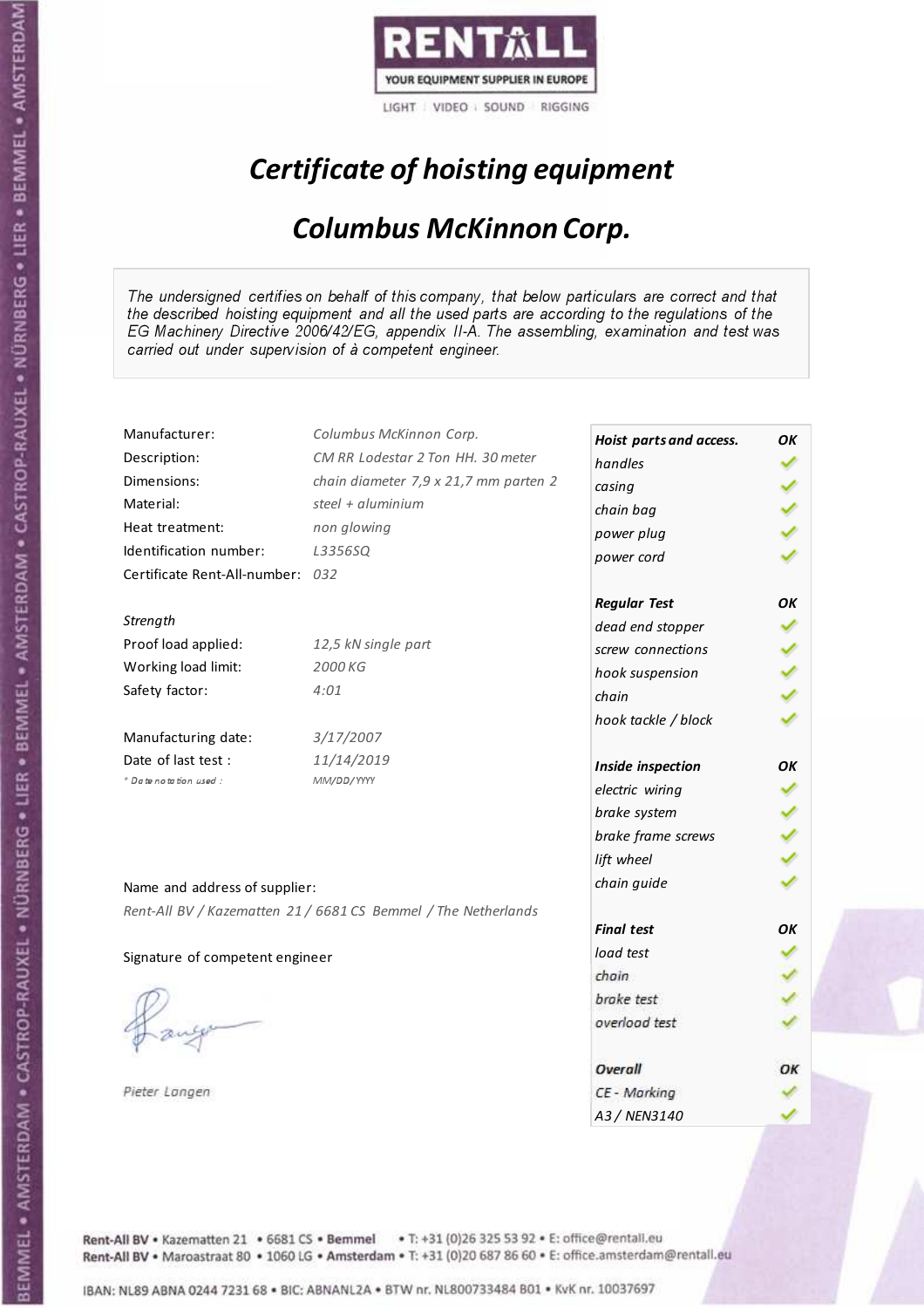

# Certificate of hoisting equipment

#### Columbus McKinnon Corp.

The undersigned certifies on behalf of this company, that below particulars are correct and that the described hoisting equipment and all the used parts are according to the regulations of the EG Machinery Directive 2006/42/EG, appendix II-A. The assembling, examination and test was carried out under supervision of à competent engineer.

| Manufacturer:                    | Columbus McKinnon Corp.                                        | Hoist parts and access. | OK |
|----------------------------------|----------------------------------------------------------------|-------------------------|----|
| Description:                     | CM RR Lodestar 2 Ton HH. 30 meter                              | handles                 |    |
| Dimensions:                      | chain diameter 7,9 x 21,7 mm parten 2                          | casing                  |    |
| Material:                        | steel + aluminium                                              | chain bag               |    |
| Heat treatment:                  | non glowing                                                    | power plug              |    |
| Identification number:           | L3353SQ                                                        | power cord              |    |
| Certificate Rent-All-number: 033 |                                                                |                         |    |
|                                  |                                                                | <b>Regular Test</b>     | OK |
| Strength                         |                                                                | dead end stopper        |    |
| Proof load applied:              | 12,5 kN single part                                            | screw connections       |    |
| Working load limit:              | 2000 KG                                                        | hook suspension         |    |
| Safety factor:                   | 4:01                                                           | chain                   |    |
|                                  |                                                                | hook tackle / block     |    |
| Manufacturing date:              | 3/17/2007                                                      |                         |    |
| Date of last test :              | 11/13/2019                                                     | Inside inspection       | ΟK |
| * Date notation used :           | MM/DD/YYYY                                                     | electric wiring         |    |
|                                  |                                                                | brake system            |    |
|                                  |                                                                | brake frame screws      |    |
|                                  |                                                                | lift wheel              |    |
|                                  |                                                                | chain guide             |    |
| Name and address of supplier:    |                                                                |                         |    |
|                                  | Rent-All BV / Kazematten 21 / 6681 CS Bemmel / The Netherlands | <b>Final test</b>       | OК |
|                                  |                                                                | load test               |    |
| Signature of competent engineer  |                                                                | chain                   |    |
|                                  |                                                                | brake test              |    |
|                                  |                                                                | overload test           |    |
|                                  |                                                                |                         |    |
|                                  |                                                                | Overall                 | ОΚ |
| Pieter Langen                    |                                                                | CE - Marking            |    |
|                                  |                                                                | A3 / NEN3140            |    |

Rent-All BV . Kazematten 21 . 6681 CS . Bemmel . T: +31 (0)26 325 53 92 . E: office@rentall.eu Rent-All BV · Maroastraat 80 · 1060 LG · Amsterdam · T: +31 (0)20 687 86 60 · E: office.amsterdam@rentall.eu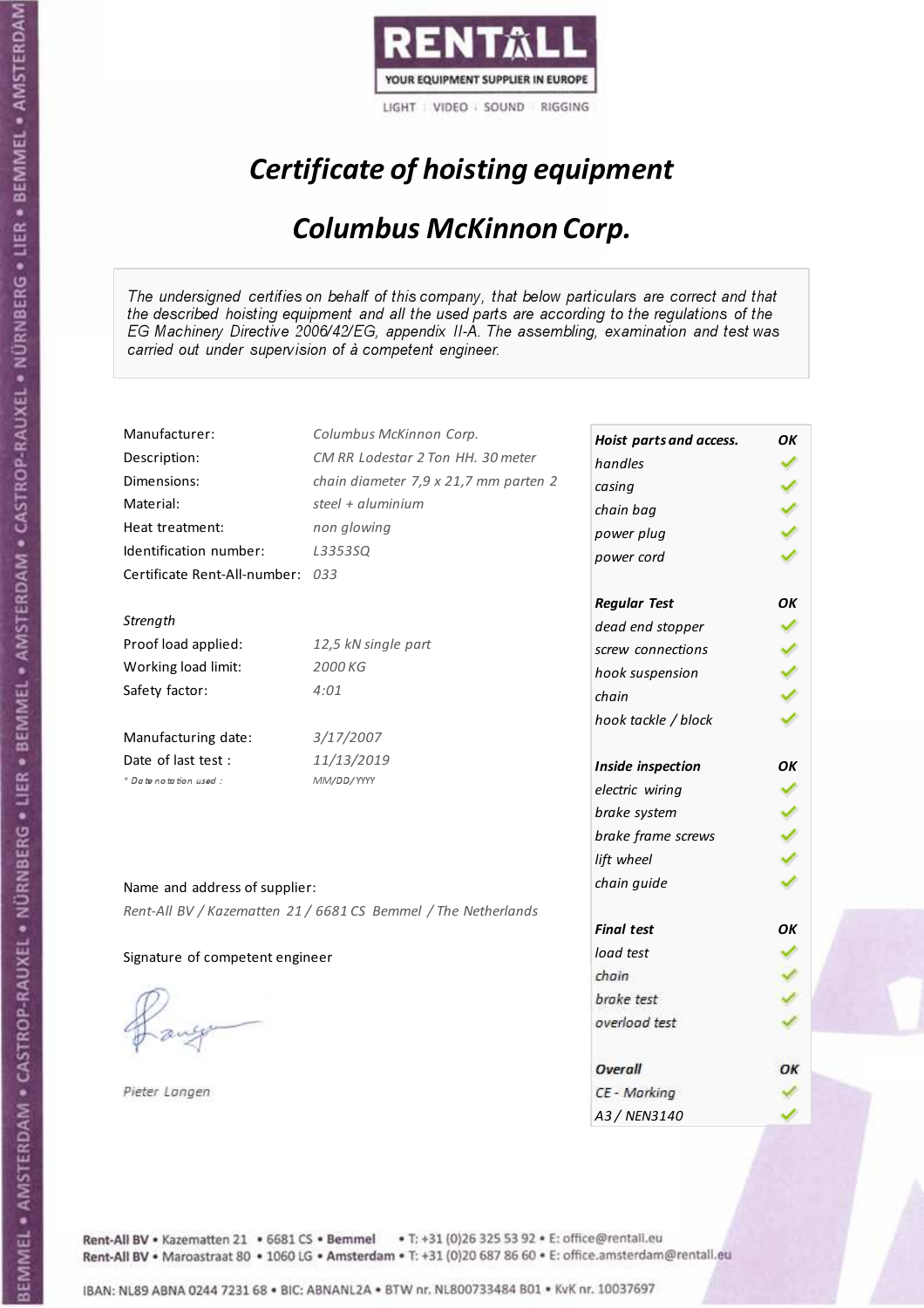

# Certificate of hoisting equipment

#### Columbus McKinnon Corp.

The undersigned certifies on behalf of this company, that below particulars are correct and that the described hoisting equipment and all the used parts are according to the regulations of the EG Machinery Directive 2006/42/EG, appendix II-A. The assembling, examination and test was carried out under supervision of à competent engineer.

| Manufacturer:                    | Columbus McKinnon Corp.                                        | Hoist parts and access. | OK |
|----------------------------------|----------------------------------------------------------------|-------------------------|----|
| Description:                     | CM RR Lodestar 2 Ton HH. 30 meter                              | handles                 |    |
| Dimensions:                      | chain diameter 7,9 x 21,7 mm parten 2                          | casing                  |    |
| Material:                        | steel + aluminium                                              | chain bag               |    |
| Heat treatment:                  | non glowing                                                    | power plug              |    |
| Identification number:           | L3351SQ                                                        | power cord              |    |
| Certificate Rent-All-number: 034 |                                                                |                         |    |
|                                  |                                                                | <b>Regular Test</b>     | OK |
| Strength                         |                                                                | dead end stopper        |    |
| Proof load applied:              | 12,5 kN single part                                            | screw connections       |    |
| Working load limit:              | 2000 KG                                                        | hook suspension         |    |
| Safety factor:                   | 4:01                                                           | chain                   |    |
|                                  |                                                                | hook tackle / block     |    |
| Manufacturing date:              | 3/17/2007                                                      |                         |    |
| Date of last test :              | 7/17/2018                                                      | Inside inspection       | ΟK |
| + Date notation used :           | MM/DD/YYYY                                                     | electric wiring         |    |
|                                  |                                                                | brake system            |    |
|                                  |                                                                | brake frame screws      |    |
|                                  |                                                                | lift wheel              |    |
|                                  |                                                                | chain guide             |    |
| Name and address of supplier:    |                                                                |                         |    |
|                                  | Rent-All BV / Kazematten 21 / 6681 CS Bemmel / The Netherlands | <b>Final test</b>       | OK |
|                                  |                                                                | load test               |    |
| Signature of competent engineer  |                                                                | chain                   |    |
|                                  |                                                                | brake test              |    |
|                                  |                                                                | overload test           |    |
|                                  |                                                                |                         |    |
|                                  |                                                                | Overall                 | ОК |
| Pieter Langen                    |                                                                | CE - Marking            |    |
|                                  |                                                                | A3 / NEN3140            |    |

Rent-All BV . Kazematten 21 . 6681 CS . Bemmel . T: +31 (0)26 325 53 92 . E: office@rentall.eu Rent-All BV · Maroastraat 80 · 1060 LG · Amsterdam · T: +31 (0)20 687 86 60 · E: office.amsterdam@rentall.eu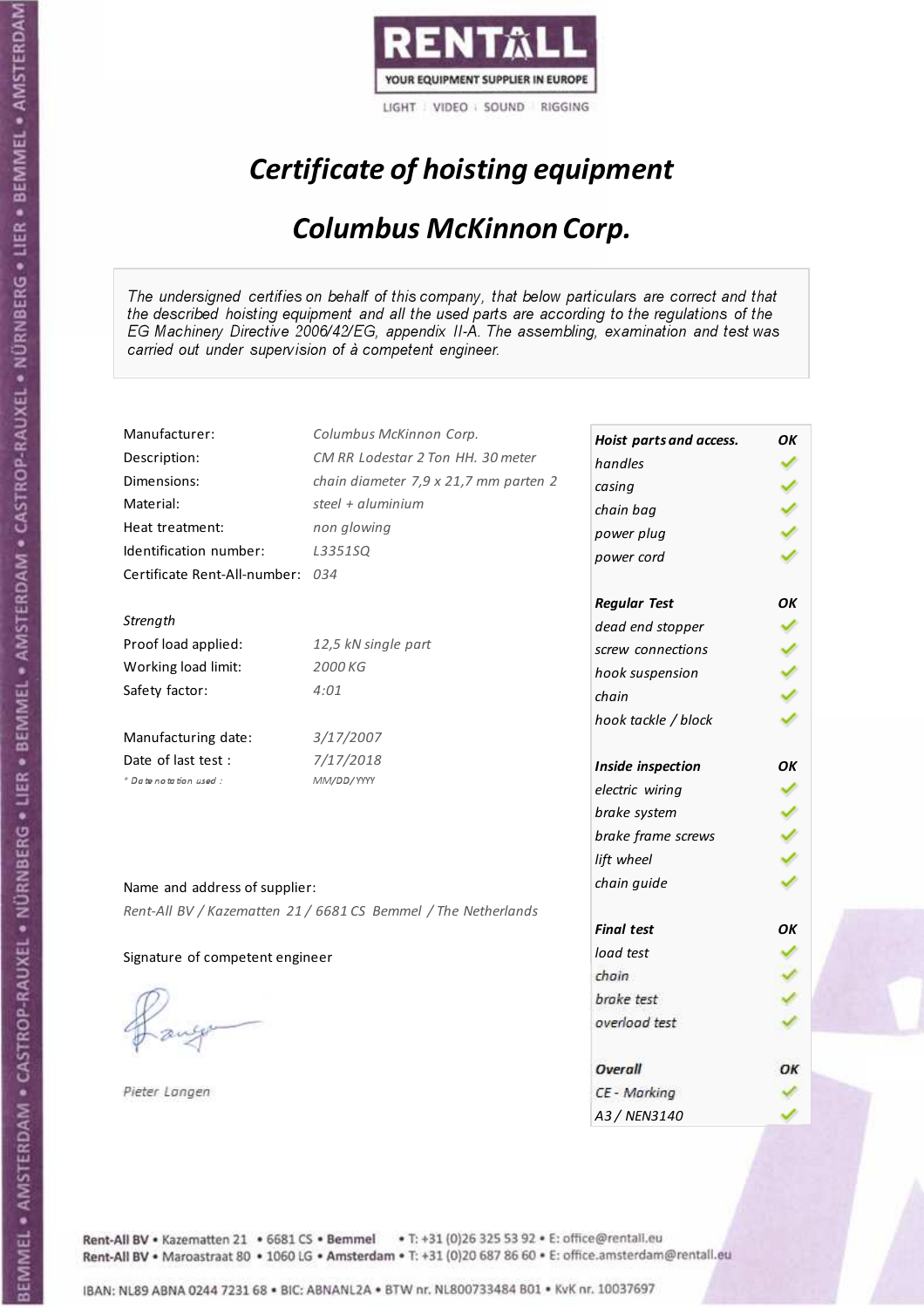

# Certificate of hoisting equipment

#### Columbus McKinnon Corp.

The undersigned certifies on behalf of this company, that below particulars are correct and that the described hoisting equipment and all the used parts are according to the regulations of the EG Machinery Directive 2006/42/EG, appendix II-A. The assembling, examination and test was carried out under supervision of à competent engineer.

| Manufacturer:                    | Columbus McKinnon Corp.                                        | Hoist parts and access. | OK |
|----------------------------------|----------------------------------------------------------------|-------------------------|----|
| Description:                     | CM RR Lodestar 2 Ton HH. 30 meter                              | handles                 |    |
| Dimensions:                      | chain diameter 7,9 x 21,7 mm parten 2                          | casing                  |    |
| Material:                        | steel + aluminium                                              | chain bag               |    |
| Heat treatment:                  | non glowing                                                    | power plug              |    |
| Identification number:           | L3352SQ                                                        | power cord              |    |
| Certificate Rent-All-number: 035 |                                                                |                         |    |
|                                  |                                                                | <b>Regular Test</b>     | OК |
| Strength                         |                                                                | dead end stopper        |    |
| Proof load applied:              | 12,5 kN single part                                            | screw connections       |    |
| Working load limit:              | 2000 KG                                                        | hook suspension         |    |
| Safety factor:                   | 4:01                                                           | chain                   |    |
|                                  |                                                                | hook tackle / block     |    |
| Manufacturing date:              | 3/17/2007                                                      |                         |    |
| Date of last test :              | 11/13/2019                                                     | Inside inspection       | OK |
| + Date notation used:            | MM/DD/YYYY                                                     | electric wiring         |    |
|                                  |                                                                | brake system            |    |
|                                  |                                                                | brake frame screws      |    |
|                                  |                                                                | lift wheel              |    |
| Name and address of supplier:    |                                                                | chain guide             |    |
|                                  | Rent-All BV / Kazematten 21 / 6681 CS Bemmel / The Netherlands |                         |    |
|                                  |                                                                | <b>Final test</b>       | OК |
| Signature of competent engineer  |                                                                | load test               |    |
|                                  |                                                                | chain                   |    |
|                                  |                                                                | brake test              |    |
|                                  |                                                                | overload test           |    |
|                                  |                                                                |                         |    |
|                                  |                                                                | Overall                 | ОΚ |
| Pieter Langen                    |                                                                | CE - Marking            |    |
|                                  |                                                                | A3 / NEN3140            |    |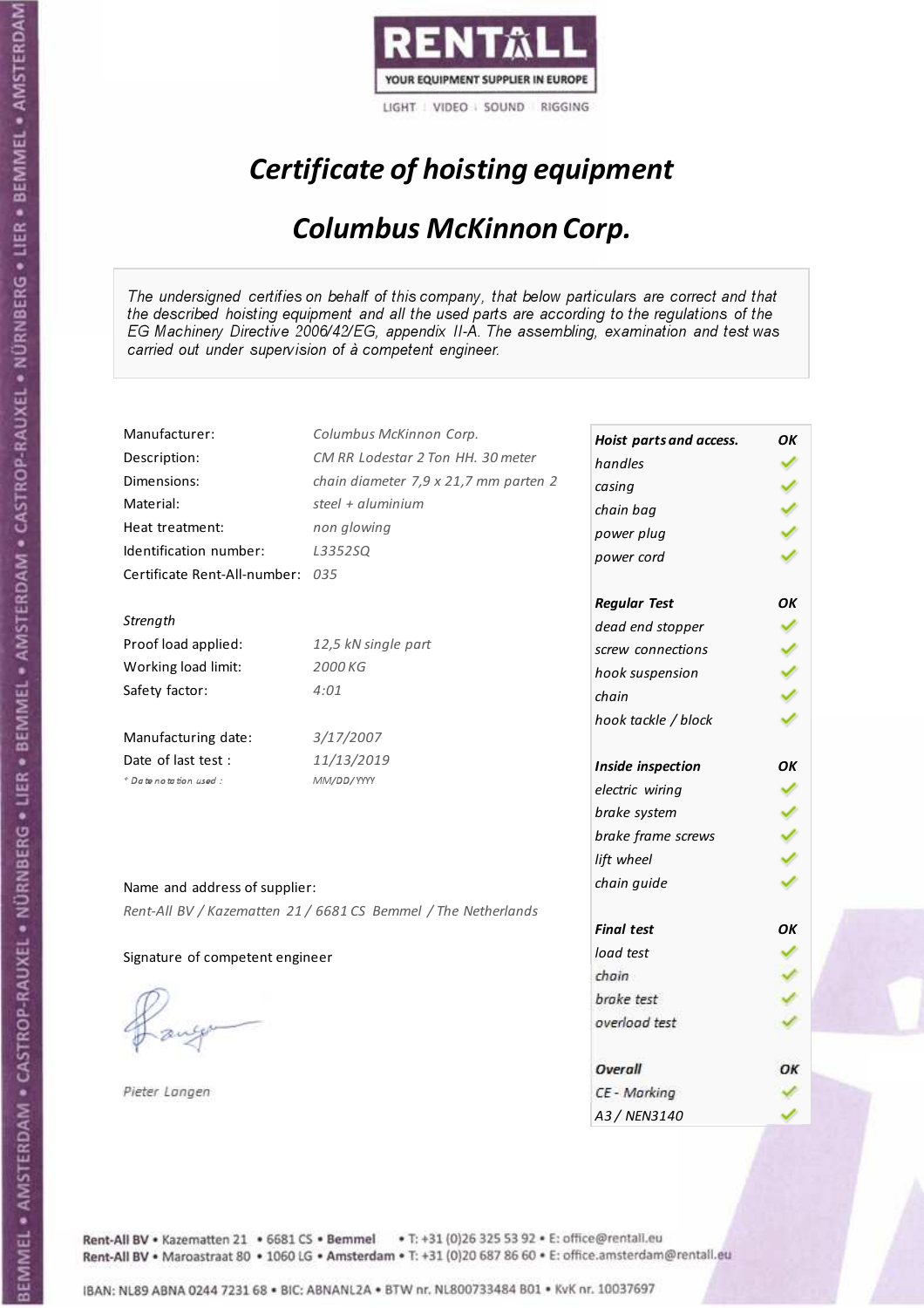

# Certificate of hoisting equipment

#### Columbus McKinnon Corp.

The undersigned certifies on behalf of this company, that below particulars are correct and that the described hoisting equipment and all the used parts are according to the regulations of the EG Machinery Directive 2006/42/EG, appendix II-A. The assembling, examination and test was carried out under supervision of à competent engineer.

| Manufacturer:                    | Columbus McKinnon Corp.                                        | Hoist parts and access.  | OK |
|----------------------------------|----------------------------------------------------------------|--------------------------|----|
| Description:                     | CM RR Lodestar 2 Ton HH. 30 meter                              | handles                  |    |
| Dimensions:                      | chain diameter 7,9 x 21,7 mm parten 2                          | casing                   |    |
| Material:                        | steel + aluminium                                              | chain bag                |    |
| Heat treatment:                  | non glowing                                                    | power plug               |    |
| Identification number:           | L4738SJ                                                        | power cord               |    |
| Certificate Rent-All-number: 036 |                                                                |                          |    |
|                                  |                                                                | <b>Regular Test</b>      | OK |
| Strength                         |                                                                | dead end stopper         |    |
| Proof load applied:              | 12,5 kN single part                                            | screw connections        |    |
| Working load limit:              | 2000 KG                                                        |                          |    |
| Safety factor:                   | 4:01                                                           | hook suspension<br>chain |    |
|                                  |                                                                |                          |    |
| Manufacturing date:              | 9/16/2006                                                      | hook tackle / block      |    |
| Date of last test :              | 11/13/2019                                                     |                          |    |
| + Date notation used:            | MM/DD/YYYY                                                     | Inside inspection        | OK |
|                                  |                                                                | electric wiring          |    |
|                                  |                                                                | brake system             |    |
|                                  |                                                                | brake frame screws       |    |
|                                  |                                                                | lift wheel               |    |
| Name and address of supplier:    |                                                                | chain guide              |    |
|                                  | Rent-All BV / Kazematten 21 / 6681 CS Bemmel / The Netherlands |                          |    |
|                                  |                                                                | <b>Final test</b>        | OK |
| Signature of competent engineer  |                                                                | load test                |    |
|                                  |                                                                | chain                    |    |
|                                  |                                                                | brake test               |    |
|                                  |                                                                | overload test            |    |
|                                  |                                                                |                          |    |
|                                  |                                                                | Overall                  | ОΚ |
| Pieter Langen                    |                                                                | CE - Marking             |    |
|                                  |                                                                | A3 / NEN3140             |    |

Rent-All BV . Kazematten 21 . 6681 CS . Bemmel . T: +31 (0)26 325 53 92 . E: office@rentall.eu Rent-All BV · Maroastraat 80 · 1060 LG · Amsterdam · T: +31 (0)20 687 86 60 · E: office.amsterdam@rentall.eu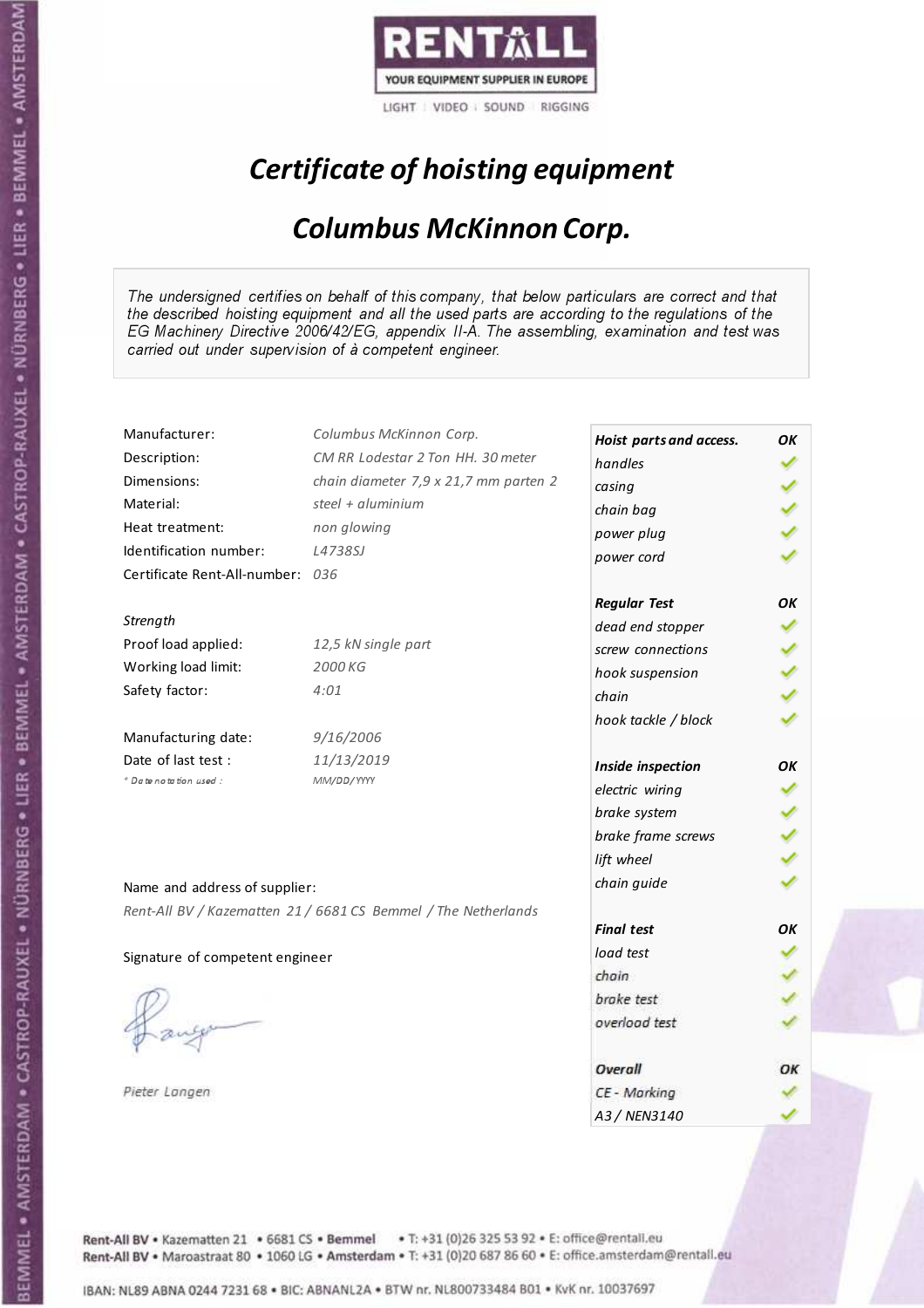

# Certificate of hoisting equipment

#### Columbus McKinnon Corp.

The undersigned certifies on behalf of this company, that below particulars are correct and that the described hoisting equipment and all the used parts are according to the regulations of the EG Machinery Directive 2006/42/EG, appendix II-A. The assembling, examination and test was carried out under supervision of à competent engineer.

| Manufacturer:                    | Columbus McKinnon Corp.                                        | Hoist parts and access. | OK |
|----------------------------------|----------------------------------------------------------------|-------------------------|----|
| Description:                     | CM RR Lodestar 2 Ton HH. 30 meter                              | handles                 |    |
| Dimensions:                      | chain diameter 7,9 x 21,7 mm parten 2                          | casing                  |    |
| Material:                        | steel + aluminium                                              | chain bag               |    |
| Heat treatment:                  | non glowing                                                    | power plug              |    |
| Identification number:           | L4725SJ                                                        | power cord              |    |
| Certificate Rent-All-number: 037 |                                                                |                         |    |
|                                  |                                                                | <b>Regular Test</b>     | OK |
| Strength                         |                                                                | dead end stopper        |    |
| Proof load applied:              | 12,5 kN single part                                            | screw connections       |    |
| Working load limit:              | 2000 KG                                                        | hook suspension         |    |
| Safety factor:                   | 4:01                                                           | chain                   |    |
|                                  |                                                                | hook tackle / block     |    |
| Manufacturing date:              | 9/16/2006                                                      |                         |    |
| Date of last test:               | 11/13/2019                                                     | Inside inspection       | ΟK |
| + Date notation used:            | MM/DD/YYYY                                                     | electric wiring         |    |
|                                  |                                                                | brake system            |    |
|                                  |                                                                | brake frame screws      |    |
|                                  |                                                                | lift wheel              |    |
| Name and address of supplier:    |                                                                | chain guide             |    |
|                                  | Rent-All BV / Kazematten 21 / 6681 CS Bemmel / The Netherlands |                         |    |
|                                  |                                                                | <b>Final test</b>       | OK |
| Signature of competent engineer  |                                                                | load test               |    |
|                                  |                                                                | chain                   |    |
|                                  |                                                                | brake test              |    |
|                                  |                                                                | overload test           |    |
|                                  |                                                                |                         |    |
|                                  |                                                                | Overall                 | ОΚ |
| Pieter Langen                    |                                                                | CE - Marking            |    |
|                                  |                                                                | A3 / NEN3140            |    |

Rent-All BV . Kazematten 21 . 6681 CS . Bemmel . T: +31 (0)26 325 53 92 . E: office@rentall.eu Rent-All BV · Maroastraat 80 · 1060 LG · Amsterdam · T: +31 (0)20 687 86 60 · E: office.amsterdam@rentall.eu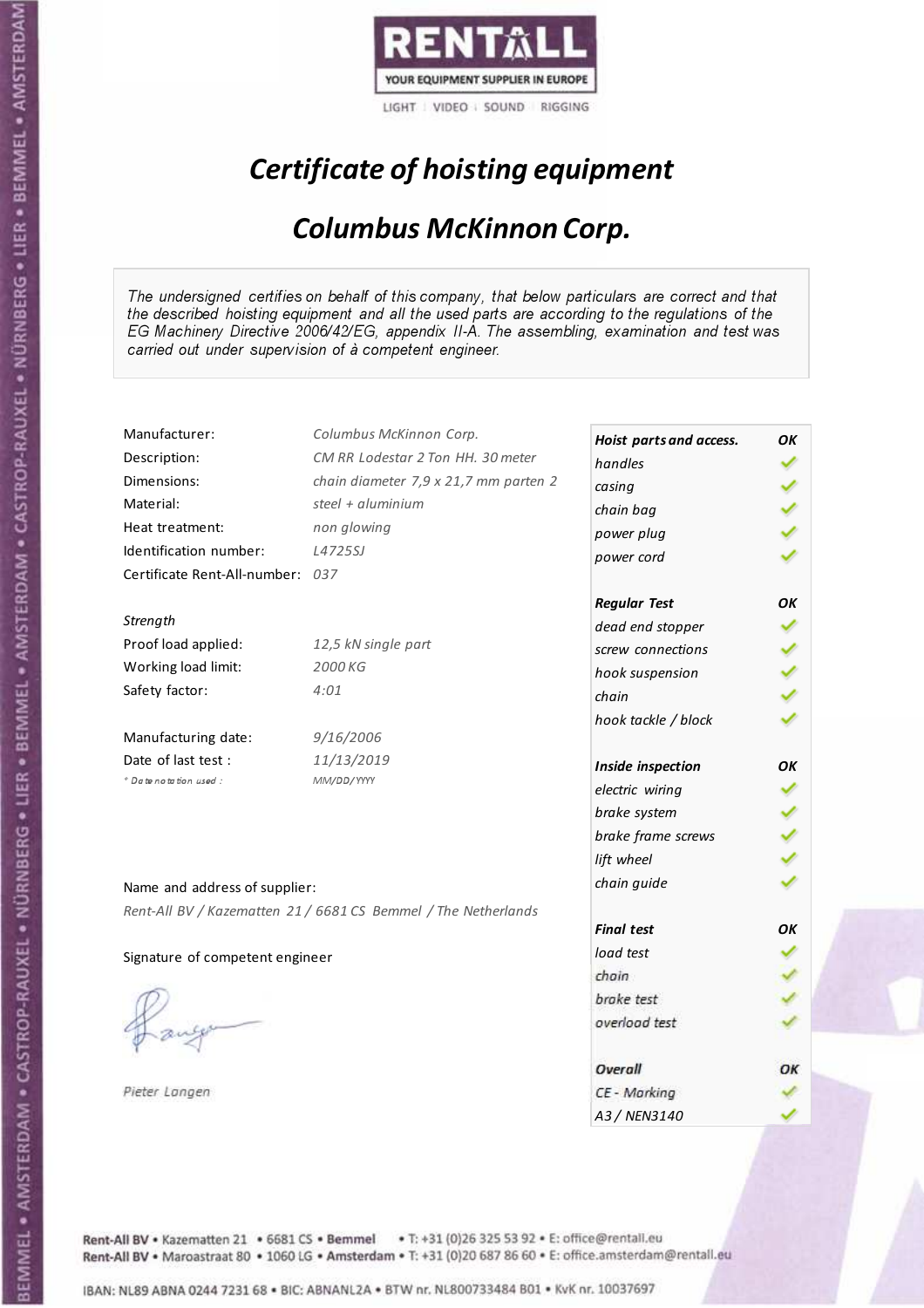

# Certificate of hoisting equipment

#### Columbus McKinnon Corp.

The undersigned certifies on behalf of this company, that below particulars are correct and that the described hoisting equipment and all the used parts are according to the regulations of the EG Machinery Directive 2006/42/EG, appendix II-A. The assembling, examination and test was carried out under supervision of à competent engineer.

| Manufacturer:                    | Columbus McKinnon Corp.                                        | Hoist parts and access. | OK |
|----------------------------------|----------------------------------------------------------------|-------------------------|----|
| Description:                     | CM RR Lodestar 2 Ton HH. 30 meter                              | handles                 |    |
| Dimensions:                      | chain diameter 7,9 x 21,7 mm parten 2                          | casing                  |    |
| Material:                        | steel + aluminium                                              | chain bag               |    |
| Heat treatment:                  | non glowing                                                    | power plug              |    |
| Identification number:           | L4723SJ                                                        | power cord              |    |
| Certificate Rent-All-number: 038 |                                                                |                         |    |
|                                  |                                                                | <b>Regular Test</b>     | OK |
| Strength                         |                                                                | dead end stopper        |    |
| Proof load applied:              | 12,5 kN single part                                            | screw connections       |    |
| Working load limit:              | 2000 KG                                                        | hook suspension         |    |
| Safety factor:                   | 4:01                                                           | chain                   |    |
|                                  |                                                                | hook tackle / block     |    |
| Manufacturing date:              | 9/16/2006                                                      |                         |    |
| Date of last test:               | 11/13/2019                                                     | Inside inspection       | OΚ |
| + Date notation used :           | MM/DD/YYYY                                                     | electric wiring         |    |
|                                  |                                                                | brake system            |    |
|                                  |                                                                | brake frame screws      |    |
|                                  |                                                                | lift wheel              |    |
| Name and address of supplier:    |                                                                | chain guide             |    |
|                                  | Rent-All BV / Kazematten 21 / 6681 CS Bemmel / The Netherlands |                         |    |
|                                  |                                                                | <b>Final test</b>       | OK |
| Signature of competent engineer  |                                                                | load test               |    |
|                                  |                                                                | chain                   |    |
|                                  |                                                                | brake test              |    |
|                                  |                                                                | overload test           |    |
|                                  |                                                                |                         |    |
|                                  |                                                                | Overall                 | ОΚ |
| Pieter Langen                    |                                                                | CE - Marking            |    |
|                                  |                                                                | A3 / NEN3140            |    |

Rent-All BV . Kazematten 21 . 6681 CS . Bemmel . T: +31 (0)26 325 53 92 . E: office@rentall.eu Rent-All BV · Maroastraat 80 · 1060 LG · Amsterdam · T: +31 (0)20 687 86 60 · E: office.amsterdam@rentall.eu